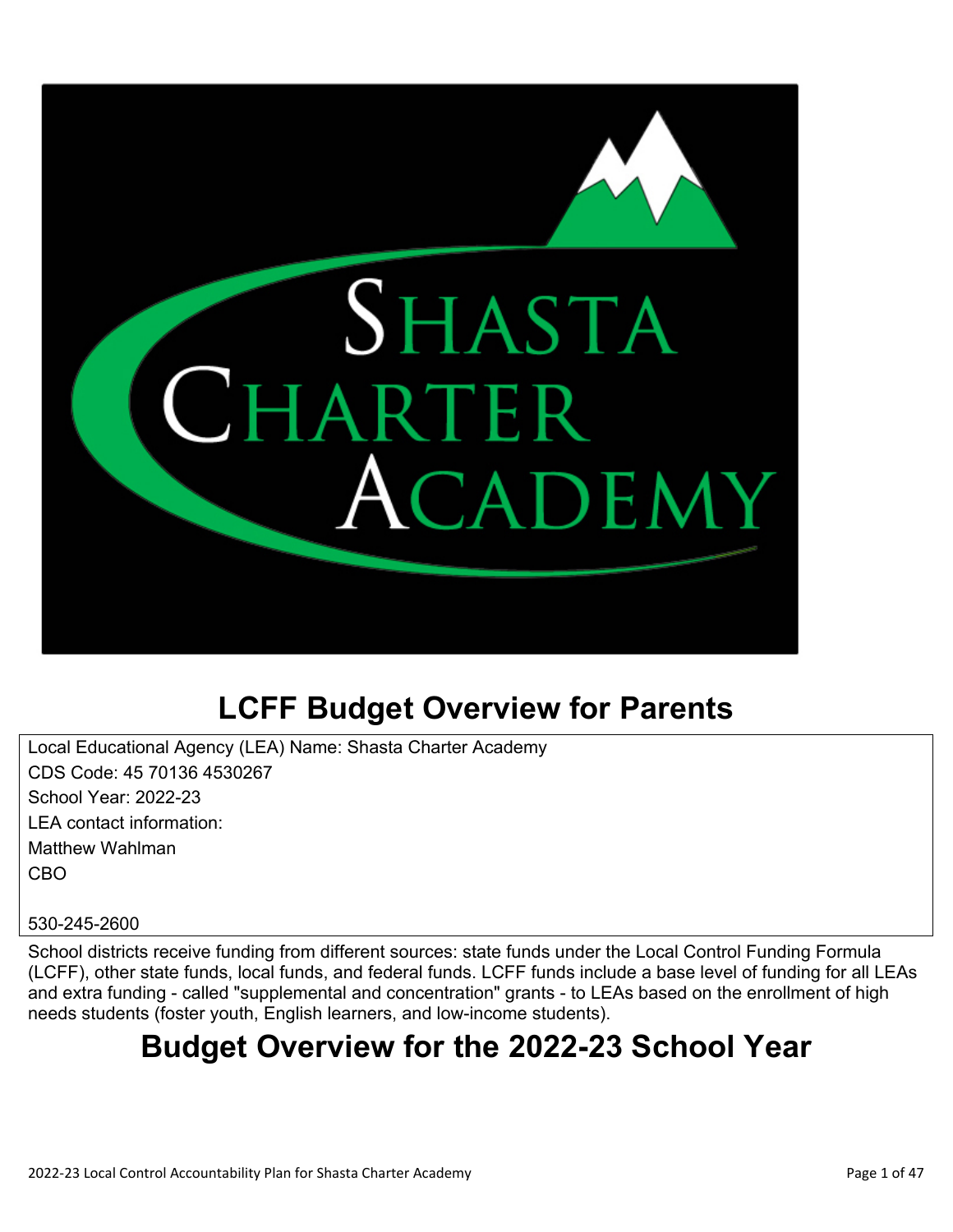

year from all sources.

The text description for the above chart is as follows: The total revenue projected for Shasta Charter Academy is \$3,113,544, of which \$2,687,991 is Local Control Funding Formula (LCFF), \$185,228 is other state funds, \$211,200 is local funds, and \$29,125 is federal funds. Of the \$2,687,991 in LCFF Funds, \$169,696 is generated based on the enrollment of high needs students (foster youth, English learner, and low-income students).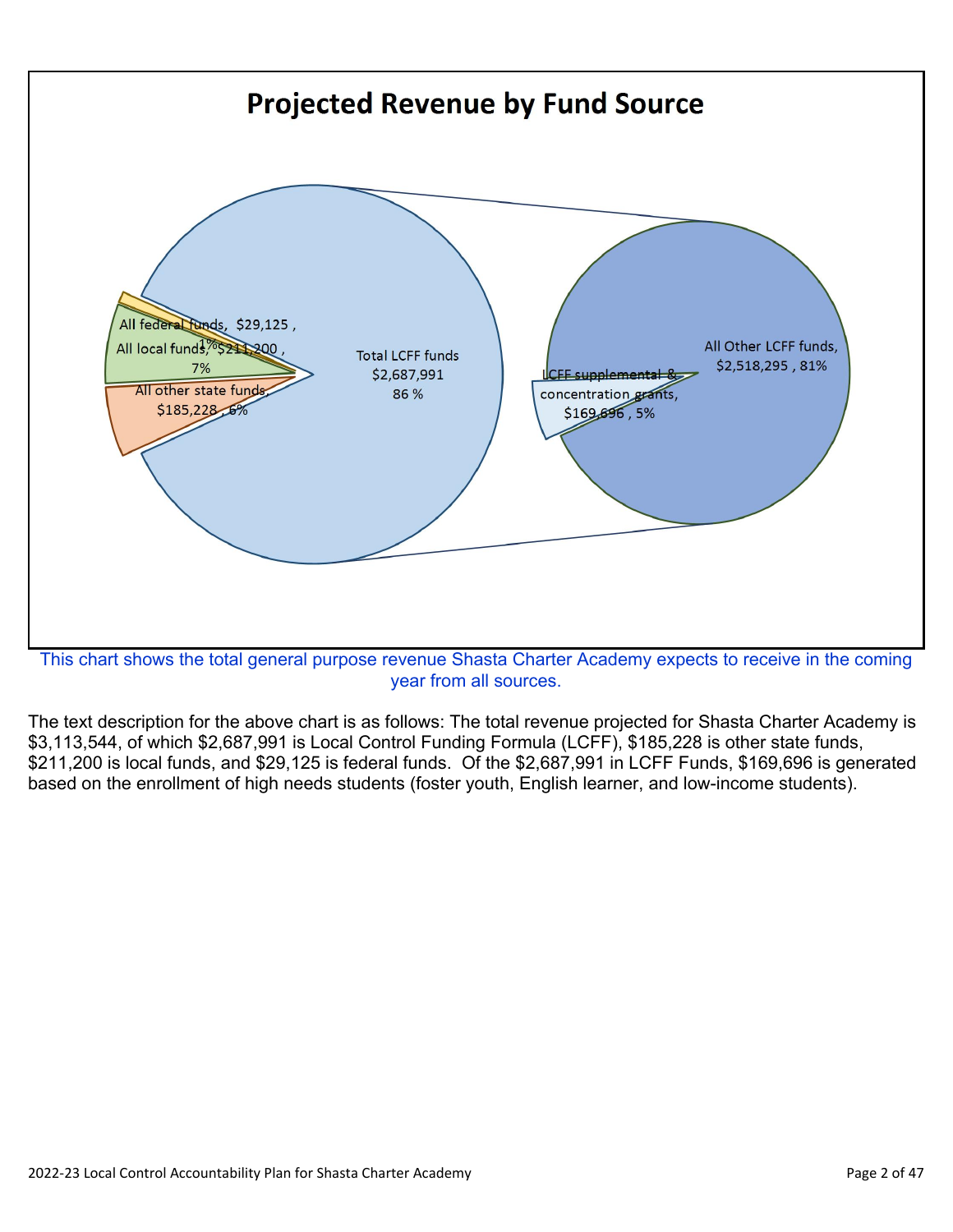## **LCFF Budget Overview for Parents**

The LCFF gives school districts more flexibility in deciding how to use state funds. In exchange, school districts must work with parents, educators, students, and the community to develop a Local Control and Accountability Plan (LCAP) that shows how they will use these funds to serve students.



This chart provides a quick summary of how much Shasta Charter Academy plans to spend for 2022-23. It shows how much of the total is tied to planned actions and services in the LCAP.

The text description of the above chart is as follows: Shasta Charter Academy plans to spend \$3,108,218 for the 2022-23 school year. Of that amount, \$181,311 is tied to actions/services in the LCAP and \$2,926,907 is not included in the LCAP. The budgeted expenditures that are not included in the LCAP will be used for the following:

Providing staff, instructional resources, and facilities to guide and support the learning of the general student population. More specifically, some of these expenditures are for staff salaries and benefits, contracts for services, utilities, textbooks, administrative costs, special education, technology upgrades, and other educational supplies and equipment.

### **Increased or Improved Services for High Needs Students in the LCAP for the 2022-23 School Year**

In 2022-23, Shasta Charter Academy is projecting it will receive \$169,696 based on the enrollment of foster youth, English learner, and low-income students. Shasta Charter Academy must describe how it intends to increase or improve services for high needs students in the LCAP. Shasta Charter Academy plans to spend \$181,311 towards meeting this requirement, as described in the LCAP.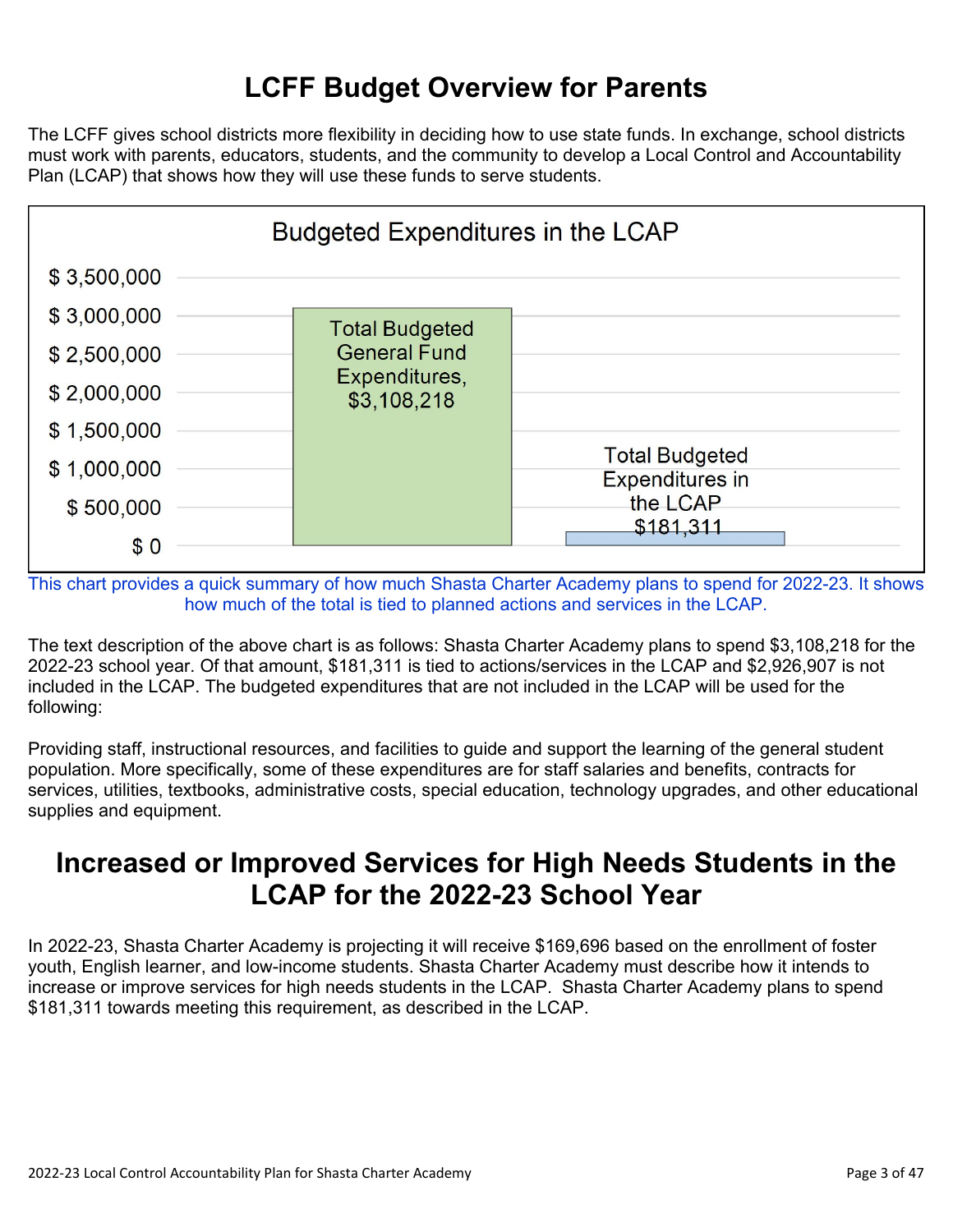## **LCFF Budget Overview for Parents**

# **Update on Increased or Improved Services for High Needs Students in 2021-22**



This chart compares what Shasta Charter Academy budgeted last year in the LCAP for actions and services that contribute to increasing or improving services for high needs students with what Shasta Charter Academy estimates it has spent on actions and services that contribute to increasing or improving services for high needs students in the current year.

The text description of the above chart is as follows: In 2021-22, Shasta Charter Academy's LCAP budgeted \$238,256 for planned actions to increase or improve services for high needs students. Shasta Charter Academy actually spent \$240,916 for actions to increase or improve services for high needs students in 2021-22.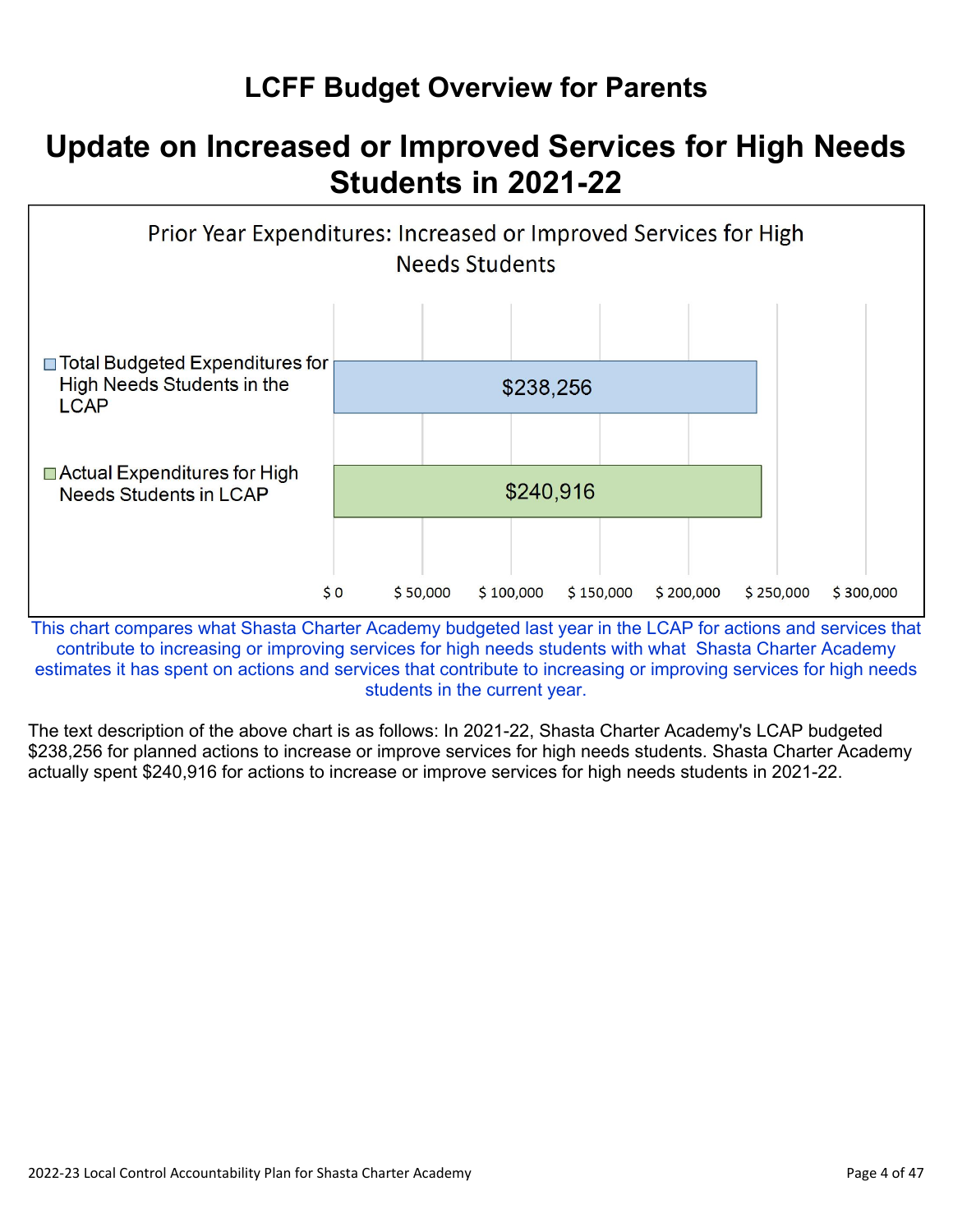

# **Supplement to the Annual Update to the 2021–22 Local Control and Accountability Plan**

| <b>Local Educational Agency (LEA) Name</b> | <b>Contact Name and Title</b> | <b>Email and Phone</b>               |  |
|--------------------------------------------|-------------------------------|--------------------------------------|--|
| Shasta Charter Academy                     | Matthew Wahlman<br>CBO        | mwahlman@sca-edu.org<br>530-245-2600 |  |

California's 2021–22 Budget Act, the federal American Rescue Plan Act of 2021, and other state and federal relief acts have provided local educational agencies (LEAs) with a significant increase in funding to support students, teachers, staff, and their communities in recovering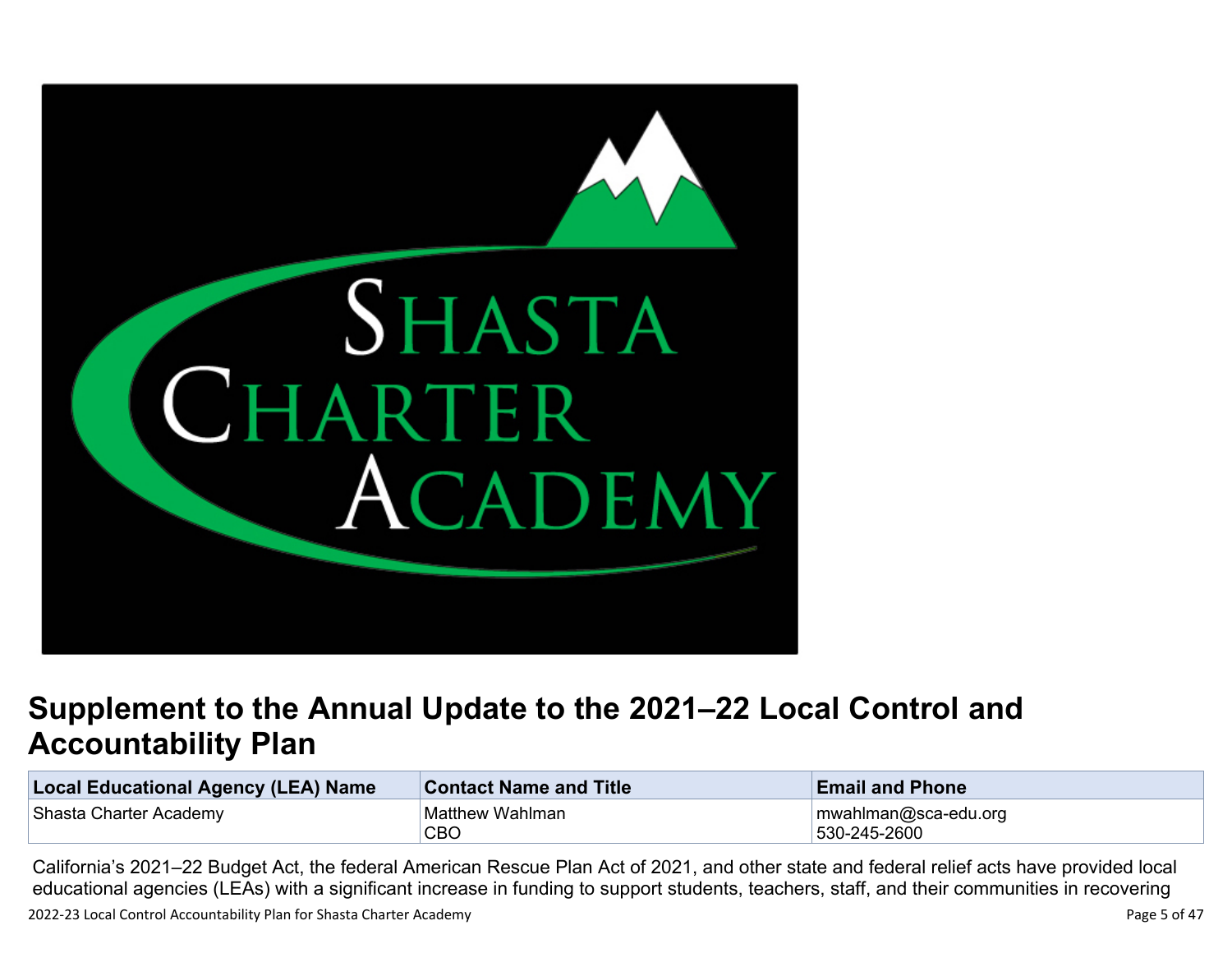from the COVID-19 pandemic and to address the impacts of distance learning on students. The following is a one-time mid-year report to the local governing board or body and educational partners related to engagement on, and implementation of, these Acts.

A description of how and when the LEA engaged, or plans to engage, its educational partners on the use of funds provided through the Budget Act of 2021 that were not included in the 2020–21 Local Control and Accountability Plan (LCAP).

SCA has multiple avenues of engaging with its educational stakeholders, and has done so before and since the time the Budget Act of 2021 passed. Engagement happens at many levels including staff leadership meetings, full staff meetings, and at Board meetings where current SCA parents and former SCA parents make up most of the Board and all community members are welcome. Opportunities for engagement also happen more informally with families having direct access to school staff, including the Director. Plans for the use of extra funds typically are discussed at least twice in open meetings, and most extra funds have limited and detailed allowed uses.

A description of how the LEA used, or plans to use, the additional concentration grant add-on funding it received to increase the number of staff who provide direct services to students on school campuses with an enrollment of students who are low-income, English learners, and/or foster youth that is greater than 55 percent.

SCA has not been and is not currently eligible for concentration grant funds. Subsequently, it was not and is not eligible for the additional concentration grant add-on funding.

A description of how and when the LEA engaged its educational partners on the use of one-time federal funds received that are intended to support recovery from the COVID-19 pandemic and the impacts of distance learning on pupils.

SCA has taken input from teachers, parents, classified staff, community members, and school leadership to guide the use of one-time federal funds to support recovery from the pandemic, and the fallout from the state's reactions to the pandemic. These engagements with stakeholders have taken place throughout roughly the last year-and-a-half in leadership meetings, staff meetings, Board meetings, as well as informal conversations.

A description of how the LEA is implementing the federal American Rescue Plan Act and federal Elementary and Secondary School Emergency Relief expenditure plan, and the successes and challenges experienced during implementation.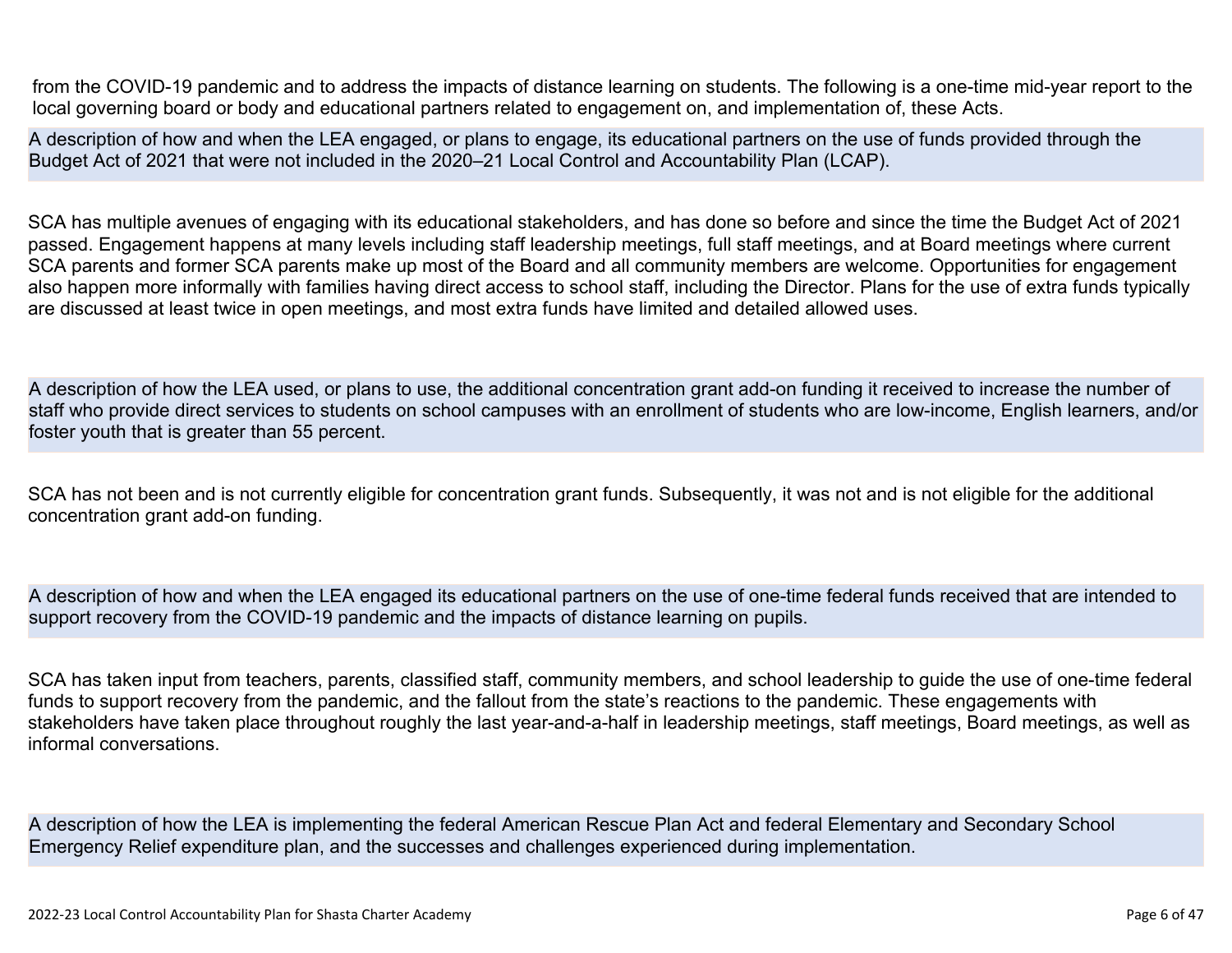The main funding source for LEAs in the American Rescue Plan Act was the Elementary and Secondary School Emergency Relief (ESSER) III Fund. ESSER III fund allocations were based on an LEA's share of funding received under Title I, Part A in FY 2020-21. SCA received no ESSER III funding.

A description of how the LEA is using its fiscal resources received for the 2021–22 school year in a manner that is consistent with the applicable plans and is aligned with the LEA's 2021–22 LCAP and Annual Update.

SCA has successfully been using its 2021-22 fiscal resources to work toward its stated goal of increasing the number of students taking Robotics, Glass Sculpture, and Personal Finance while increasing student engagement in Algebra 1 mathematics. The school has retained or hired at least two math teachers, retained or hired at least one instructional paraprofessional, and increased or maintained the resources available to students in Robotics, Glass Sculpture, and Personal Finance. These actions are in line with the school's 2021-22 LCAP.

# **Instructions for the Supplement to the Annual Update for the 2021–22 Local Control and Accountability Plan Year**

*For additional questions or technical assistance related to the completion of the Supplement to the Annual Update to the 2021–22 Local Control and Accountability Plan (LCAP), please contact the local county office of education (COE), or the California Department of Education's (CDE's)* Local Agency Systems Support Office, by phone at 916-319-0809 or by email at *[lcff@cde.ca.gov](mailto:lcff@cde.ca.gov)*.

### **Introduction**

California's 2021–22 Budget Act, the federal American Rescue Plan Act of 2021, and other state and federal relief acts have provided local educational agencies (LEAs) with a significant increase in funding to support students, teachers, staff, and their communities in recovering from the COVID-19 pandemic and to address the impacts of distance learning on students. Section 124(e) of Assembly Bill 130 requires LEAs to present an update on the Annual Update to the 2021–22 LCAP and Budget Overview for Parents on or before February 28, 2022, at a regularly scheduled meeting of the governing board or body of the LEA. At this meeting, the LEA must include all of the following:

- The Supplement to the Annual Update for the 2021–22 LCAP (2021–22 Supplement);
- All available mid-year outcome data related to metrics identified in the 2021–22 LCAP; and
- Mid-year expenditure and implementation data on all actions identified in the 2021–22 LCAP.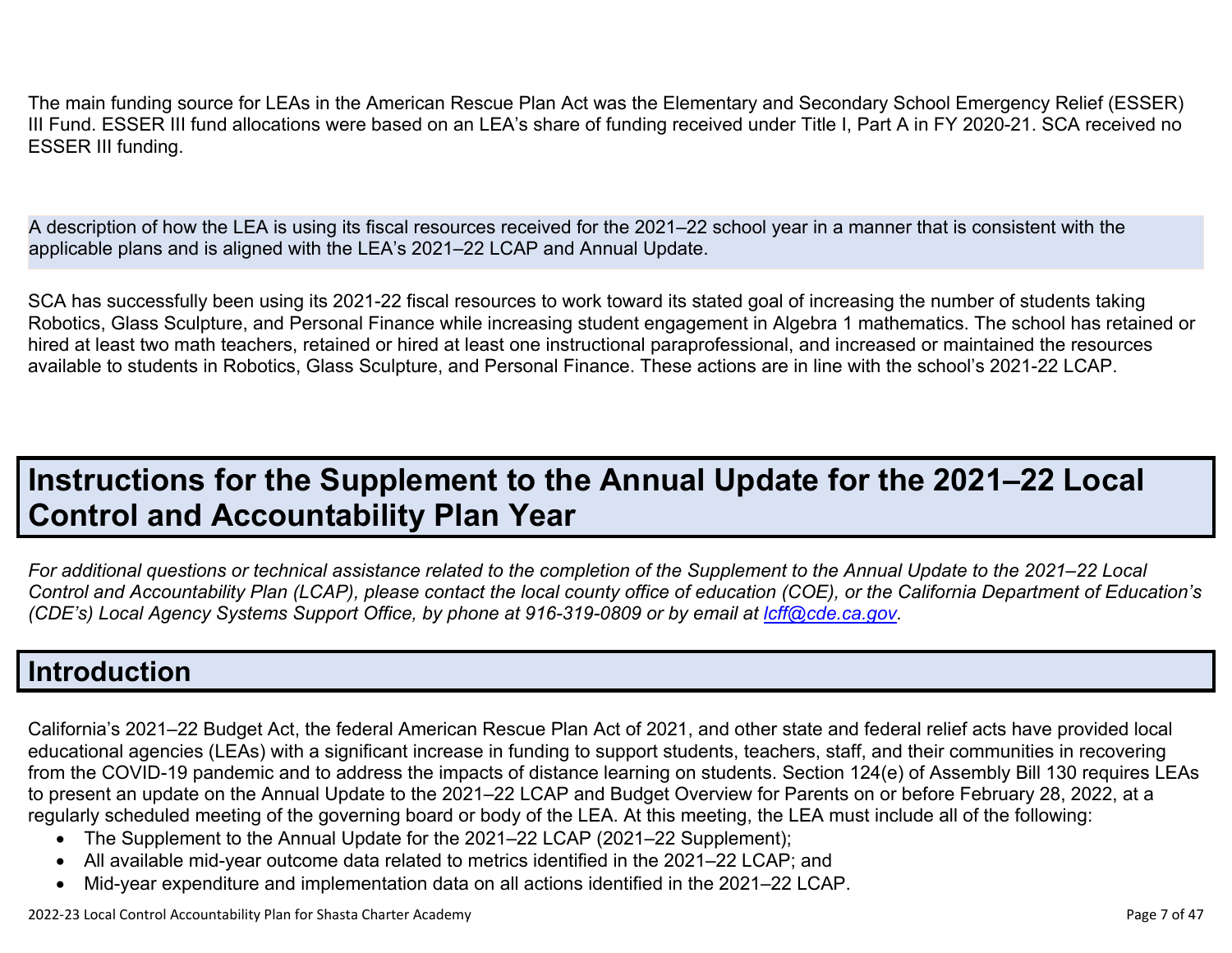When reporting available mid-year outcome, expenditure, and implementation data, LEAs have flexibility to provide this information as best suits the local context, provided that it is succinct and contains a level of detail that is meaningful and accessible for the LEA's educational partners.

The 2021–22 Supplement is considered part of the 2022–23 LCAP for the purposes of adoption, review, and approval, and must be included with the LCAP as follows:

- The 2022–23 Budget Overview for Parents
- The 2021–22 Supplement
- The 2022-23 LCAP
- The Action Tables for the 2022–23 LCAP
- The Instructions for the LCAP Template

As such, the 2021–22 Supplement will be submitted for review and approval as part of the LEA's 2022–23 LCAP.

### **Instructions**

Respond to the following prompts, as required. In responding to these prompts, LEAs must, to the greatest extent practicable, provide succinct responses that contain a level of detail that will be meaningful and accessible for the LEA's educational partners and the broader public and must, to the greatest extent practicable, use language that is understandable and accessible to parents.

In responding to these prompts, the LEA has flexibility to reference information provided in other planning documents. An LEA that chooses to reference information provided in other planning documents must identify the plan(s) being referenced, where the plan(s) are located (such as a link to a web page), and where in the plan the information being referenced may be found.

**Prompt 1:** "*A description of how and when the LEA engaged, or plans to engage, its* educational partners *on the use of funds provided through the Budget Act of 2021 that were not included in the 2020–21 Local Control and Accountability Plan (LCAP).*"

In general, LEAs have flexibility in deciding what funds are included in the LCAP and to what extent those funds are included. If the LEA received funding through the Budget Act of 2021 that it would have typically included within its LCAP, identify the funds provided in the Budget Act of 2021 that were not included in the LCAP and provide a description of how the LEA has engaged its educational partners on the use of funds. If an LEA included the applicable funds in its adopted 2021–22 LCAP, provide this explanation.

**Prompt 2:** "*A description of how LEA used, or plans to use, the concentration grant add-on funding it received to increase the number of staff who provide direct services to students on school campuses with an enrollment of students who are low-income, English learners, and/or foster youth that is greater than 55 percent.*"

If LEA does not receive a concentration grant or the concentration grant add-on, provide this explanation.

2022-23 Local Control Accountability Plan for Shasta Charter Academy **Page 8 of 47** Page 8 of 47 Describe how the LEA is using, or plans to use, the concentration grant add-on funds received consistent with California *Education Code*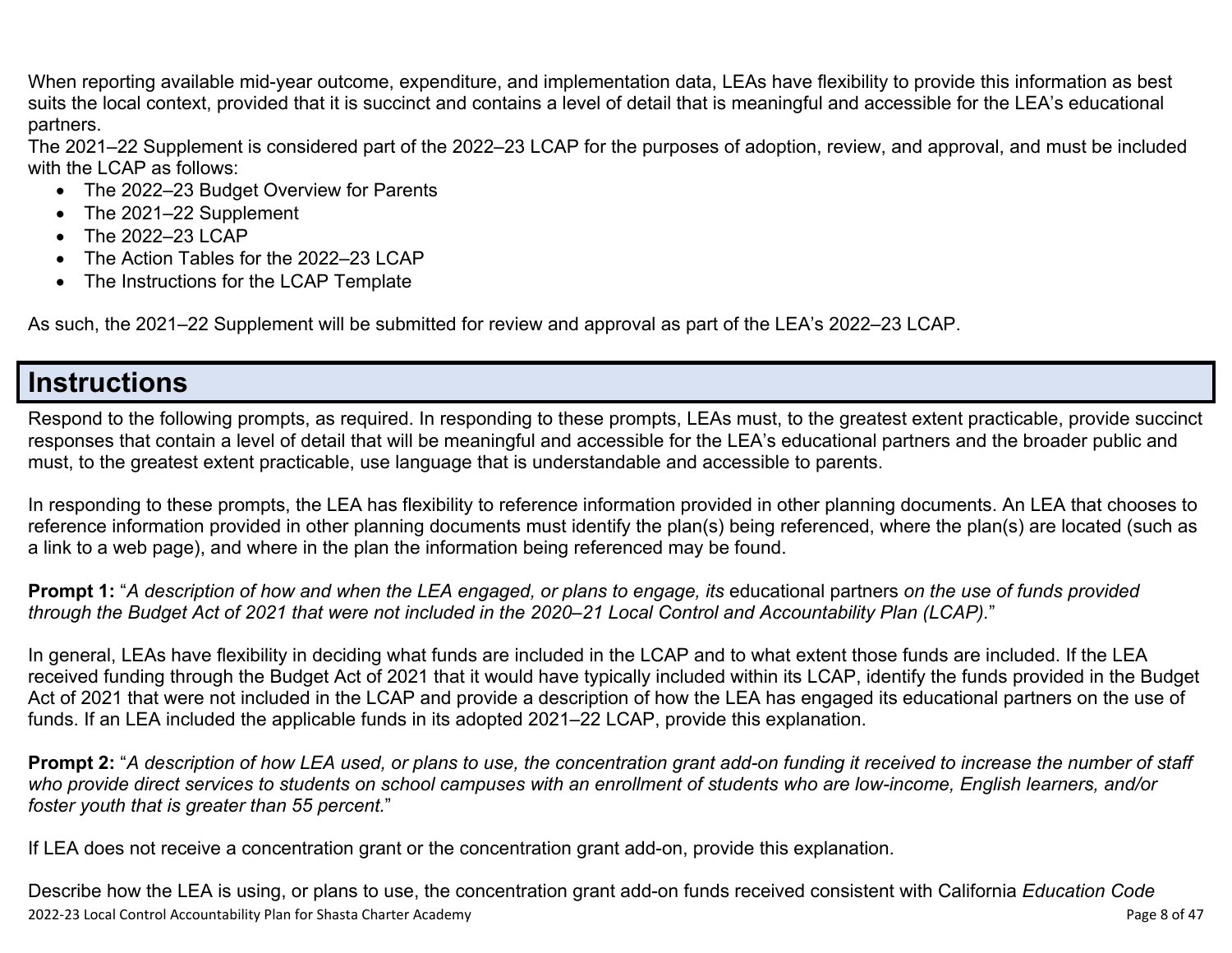Section 42238.02, as amended, to increase the number of certificated staff, classified staff, or both, including custodial staff, who provide direct services to students on school campuses with greater than 55 percent unduplicated pupil enrollment, as compared to schools with an enrollment of unduplicated students that is equal to or less than 55 percent.

In the event that the additional concentration grant add-on is not sufficient to increase the number of staff providing direct services to students at a school with an enrollment of unduplicated students that is greater than 55 percent, describe how the LEA is using the funds to retain staff providing direct services to students at a school with an enrollment of unduplicated students that is greater than 55 percent.

**Prompt 3:** "*A description of how and when the LEA engaged its educational partners on the use of one-time federal funds received that are intended to support recovery from the COVID-19 pandemic and the impacts of distance learning on pupils.*"

If the LEA did not receive one-time federal funding to support recovery from the COVID-19 pandemic and the impacts of distance learning on students, provide this explanation.

Describe how and when the LEA engaged its educational partners on the use of one-time federal funds it received that are intended to support recovery from the COVID-19 pandemic and the impacts of distance learning on students. See the COVID-19 Relief Funding Summary Sheet web page [\(https://www.cde.ca.gov/fg/cr/relieffunds.asp\)](https://www.cde.ca.gov/fg/cr/relieffunds.asp) for a listing of COVID-19 relief funding and the Federal Stimulus Funding web page (<https://www.cde.ca.gov/fg/cr/>) for additional information on these funds. The LEA is not required to describe engagement that has taken place related to state funds.

**Prompt 4:** "A description of how the LEA is implementing the federal American Rescue Plan Act and federal Elementary and Secondary School Emergency Relief expenditure plan, and the successes and challenges experienced during implementation."

If an LEA does not receive ESSER III funding, provide this explanation.

Describe the LEA's implementation of its efforts to maintain the health and safety of students, educators, and other staff and ensure the continuity of services, as required by the federal American Rescue Plan Act of 2021, and its implementation of the federal Elementary and Secondary School Emergency Relief (ESSER) expenditure plan to date, including successes and challenges.

**Prompt 5:** "A description of how the LEA is using its fiscal resources received for the 2021–22 school year in a manner that is consistent with the applicable plans and is aligned with the LEA's 2021–22 LCAP and Annual Update."

Summarize how the LEA is using its fiscal resources received for the 2021–22 school year to implement the requirements of applicable plans in a manner that is aligned with the LEA's 2021–22 LCAP. For purposes of responding to this prompt, "applicable plans" include the Safe Return to In-Person Instruction and Continuity of Services Plan and the ESSER III Expenditure Plan.

California Department of Education November 2021

2022-23 Local Control Accountability Plan for Shasta Charter Academy **Page 9** of 47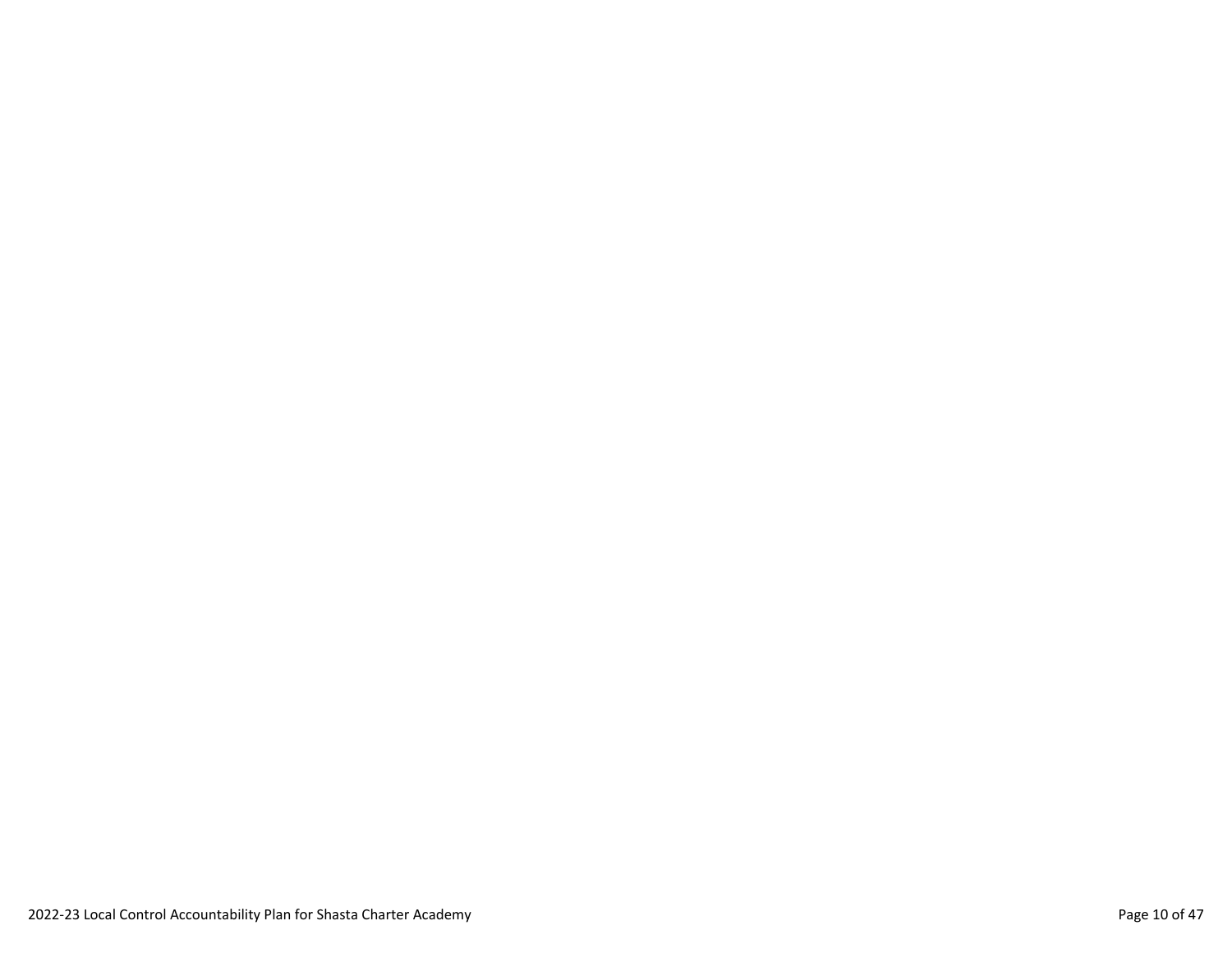

# **Local Control Accountability Plan**

**The instructions for completing the Local Control and Accountability Plan (LCAP) follow the template.**

| Local Educational Agency (LEA) Name | <b>Contact Name and Title</b> | <b>Email and Phone</b>                        |  |
|-------------------------------------|-------------------------------|-----------------------------------------------|--|
| Shasta Charter Academy              | <b>Matthew Wahlman</b><br>CBC | $\lceil$ mwahlman@sca-edu.org<br>530-245-2600 |  |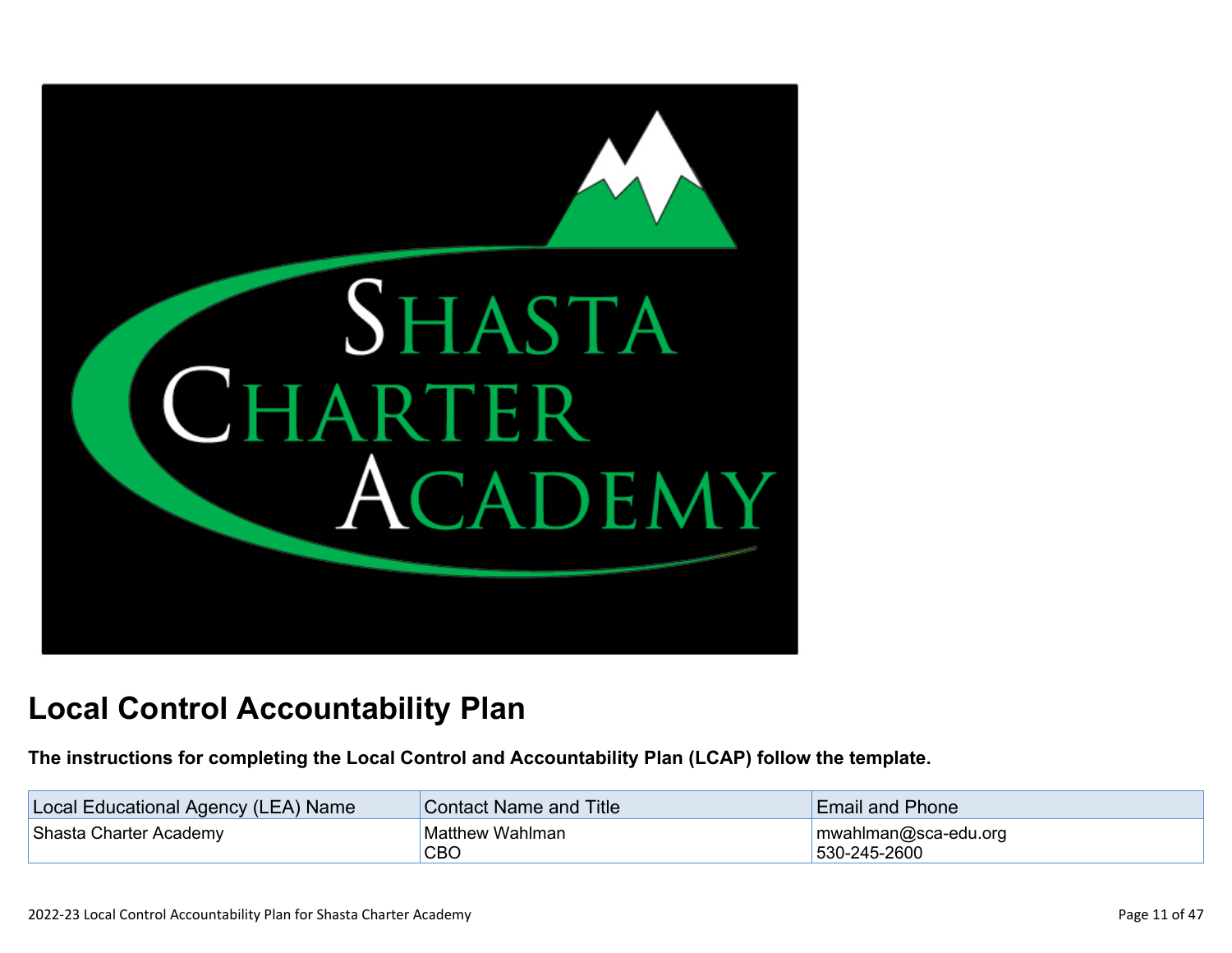# **[Plan Summary \[2022-23\]](http://www.doc-tracking.com/screenshots/22LCAP/Instructions/22LCAPInstructions.htm#PlanSummary)**

### **[General Information](http://www.doc-tracking.com/screenshots/22LCAP/Instructions/22LCAPInstructions.htm#generalinformation)**

A description of the LEA, its schools, and its students in grades transitional kindergarten–12, as applicable to the LEA.

Shasta Charter Academy offers a personalized, high-quality, state standards-based education which utilizes a wide variety of learning options using multiple learning modalities to meet the needs of each student. The learning options for students to meet their high school graduation requirements include completing classes in a home learning setting, taking a class which has an on-campus learning component, being mentored or tutored by community partners who are experts in a specific field of study, participating in CTE (Career Technical Education) classes, taking online classes, or taking classes at the local junior college, Shasta Community College, or through the CSU Young Scholars program.

The key to this Personalized Learning method is the relationship between the student, the parent(s), and the student's facilitator. This learning team meets every one to four weeks to 1) create a learning plan that is appropriate to the goals and needs of the student, 2) assess the achievement of the student during the previous learning period, and 3) to instruct the student, as needed, with various material. Learning methods are flexible and can change as the student's needs evolve or are more clearly discerned.

Parent educational choice is highly honored.

## **[Reflections: Successes](http://www.doc-tracking.com/screenshots/22LCAP/Instructions/22LCAPInstructions.htm#ReflectionsSuccesses)**

A description of successes and/or progress based on a review of the California School Dashboard (Dashboard) and local data.

- Close to 90% graduation rate; above statewide graduation rate of 86.8%
- Increased the percentage of students completing a-g requirements by over 4%
- Almost 23% of the student body participated in college credit courses
- All five Robotics teams qualified for the VEX Robotics State Championship; one team qualified for the VEX Robotics World Championship, reaching the quarterfinals in their division
- 17 students qualified for a Golden State Seal Merit Diploma
- Increased the number of students taking Glass Sculpture; at last count, SCA was 1 of only 5 high schools in the nation to offer a class similar to this
- BASE Education, a social emotional learning curriculum, was implemented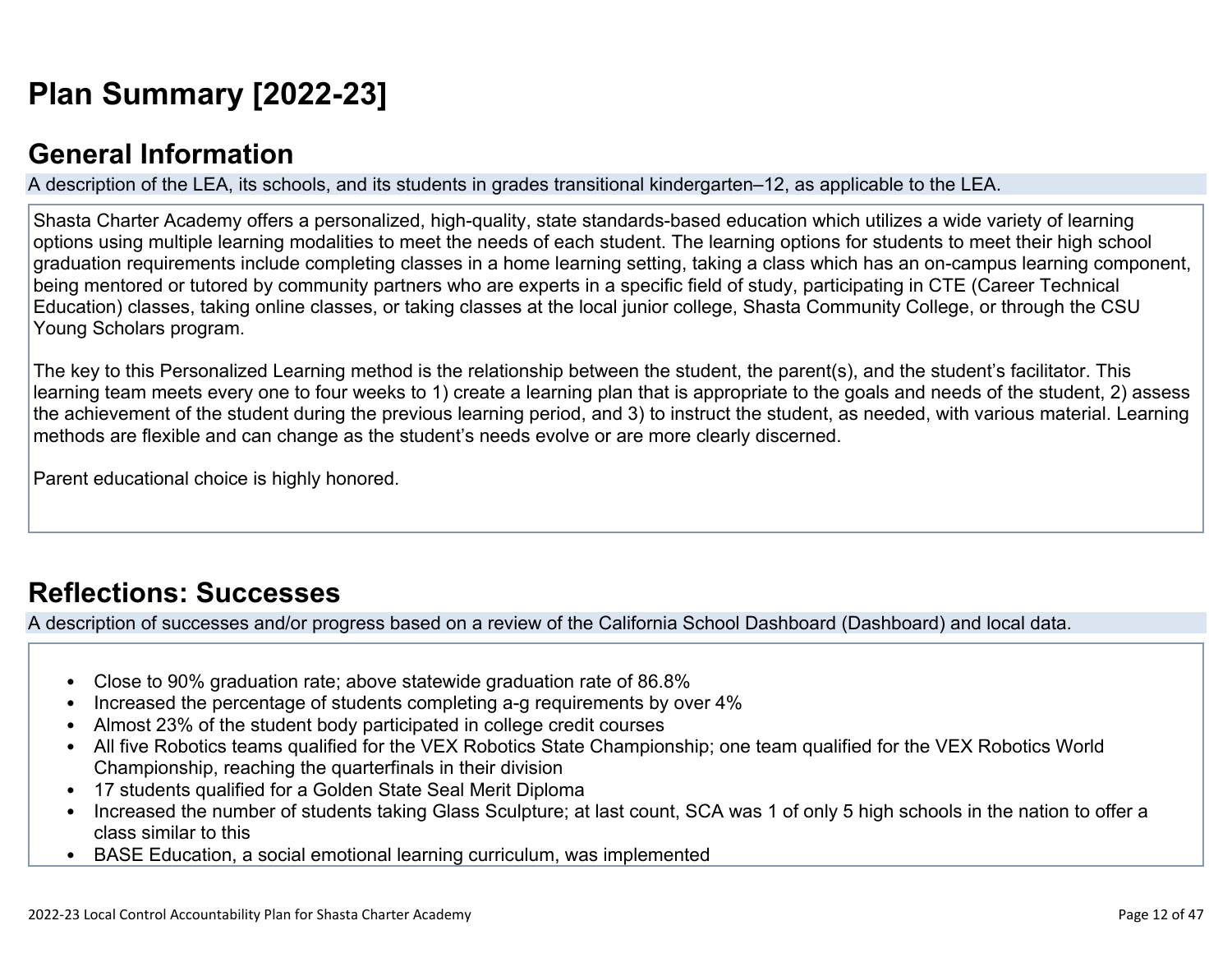- The percentage of SCA students meeting or exceeding the standard on the CAASPP Math was higher than the statewide percentage
- The percentage of SCA students meeting or exceeding the standard on the CAASPP ELA was higher than the statewide percentage
- Had multiple students participate in the regional Forestry Challenge

## **[Reflections: Identified Need](http://www.doc-tracking.com/screenshots/22LCAP/Instructions/22LCAPInstructions.htm#ReflectionsIdentifiedNeed)**

A description of any areas that need significant improvement based on a review of Dashboard and local data, including any areas of low performance and significant performance gaps among student groups on Dashboard indicators, and any steps taken to address those areas.

Through local assessments, teacher feedback, and CAASPP results, we see that SCA students would still greatly benefit from direct math instruction and other support. We have moved a math teacher from part time to full time while retaining an instructional paraprofessional. Another area of need is student engagement in their own educations, along with parent engagement in their child's education. This is not every student and parent, however, the disengagement has grown since the pandemic and as fewer traditional homeschooling families enroll at SCA. We want to create intentional spaces to grow the relationship between the student and parent and between the student and facilitator. We will also continue to propagate engaging classes like Glass Sculpture, Personal Finance, and the school's extraordinary Robotics program.

# **[LCAP Highlights](http://www.doc-tracking.com/screenshots/22LCAP/Instructions/22LCAPInstructions.htm#LCAPHighlights)**

A brief overview of the LCAP, including any key features that should be emphasized.

SCA's plan is to 1) continue focusing on being relational, as education is personal; 2) retain dedicated math teachers and tutors, moving one math teacher from part time to full time, as they bring students closer to success and understanding; 3) retain instructional paraprofessionals, as they are a great help to both students and other staff members; 4) grow or maintain classes like Robotics, Personal Finance, and Glass Sculpture, as they increase student engagement and useful, real-world learning; 5) explore and implement strategies to increase parent engagement in their child(ren)'s education(s). This LCAP will further the encouragement of these ideas, people, and classes as they benefit English Learners, low-income students, and foster youth as well as their peers.

### **Comprehensive Support and Improvement**

An LEA with a school or schools eligible for comprehensive support and improvement must respond to the following prompts.

### *[Schools Identified](http://www.doc-tracking.com/screenshots/22LCAP/Instructions/22LCAPInstructions.htm#SchoolsIdentified)*

A list of the schools in the LEA that are eligible for comprehensive support and improvement.

### NA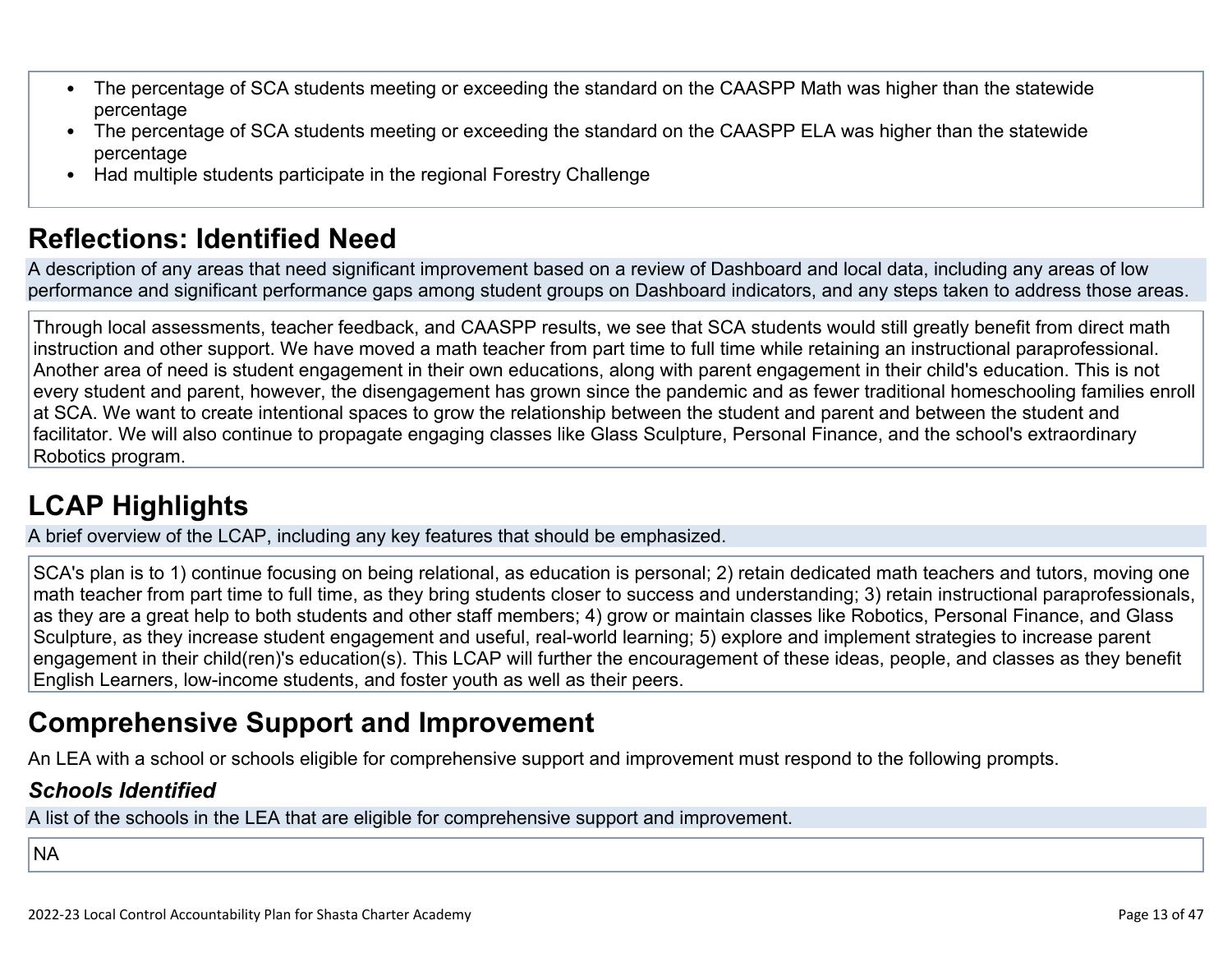### *[Support for Identified Schools](http://www.doc-tracking.com/screenshots/22LCAP/Instructions/22LCAPInstructions.htm#SupportforIdentifiedSchools)*

A description of how the LEA has or will support its eligible schools in developing comprehensive support and improvement plans.

NA

### *[Monitoring and Evaluating Effectiveness](http://www.doc-tracking.com/screenshots/22LCAP/Instructions/22LCAPInstructions.htm#MonitoringandEvaluatingEffectiveness)*

A description of how the LEA will monitor and evaluate the plan to support student and school improvement.

NA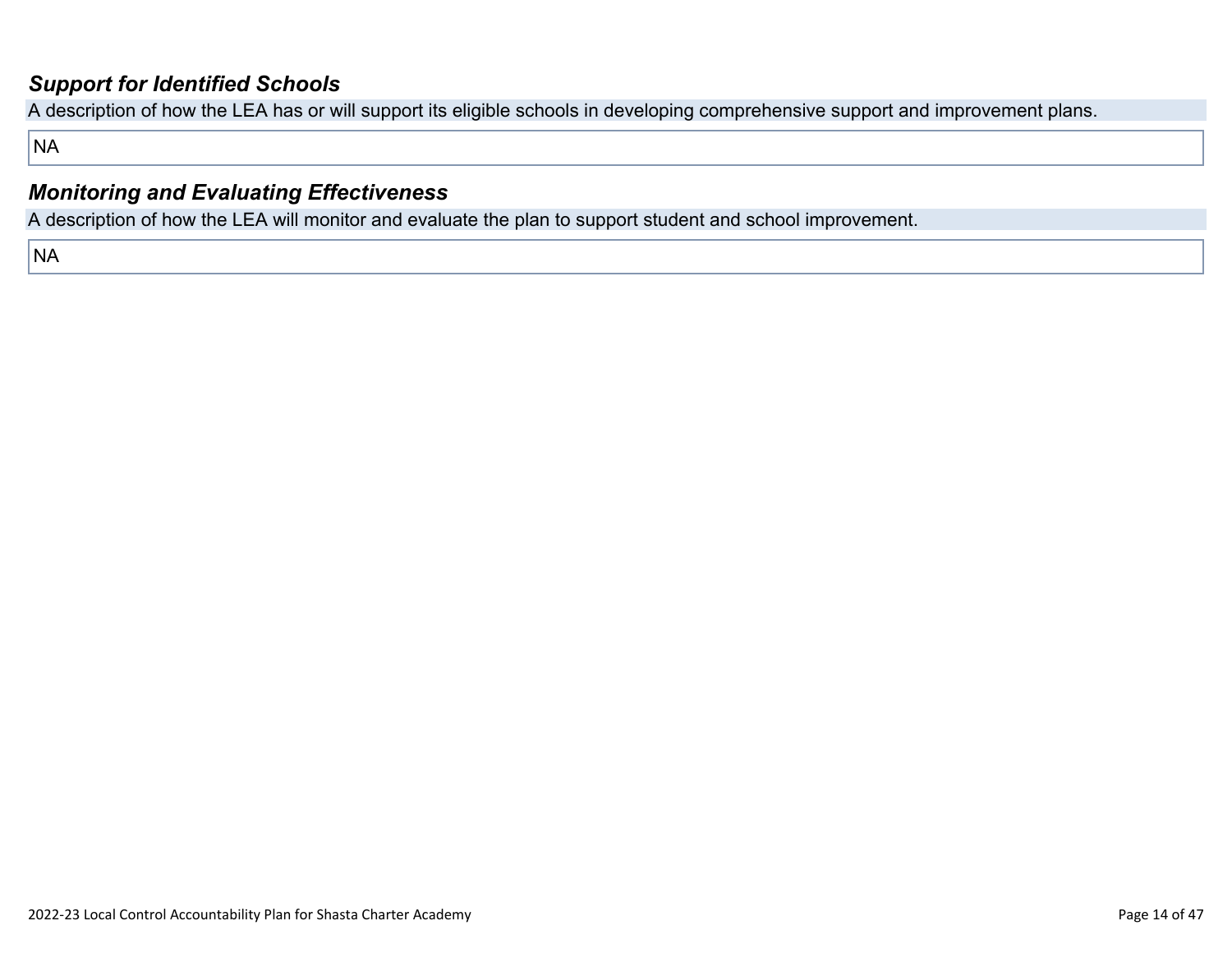# **Engaging Educational Partners**

A summary of the process used to engage educational partners and how this engagement was considered before finalizing the LCAP.

Educational partner feedback comes in many forms. Students and parents contact the SCA Director, their facilitator, and/or other teachers to express their opinions. Staff share their ideas while also listening to others and collaborating together. Surveys to students and their parents are reviewed. The Advisory Board discusses, listens, and collaborates. Parents, staff, and other community members are invited to and welcomed at school Advisory Board meetings, and are given opportunities to share their insights. A public hearing is also held to give the opportunity to anyone who wishes to review proposed content or give further comments.

A summary of the feedback provided by specific educational partners.

Parents, community members, teachers, other staff members, and administration were in general agreement that the proposed plans were positive and would lead to increased benefits to English Learners, low-income students, and foster youth as well as their peers. Helping parents connect with their child and engage more in their student's education was an idea of the teachers.

A description of the aspects of the LCAP that were influenced by specific input from educational partners.

Retain dedicated math teachers and tutors, retain instructional paraprofessionals, grow or maintain classes like Robotics, Personal Finance, and Glass Sculpture, and increase the connection between students and parents and their engagement in their child's education.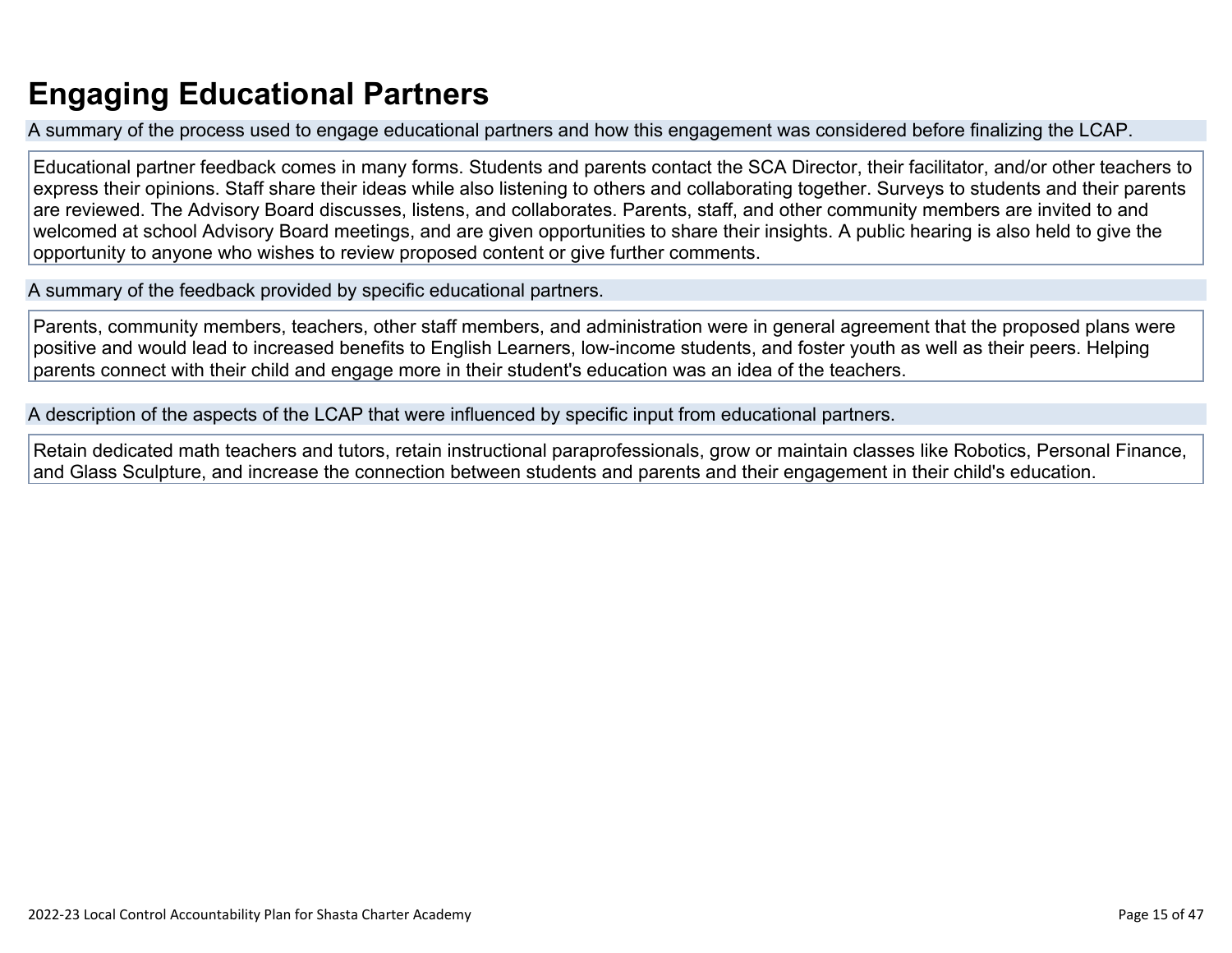# **[Goals and Actions](http://www.doc-tracking.com/screenshots/22LCAP/Instructions/22LCAPInstructions.htm#GoalsandActions)**

## **[Goal](http://www.doc-tracking.com/screenshots/22LCAP/Instructions/22LCAPInstructions.htm#goalDescription)**

| Goal # | <b>Description</b>                                                                                                                                                                                                                                                                     |
|--------|----------------------------------------------------------------------------------------------------------------------------------------------------------------------------------------------------------------------------------------------------------------------------------------|
|        | Increase or maintain the number of students taking Robotics, Glass Sculpture, and Personal Finance while increasing the<br>breadth of math courses offered. Explore and implement ways to increase parent/student connection, and parent's<br>engagement in their student's education. |

An explanation of why the LEA has developed this goal.

Students involved in these classes become more engaged with their education and become more prepared for life beyond school than if they were not involved in these and other unique classes. Increasing math options for students of all levels is important, especially after the pandemic. Increasing parents' connections with their teens, as well as their engagement in their student's education will have many benefits for the student and family.

## **[Measuring and Reporting Results](http://www.doc-tracking.com/screenshots/22LCAP/Instructions/22LCAPInstructions.htm#MeasuringandReportingResults)**

| <b>Metric</b>                                  | <b>Baseline</b>                                  | Year 1 Outcome | Year 2 Outcome | Year 3 Outcome | Desired Outcome for<br>$2023 - 24$ |
|------------------------------------------------|--------------------------------------------------|----------------|----------------|----------------|------------------------------------|
| $\#$ of Robotics students 29                   |                                                  | 30             |                |                | Increased or<br>maintained         |
| # of Glass Sculpture<br>students               | 4                                                | 8              |                |                | Increased or<br>maintained         |
| # of Personal Finance<br>students              | 15                                               | 13             |                |                | Increased or<br>maintained         |
| $\#$ of Algebra 1 (non-<br>CP) classes offered |                                                  | 2              |                |                | No longer a long-term<br>goal      |
| # of Honors math<br>classes offered            | 0                                                |                |                |                | Increased                          |
| $#$ of Pre-Algebra<br>classes offered          | 0                                                |                |                |                | Increased                          |
| Staff's general<br>perceptions of parent       | C-; Scale from worst<br>to best: $F, D, C, B, A$ |                |                |                | Increased                          |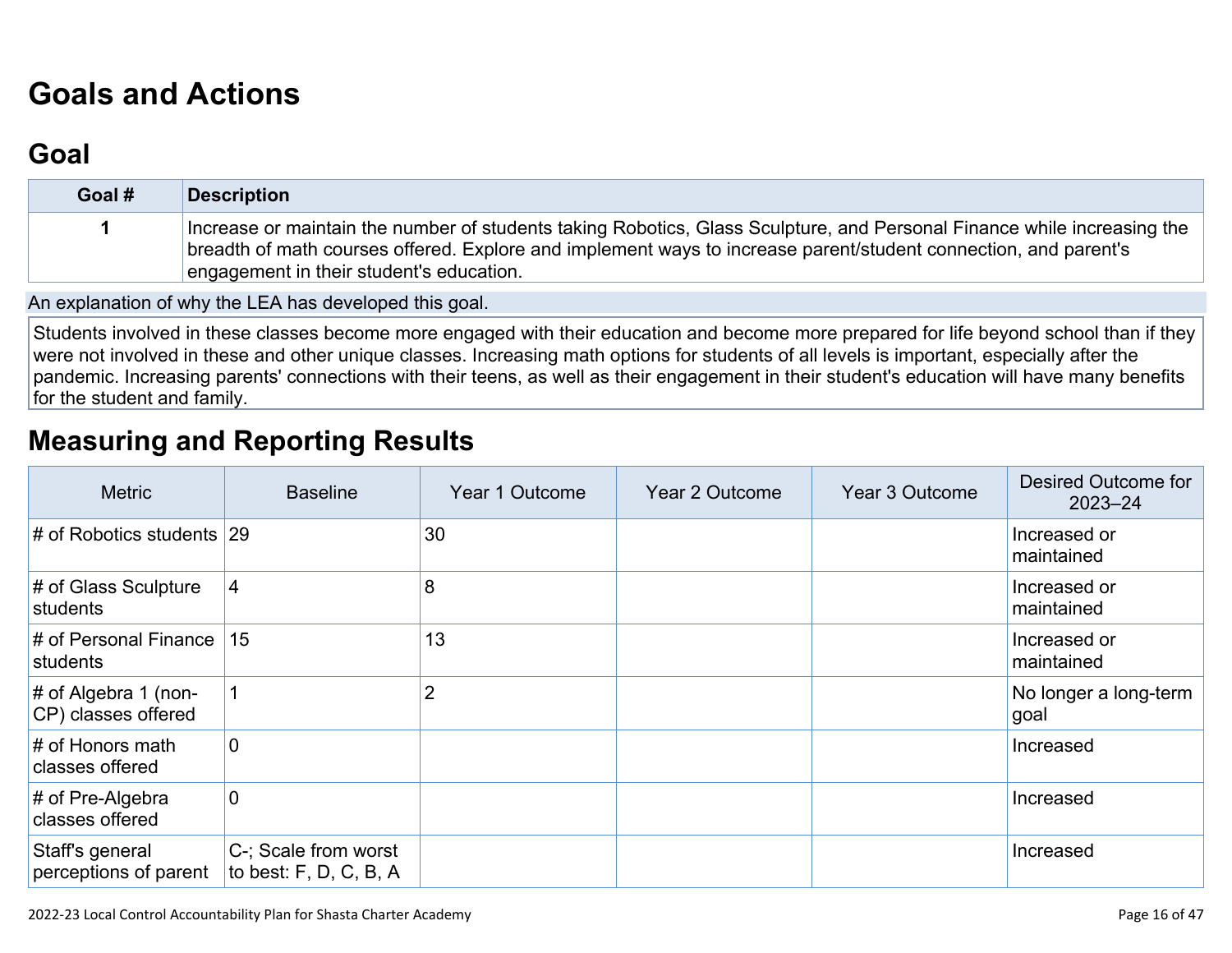| <b>Metric</b>                            | <b>Baseline</b> | Year 1 Outcome | Year 2 Outcome | Year 3 Outcome | Desired Outcome for<br>$2023 - 24$ |
|------------------------------------------|-----------------|----------------|----------------|----------------|------------------------------------|
| engagement in their<br>child's education |                 |                |                |                |                                    |

## **[Actions](http://www.doc-tracking.com/screenshots/22LCAP/Instructions/22LCAPInstructions.htm#actions)**

| Action # | Title                             | <b>Description</b>                                                                                                                                                                                                                                                                                                                                                                                                                                | <b>Total Funds</b> | Contributing |
|----------|-----------------------------------|---------------------------------------------------------------------------------------------------------------------------------------------------------------------------------------------------------------------------------------------------------------------------------------------------------------------------------------------------------------------------------------------------------------------------------------------------|--------------------|--------------|
| 1.1      | Math Teacher                      | Retain math teacher                                                                                                                                                                                                                                                                                                                                                                                                                               | \$86,992.00        | <b>Yes</b>   |
| 1.2      | Instructional<br>Paraprofessional | Retain instructional paraprofessional                                                                                                                                                                                                                                                                                                                                                                                                             | \$56,833.00        | <b>Yes</b>   |
| 1.3      | <b>Resources</b>                  | Increase or maintain Robotics, Glass Sculpture, and Personal Finance<br>resources (like community partners' time, materials, equipment, meals,<br>etc.) available to students, as well as make available resources to<br>promote parent engagement in their child (ren)'s education (s)<br>(potentials include hosting a Parents & Teen Dinner, creating a<br>Parents & Teen Project, and creating a Team Survey for each<br>facilitator meeting) | \$37,486.00        | <b>Yes</b>   |

## **[Goal Analysis \[2021-22\]](http://www.doc-tracking.com/screenshots/22LCAP/Instructions/22LCAPInstructions.htm#GoalAnalysis)**

An analysis of how this goal was carried out in the previous year.

A description of any substantive differences in planned actions and actual implementation of these actions.

Successfully increased the number of students involved in Robotics and Glass Sculpture. The number of students taking Personal Finance dropped by 2. Successfully increased the number of non-CP Algebra 1 classes offered. There were no substantive differences in planned actions and actual implementation of actions.

An explanation of material differences between Budgeted Expenditures and Estimated Actual Expenditures and/or Planned Percentages of Improved Services and Estimated Actual Percentages of Improved Services.

There were no material differences between Budgeted Expenditures and Estimated Actual Expenditures.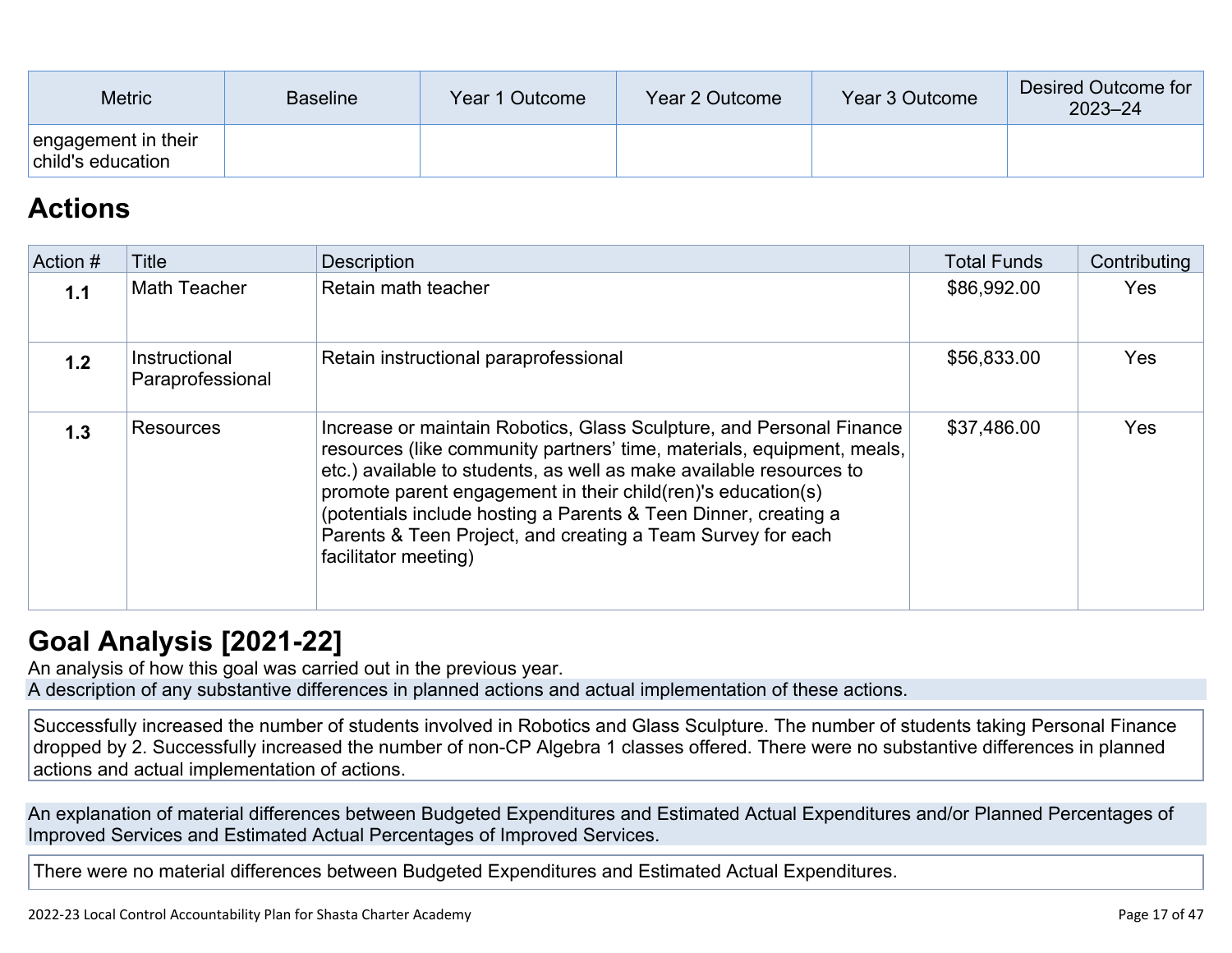An explanation of how effective the specific actions were in making progress toward the goal.

Quite effective. The school was successful based on 3 of the 4 measurement tools utilized.

A description of any changes made to the planned goal, metrics, desired outcomes, or actions for the coming year that resulted from reflections on prior practice.

The number of Algebra 1 (non-CP) classes offered is no longer a long-term metric the school will be using. Instead, the number of honors math courses as well as the number of Pre-Algebra courses offered will be utilized to measure the breadth of math classes available to help students. Also, the staff's general perceptions of parent engagement in their child's education will be measured to encourage the school to explore more ways to help increase that engagement.

**A report of the Total Estimated Actual Expenditures for last year's actions may be found in the Annual Update Table. A report of the Estimated Actual Percentages of Improved Services for last year's actions may be found in the Contributing Actions Annual Update Table.**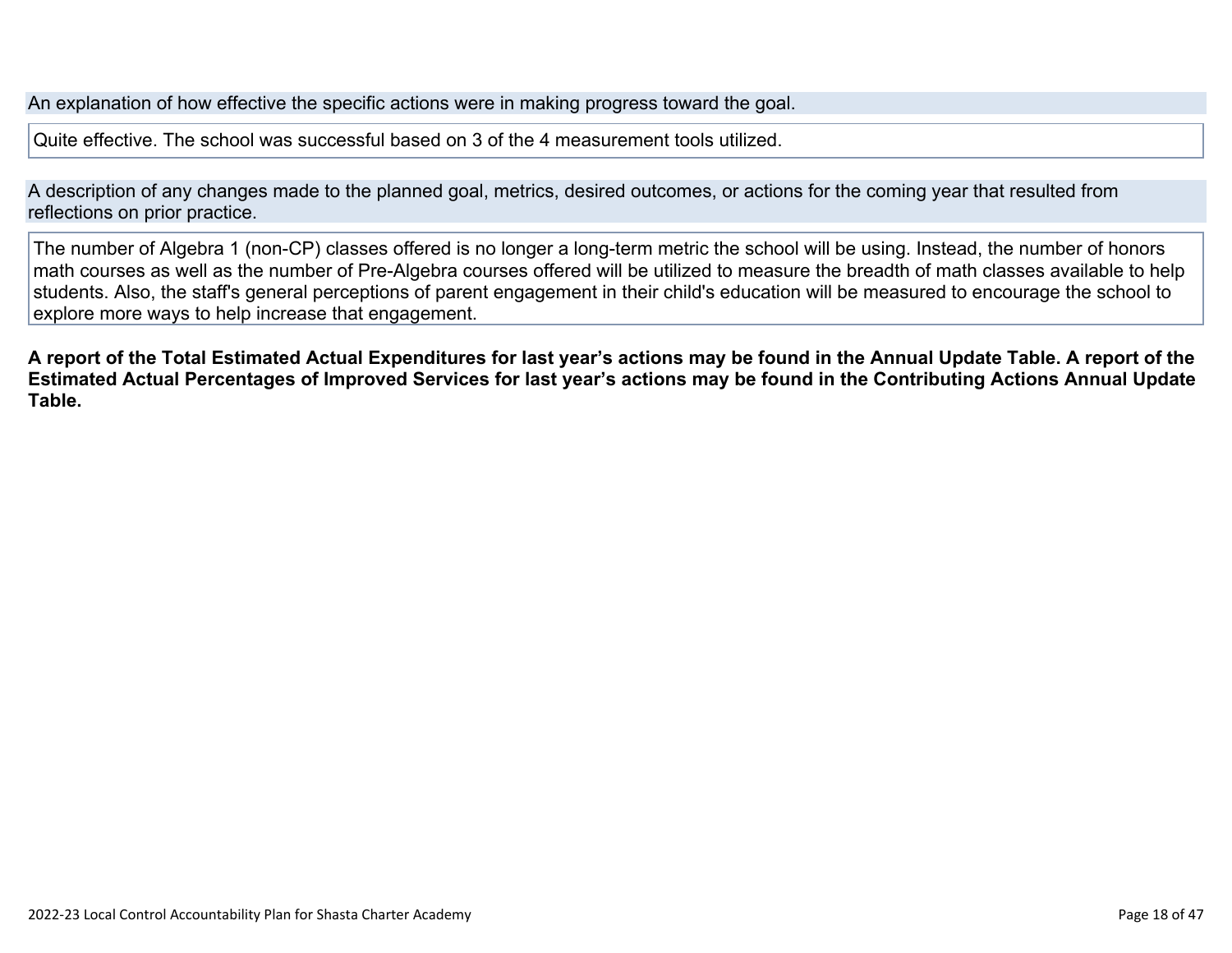# **[Increased or Improved Services for Foster Youth, English Learners, and Low-](http://www.doc-tracking.com/screenshots/22LCAP/Instructions/22LCAPInstructions.htm#IncreasedImprovedServices)[Income Students \[2022-23\]](http://www.doc-tracking.com/screenshots/22LCAP/Instructions/22LCAPInstructions.htm#IncreasedImprovedServices)**

| Projected LCFF Supplemental and/or Concentration Grants | Projected Additional LCFF Concentration Grant (15 percent) |
|---------------------------------------------------------|------------------------------------------------------------|
| 169,696∃                                                |                                                            |

#### **Required Percentage to Increase or Improve Services for the LCAP Year**

| Projected Percentage to Increase<br>or Improve Services for the<br>Coming School Year | <b>LCFF Carryover — Percentage</b> | <b>ILCFF Carryover — Dollar</b> | Total Percentage to Increase or<br>Improve Services for the Coming<br>School Year |
|---------------------------------------------------------------------------------------|------------------------------------|---------------------------------|-----------------------------------------------------------------------------------|
| 6.74%                                                                                 | $0.00\%$                           | \$0.00                          | 6.74%                                                                             |

### **The Budgeted Expenditures for Actions identified as Contributing may be found in the Contributing Actions Table.**

### **[Required Descriptions](http://www.doc-tracking.com/screenshots/22LCAP/Instructions/22LCAPInstructions.htm#RequiredDescriptions)**

For each action being provided to an entire school, or across the entire school district or county office of education (COE), an explanation of (1) how the needs of foster youth, English learners, and low-income students were considered first, and (2) how these actions are effective in meeting the goals for these students.

Foster youth, English learners, and low-income students benefit from increased engagement in their education, focused support from professionals in a difficult but crucial subject (math) through teaching and tutoring, extra support from an instructional paraprofessional, consistent meals to help them focus, and additional resources that allow more students to join the unique available learning opportunities. The actions will allow an increased number of students to take Robotics, Glass Sculpture, Personal Finance, and a wider range of math courses as there will be more resources and class spaces available. The actions will also help help encourage more engagement from parents in their child's education.

A description of how services for foster youth, English learners, and low-income students are being increased or improved by the percentage required.

The budgeted expenditures for the services that benefit English learners, foster youth, and low-income students are substantially greater than the increased apportionment that the school will be receiving based on the enrollment of those students, as well as being greater than the above percentage. These are investments into these students' current and future lives. If the school did not receive the Supplemental and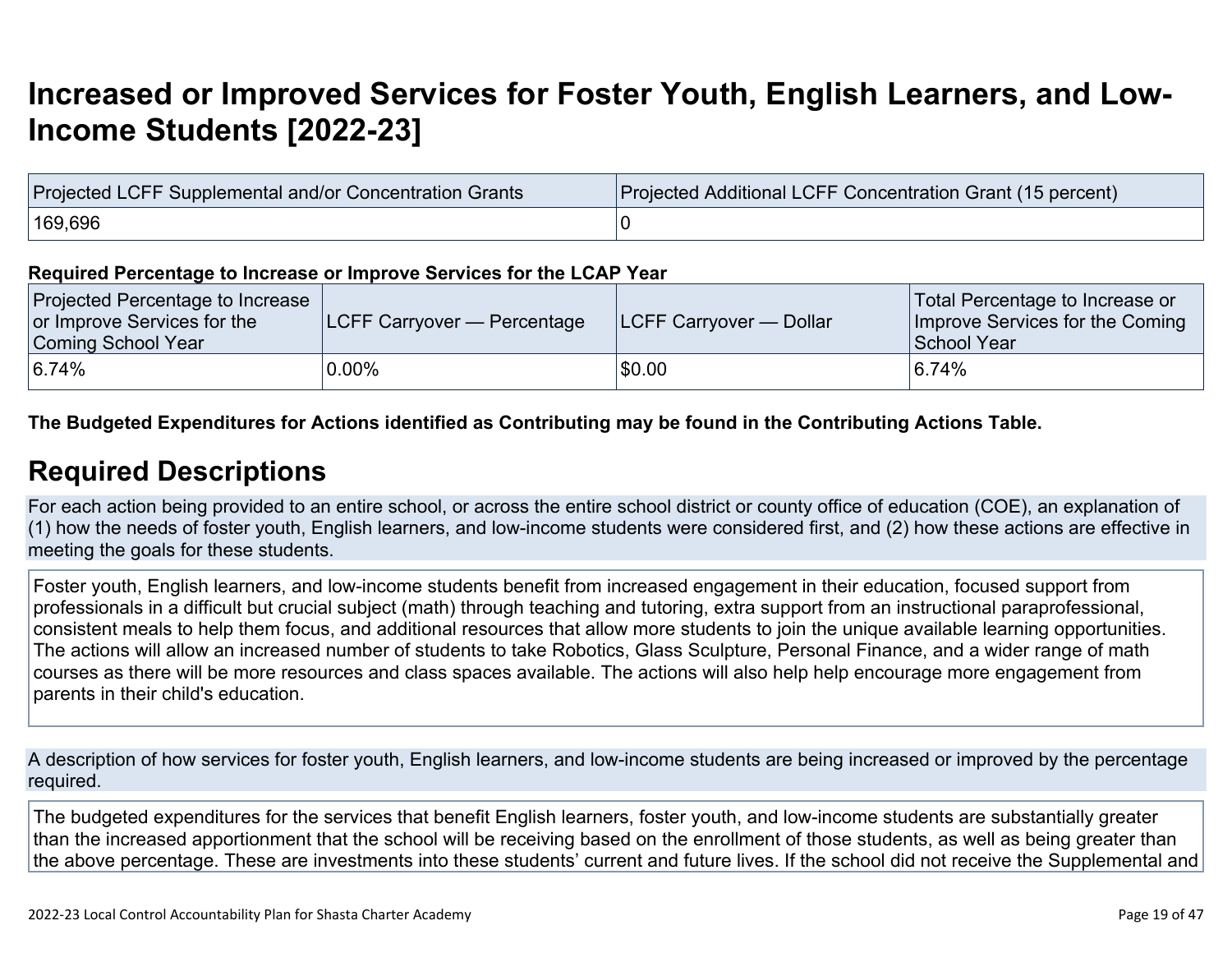Concentration funds, these services would probably be minimal in comparison and would not have the engaging, useful, and real-world impact that they do now.

A description of the plan for how the additional concentration grant add-on funding identified above will be used to increase the number of staff providing direct services to students at schools that have a high concentration (above 55 percent) of foster youth, English learners, and lowincome students, as applicable.

NA

| Staff-to-student ratios by<br>type of school and<br>concentration of<br>unduplicated students | Schools with a student concentration of 55 percent or<br>less | Schools with a student concentration of greater than 55<br>percent |
|-----------------------------------------------------------------------------------------------|---------------------------------------------------------------|--------------------------------------------------------------------|
| Staff-to-student ratio of<br>classified staff providing<br>direct services to students        | 1:118                                                         | <b>NA</b>                                                          |
| Staff-to-student ratio of<br>certificated staff providing<br>direct services to students      | 1:15                                                          | <b>NA</b>                                                          |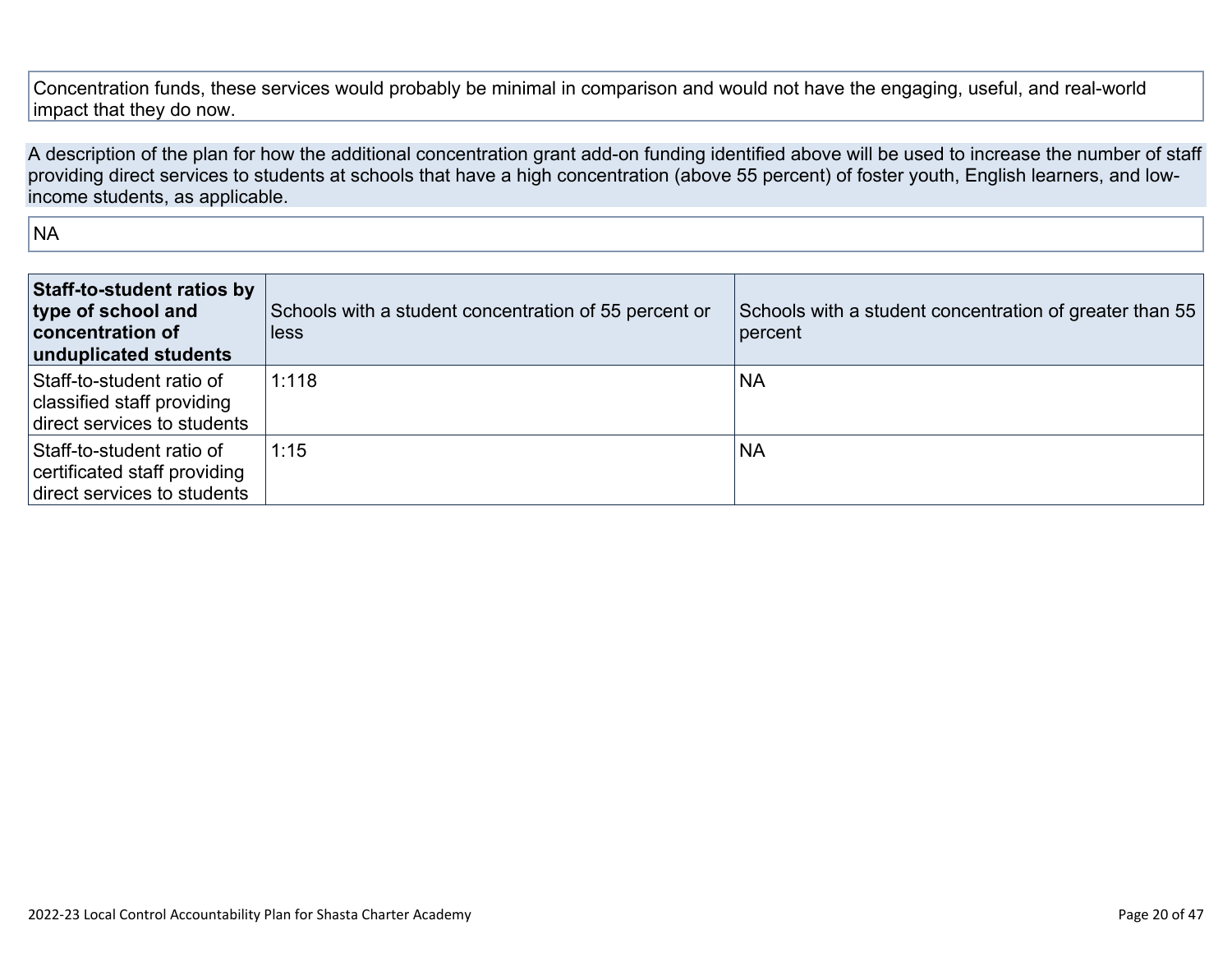### **2022-23 Total Expenditures Table**

| <b>Totals</b> |                 | <b>LCFF Funds</b>                 | <b>Other State</b><br><b>Funds</b> | <b>Local Funds</b>      | <b>Federal Funds</b> | <b>Total Funds</b>       | <b>Total Personnel</b> | <b>Total Non-</b><br>personnel |                    |
|---------------|-----------------|-----------------------------------|------------------------------------|-------------------------|----------------------|--------------------------|------------------------|--------------------------------|--------------------|
| <b>Totals</b> |                 | \$181,311.00                      |                                    |                         |                      | \$181,311.00             | \$143,825.00           | \$37,486.00                    |                    |
| Goal          | <b>Action #</b> | <b>Action Title</b>               |                                    | <b>Student Group(s)</b> | <b>LCFF Funds</b>    | <b>Other State Funds</b> | <b>Local Funds</b>     | <b>Federal Funds</b>           | <b>Total Funds</b> |
|               | 1.1             | Math Teacher                      | <b>Foster Youth</b><br>Low Income  | <b>English Learners</b> | \$86,992.00          |                          |                        |                                | \$86,992.00        |
| 1             | 1.2             | Instructional<br>Paraprofessional | <b>Foster Youth</b><br>Low Income  | <b>English Learners</b> | \$56,833.00          |                          |                        |                                | \$56,833.00        |
| 1             | 1.3             | <b>Resources</b>                  | <b>Foster Youth</b><br>Low Income  | <b>English Learners</b> | \$37,486.00          |                          |                        |                                | \$37,486.00        |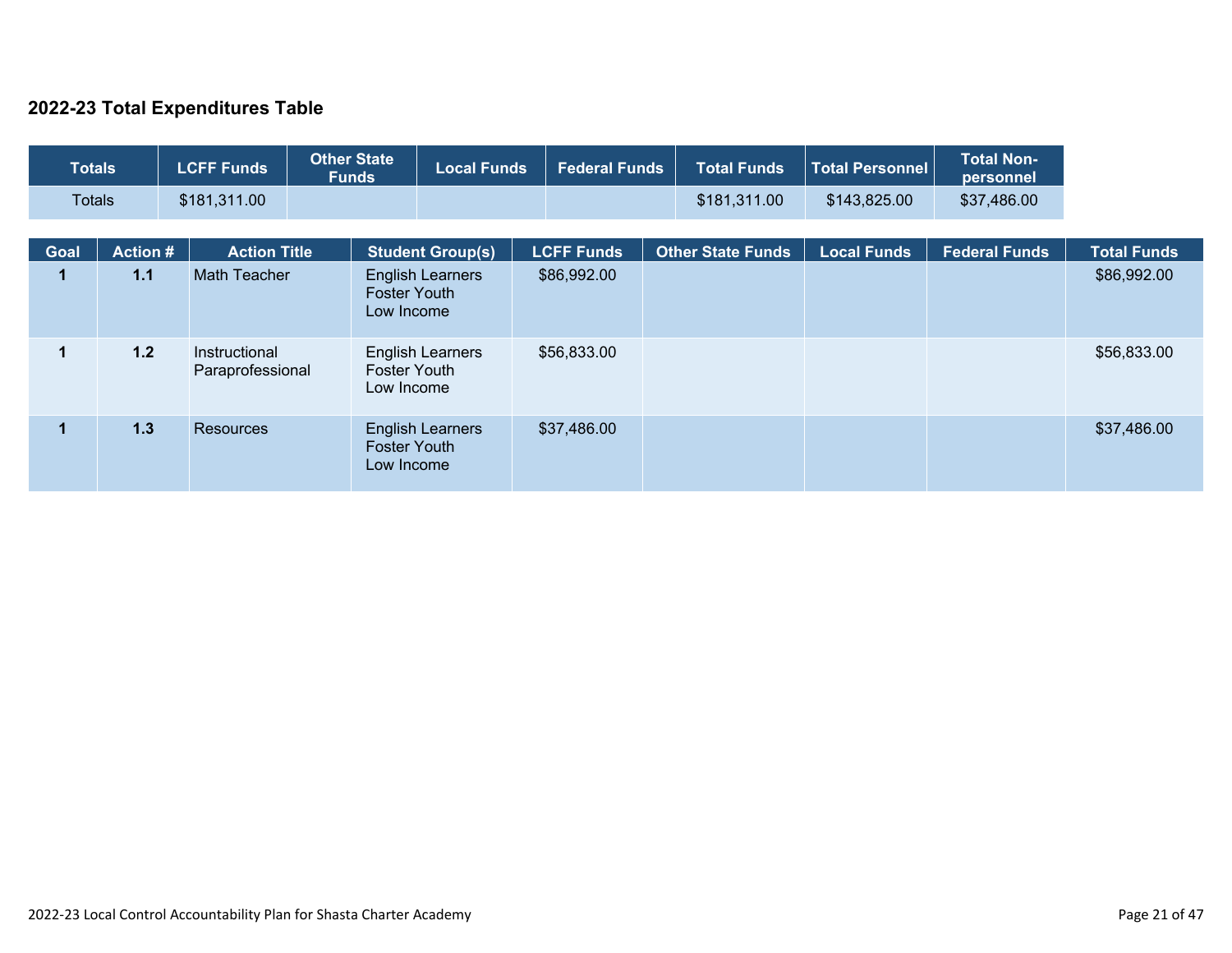### **2022-23 Contributing Actions Table**

| 1. Projected<br><b>LCFF Base</b><br><b>Grant</b> | 2. Projected<br><b>LCFF</b><br><b>Supplemental</b><br>and/or<br><b>Concentration</b><br><b>Grants</b> | 3. Projected<br><b>Percentage to</b><br>Increase or<br><b>Improve</b><br>Services for<br>the Coming<br><b>School Year</b><br>(2 divided by | <b>LCFF</b><br><b>Carryover —</b><br><b>Percentage</b><br>(Percentage<br>from Prior<br>Year) | <b>Total</b><br>Percentage to<br>Increase or<br><b>Improve</b><br><b>Services for</b><br>the Coming<br><b>School Year</b><br>$(3 + Carrow)$<br>% | 4. Total<br><b>Planned</b><br><b>Contributing</b><br><b>Expenditures</b><br>(LCFF Funds) | 5. Total<br><b>Planned</b><br>Percentage of<br><b>Improved</b><br><b>Services</b><br>(%) | <b>Planned</b><br><b>Percentage to</b><br>Increase or<br><b>Improve</b><br><b>Services for</b><br>the Coming<br><b>School Year</b><br>(4 divided by<br>$1$ , plus $5$ ) | <b>Totals by</b><br><b>Type</b> | <b>Total LCFF</b><br><b>Funds</b> |
|--------------------------------------------------|-------------------------------------------------------------------------------------------------------|--------------------------------------------------------------------------------------------------------------------------------------------|----------------------------------------------------------------------------------------------|--------------------------------------------------------------------------------------------------------------------------------------------------|------------------------------------------------------------------------------------------|------------------------------------------------------------------------------------------|-------------------------------------------------------------------------------------------------------------------------------------------------------------------------|---------------------------------|-----------------------------------|
| 2,518,495                                        | 169,696                                                                                               | 6.74%                                                                                                                                      | $0.00\%$                                                                                     | 6.74%                                                                                                                                            | \$181,311.00                                                                             | $0.00\%$                                                                                 | 7.20 %                                                                                                                                                                  | Total:                          | \$181,311.00                      |
|                                                  |                                                                                                       |                                                                                                                                            |                                                                                              |                                                                                                                                                  |                                                                                          |                                                                                          |                                                                                                                                                                         | <b>LEA-wide</b><br>Total:       | \$181,311.00                      |
|                                                  |                                                                                                       |                                                                                                                                            |                                                                                              |                                                                                                                                                  |                                                                                          |                                                                                          |                                                                                                                                                                         | <b>Limited Total:</b>           | \$0.00                            |
|                                                  |                                                                                                       |                                                                                                                                            |                                                                                              |                                                                                                                                                  |                                                                                          |                                                                                          |                                                                                                                                                                         | <b>Schoolwide</b><br>Total:     | \$0.00                            |

| <b>Goal</b> | Action # | <b>Action Title</b>               | <b>Contributing to</b><br>Increased or<br><b>Improved</b><br>Services? | <b>Scope</b> | <b>Unduplicated</b><br><b>Student Group(s)</b>               | <b>Location</b>    | <b>Planned</b><br><b>Expenditures for</b><br><b>Contributing</b><br><b>Actions (LCFF</b><br>Funds) | <b>Planned</b><br>Percentage of<br><b>Improved</b><br>Services (%) |
|-------------|----------|-----------------------------------|------------------------------------------------------------------------|--------------|--------------------------------------------------------------|--------------------|----------------------------------------------------------------------------------------------------|--------------------------------------------------------------------|
|             | 1.1      | <b>Math Teacher</b>               | <b>Yes</b>                                                             | LEA-wide     | <b>English Learners</b><br><b>Foster Youth</b><br>Low Income | <b>All Schools</b> | \$86,992.00                                                                                        |                                                                    |
|             | 1.2      | Instructional<br>Paraprofessional | Yes                                                                    | LEA-wide     | <b>English Learners</b><br><b>Foster Youth</b><br>Low Income | All Schools        | \$56,833.00                                                                                        |                                                                    |
|             | 1.3      | Resources                         | Yes                                                                    | LEA-wide     | <b>English Learners</b><br><b>Foster Youth</b><br>Low Income | All Schools        | \$37,486.00                                                                                        |                                                                    |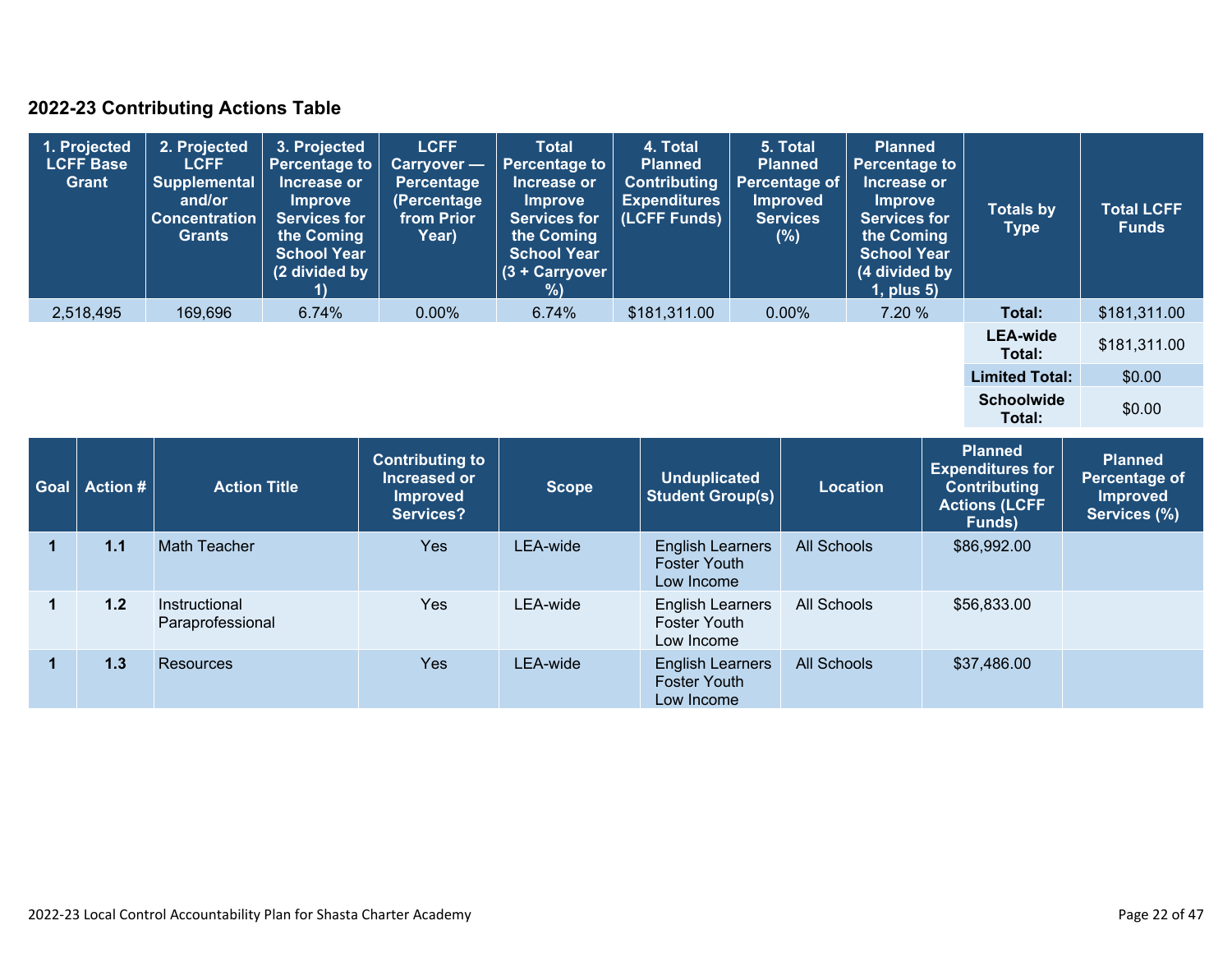### **2021-22 Annual Update Table**

| <b>Totals</b> | <b>Last Year's</b><br><b>Total Planned</b><br><b>Expenditures</b><br>(Total Funds) | <b>Total Estimated</b><br><b>Expenditures</b><br>(Total Funds) |
|---------------|------------------------------------------------------------------------------------|----------------------------------------------------------------|
| <b>Totals</b> | \$238,256.00                                                                       | \$240,916.00                                                   |

| <b>Last Year's</b><br>Goal # | <b>Last Year's Action</b><br># | <b>Prior Action/Service Title</b> | <b>Contributed to Increased</b><br>or Improved Services? | <b>Last Year's Planned</b><br><b>Expenditures</b><br>(Total Funds) | <b>Estimated Actual</b><br><b>Expenditures</b><br>(Input Total Funds) |
|------------------------------|--------------------------------|-----------------------------------|----------------------------------------------------------|--------------------------------------------------------------------|-----------------------------------------------------------------------|
|                              | 1.1                            | <b>Math Teachers</b>              | <b>Yes</b>                                               | 155,885                                                            | 158,808                                                               |
|                              | 1.2                            | Instructional Paraprofessional    | Yes                                                      | 48,797                                                             | 31,739                                                                |
|                              | 1.3                            | Resources                         | <b>Yes</b>                                               | 33,574                                                             | 50,369                                                                |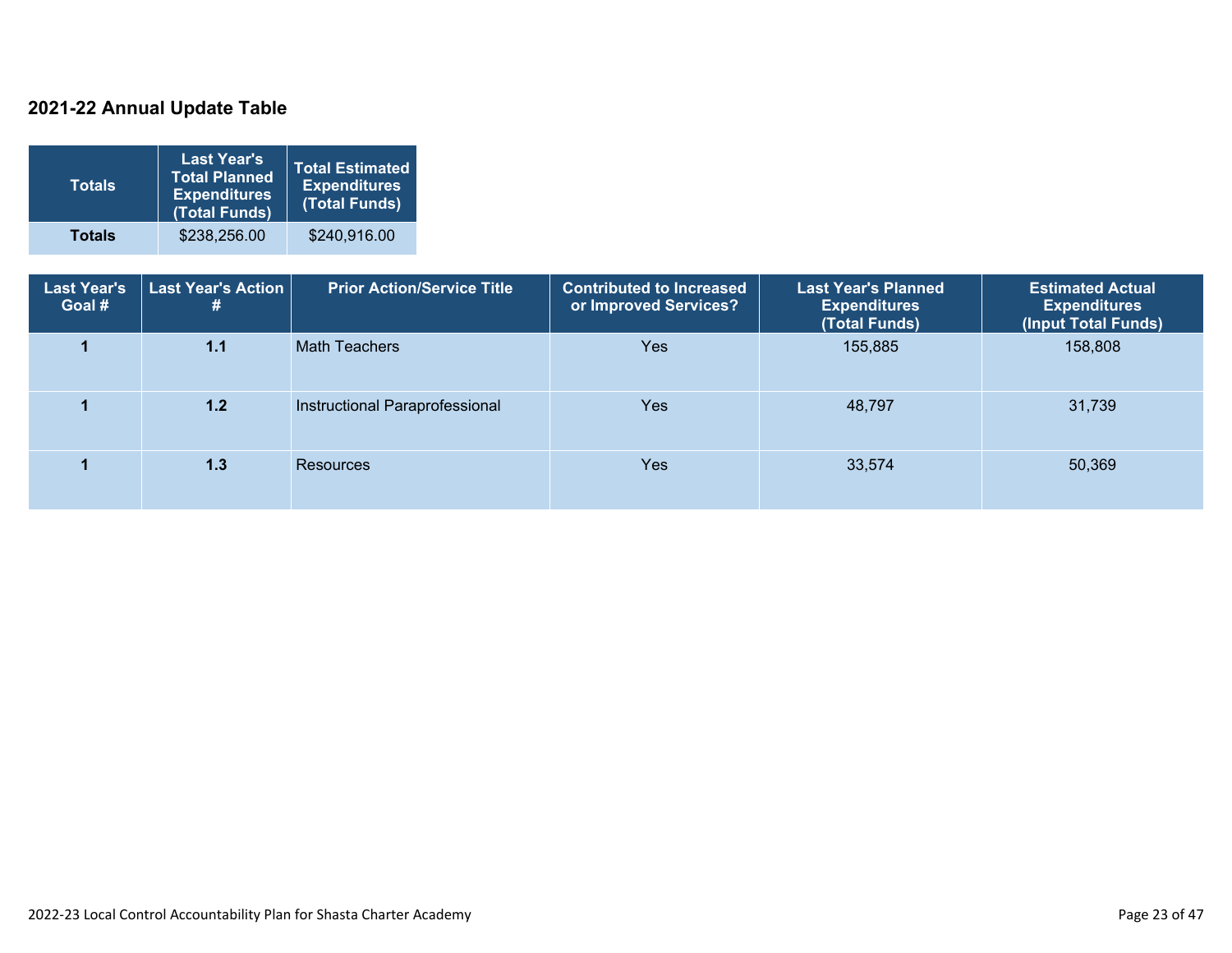### **2021-22 Contributing Actions Annual Update Table**

| 6. Estimated<br><b>LCFF</b><br><b>Supplemental</b><br>and/or<br><b>Amount</b> ) | <b>Concentration</b><br><b>Grants</b><br>(Input Dollar | 4. Total Planned<br><b>Contributing</b><br><b>Expenditures</b><br>(LCFF Funds) | 7. Total Estimated<br><b>Expenditures for</b><br><b>Contributing</b><br><b>Actions</b><br>(LCFF Funds) |  | <b>Difference</b><br><b>Between Planned</b><br>and Estimated<br><b>Expenditures for</b><br><b>Contributing</b><br><b>Actions</b><br><b>(Subtract 7 from</b><br>4)                     |  | <b>5. Total Planned</b><br>Percentage of<br><b>Improved</b><br>Services (%) | 8. Total Estimated<br>Percentage of<br><b>Improved</b><br><b>Services</b><br>(%)                                  | <b>Difference</b><br><b>Between Planned</b><br>and Estimated<br>Percentage of<br><b>Improved</b><br><b>Services</b><br>(Subtract 5 from<br>$\bf{8}$ |                                                                                            |
|---------------------------------------------------------------------------------|--------------------------------------------------------|--------------------------------------------------------------------------------|--------------------------------------------------------------------------------------------------------|--|---------------------------------------------------------------------------------------------------------------------------------------------------------------------------------------|--|-----------------------------------------------------------------------------|-------------------------------------------------------------------------------------------------------------------|-----------------------------------------------------------------------------------------------------------------------------------------------------|--------------------------------------------------------------------------------------------|
|                                                                                 | 153,339                                                | \$238,256.00                                                                   | \$240,916.00                                                                                           |  | (\$2,660.00)                                                                                                                                                                          |  | $0.00\%$                                                                    | $0.00\%$                                                                                                          | $0.00\%$                                                                                                                                            |                                                                                            |
| Last<br>Year's<br>Goal #                                                        | Last<br>Year's<br><b>Action #</b>                      |                                                                                | <b>Prior Action/Service Title</b>                                                                      |  | <b>Last Year's Planned</b><br><b>Expenditures for</b><br><b>Contributing to</b><br>Increased or<br><b>Contributing</b><br><b>Improved Services?</b><br><b>Actions (LCFF</b><br>Funds) |  |                                                                             | <b>Estimated Actual</b><br><b>Expenditures for</b><br><b>Contributing</b><br><b>Actions</b><br>(Input LCFF Funds) | <b>Planned Percentage</b><br>of Improved<br><b>Services</b>                                                                                         | <b>Estimated Actual</b><br>Percentage of<br><b>Improved Services</b><br>(Input Percentage) |
| 1                                                                               | 1.1                                                    | <b>Math Teachers</b>                                                           |                                                                                                        |  | <b>Yes</b>                                                                                                                                                                            |  | 155,885                                                                     | 158,808                                                                                                           |                                                                                                                                                     |                                                                                            |
|                                                                                 | 1.2                                                    | Instructional Paraprofessional                                                 |                                                                                                        |  | <b>Yes</b>                                                                                                                                                                            |  | 48,797                                                                      | 31,739                                                                                                            |                                                                                                                                                     |                                                                                            |
|                                                                                 | 1.3                                                    | <b>Resources</b>                                                               |                                                                                                        |  | <b>Yes</b>                                                                                                                                                                            |  | 33,574                                                                      | 50,369                                                                                                            |                                                                                                                                                     |                                                                                            |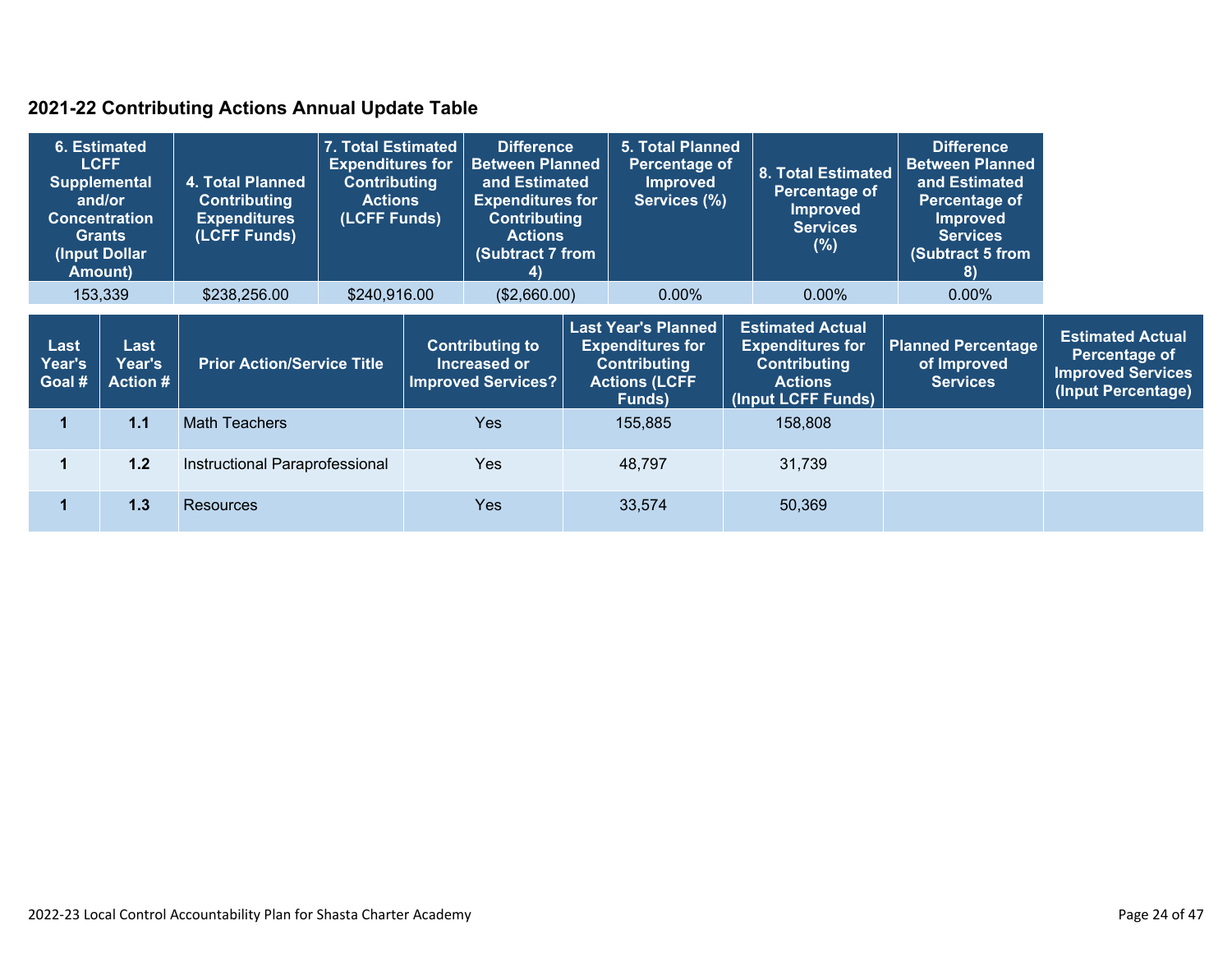### **2021-22 LCFF Carryover Table**

| 9. Estimated<br><b>Actual LCFF</b><br><b>Base Grant</b><br>(Input Dollar<br>Amount) | 6. Estimated<br><b>Actual LCFF</b><br><b>Supplemental</b><br>and/or<br><b>Concentration</b><br><b>Grants</b> | <b>LCFF</b><br>Carryover —<br>Percentage<br>(Percentage<br>from Prior<br>Year) | 10. Total<br><b>Percentage to</b><br>Increase or<br><b>Improve</b><br><b>Services for</b><br>the Current<br><b>School Year</b><br>(6 divided by $9$ $ $<br>+ Carryover<br>% | 7. Total<br><b>Estimated</b><br><b>Actual</b><br><b>Expenditures</b><br>for<br><b>Contributing</b><br><b>Actions</b><br>(LCFF Funds) | 8. Total<br><b>Estimated</b><br><b>Actual</b><br>Percentage of<br>Improved<br><b>Services</b><br>$(\%)$ | 11. Estimated<br><b>Actual</b><br>Percentage of<br>Increased or<br><b>Improved</b><br><b>Services</b><br>(7 divided by<br><b>9, plus 8)</b> | <b>12. LCFF</b><br>Carryover -<br>Dollar Amount<br>(Subtract 11<br>from 10 and<br>multiply by 9) | <b>13. LCFF</b><br>Carryover —<br>Percentage<br>(12 divided by<br>9) |
|-------------------------------------------------------------------------------------|--------------------------------------------------------------------------------------------------------------|--------------------------------------------------------------------------------|-----------------------------------------------------------------------------------------------------------------------------------------------------------------------------|--------------------------------------------------------------------------------------------------------------------------------------|---------------------------------------------------------------------------------------------------------|---------------------------------------------------------------------------------------------------------------------------------------------|--------------------------------------------------------------------------------------------------|----------------------------------------------------------------------|
| 2,333,224                                                                           | 153,339                                                                                                      | $\Omega$                                                                       | 6.57%                                                                                                                                                                       | \$240,916.00                                                                                                                         | $0.00\%$                                                                                                | 10.33%                                                                                                                                      | \$0.00                                                                                           | $0.00\%$                                                             |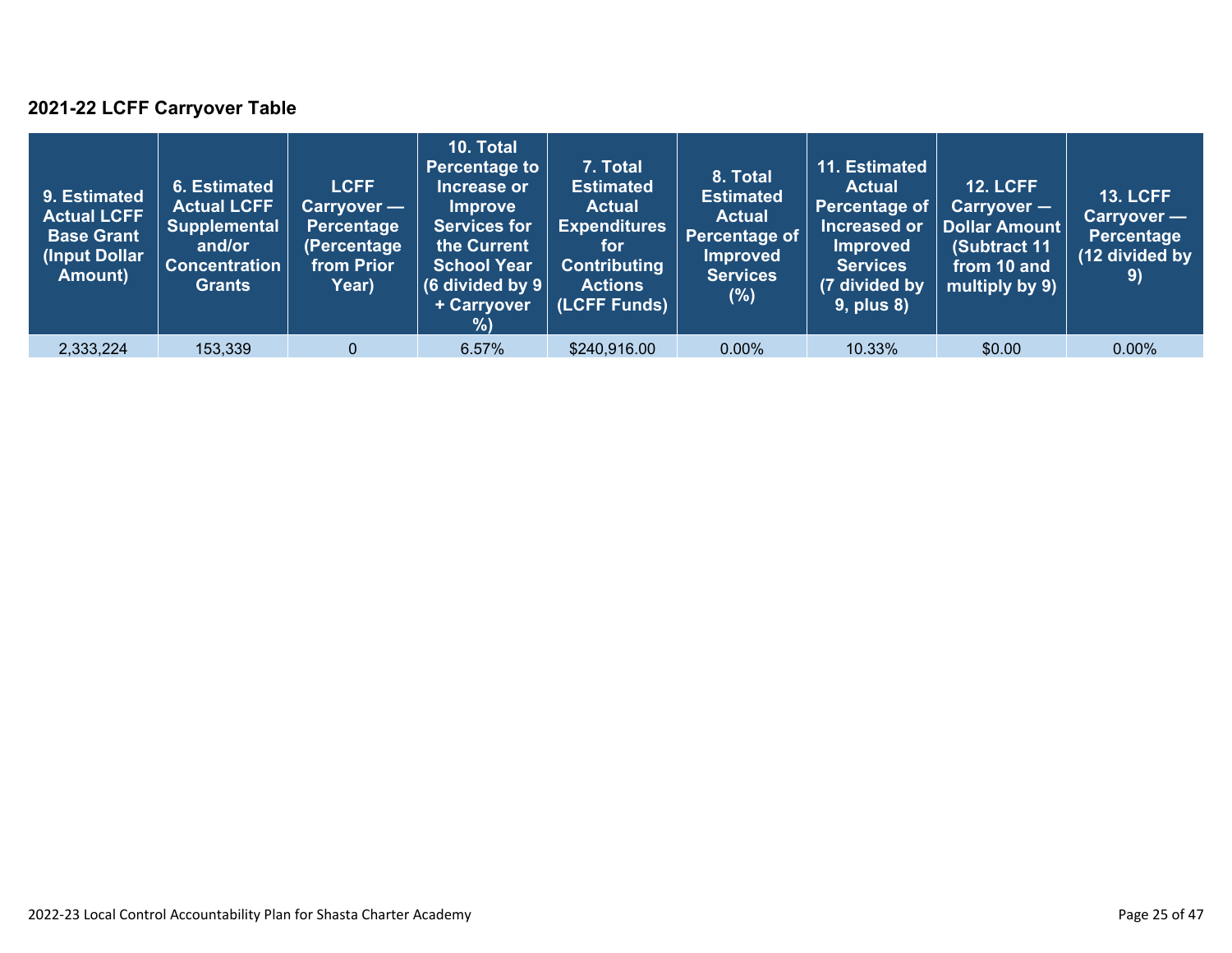# **Instructions**

Plan Summary

Engaging Educational Partners

Goals and Actions

Increased or Improved Services for Foster Youth, English Learners, and Low-Income Students

*For additional questions or technical assistance related to the completion of the Local Control and Accountability Plan (LCAP) template, please contact the local county office of education (COE), or the California Department of Education's (CDE's) Local Agency Systems Support Office, by phone at 916-319-0809 or by email at [lcff@cde.ca.gov](mailto:lcff@cde.ca.gov).*

# **Introduction and Instructions**

The Local Control Funding Formula (LCFF) requires local educational agencies (LEAs) to engage their local educational partners in an annual planning process to evaluate their progress within eight state priority areas encompassing all statutory metrics (COEs have 10 state priorities). LEAs document the results of this planning process in the LCAP using the template adopted by the State Board of Education.

The LCAP development process serves three distinct, but related functions:

- **Comprehensive Strategic Planning:** The process of developing and annually updating the LCAP supports comprehensive strategic planning (California *Education Code* [*EC*] Section 52064[e][1]). Strategic planning that is comprehensive connects budgetary decisions to teaching and learning performance data. LEAs should continually evaluate the hard choices they make about the use of limited resources to meet student and community needs to ensure opportunities and outcomes are improved for all students.
- **Meaningful Engagement of Educational Partners:** The LCAP development process should result in an LCAP that reflects decisions made through meaningful engagement (*EC* Section 52064[e][1]). Local educational partners possess valuable perspectives and insights about an LEA's programs and services. Effective strategic planning will incorporate these perspectives and insights in order to identify potential goals and actions to be included in the LCAP.
- **Accountability and Compliance:** The LCAP serves an important accountability function because aspects of the LCAP template require LEAs to show that they have complied with various requirements specified in the LCFF statutes and regulations, most notably:
	- o Demonstrating that LEAs are increasing or improving services for foster youth, English learners, and low-income students in proportion to the amount of additional funding those students generate under LCFF (*EC* Section 52064[b][4-6]).
	- o Establishing goals, supported by actions and related expenditures, that address the statutory priority areas and statutory metrics (*EC* sections 52064[b][1] and [2]).
	- o Annually reviewing and updating the LCAP to reflect progress toward the goals (*EC* Section 52064[b][7]).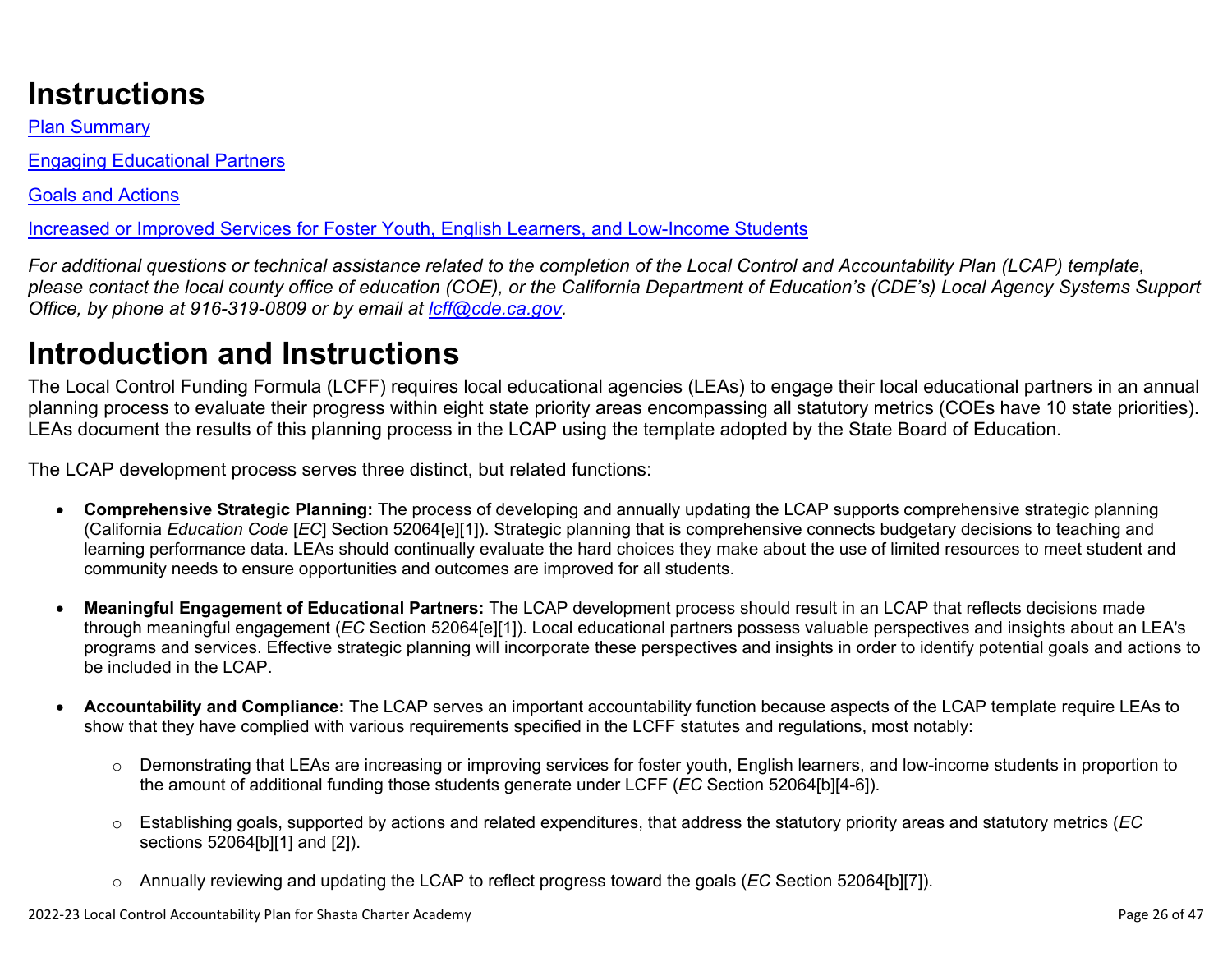The LCAP template, like each LEA's final adopted LCAP, is a document, not a process. LEAs must use the template to memorialize the outcome of their LCAP development process, which should: (a) reflect comprehensive strategic planning (b) through meaningful engagement with educational partners that (c) meets legal requirements, as reflected in the final adopted LCAP. The sections included within the LCAP template do not and cannot reflect the full development process, just as the LCAP template itself is not intended as a tool for engaging educational partners.

If a county superintendent of schools has jurisdiction over a single school district, the county board of education and the governing board of the school district may adopt and file for review and approval a single LCAP consistent with the requirements in *EC* sections 52060, 52062, 52066, 52068, and 52070. The LCAP must clearly articulate to which entity's budget (school district or county superintendent of schools) all budgeted and actual expenditures are aligned.

The revised LCAP template for the 2021–22, 2022–23, and 2023–24 school years reflects statutory changes made through Assembly Bill 1840 (Committee on Budget), Chapter 243, Statutes of 2018. These statutory changes enhance transparency regarding expenditures on actions included in the LCAP, including actions that contribute to meeting the requirement to increase or improve services for foster youth, English learners, and low-income students, and to streamline the information presented within the LCAP to make adopted LCAPs more accessible for educational partners and the public.

At its most basic, the adopted LCAP should attempt to distill not just what the LEA is doing for students in transitional kindergarten through grade twelve (TK–12), but also allow educational partners to understand why, and whether those strategies are leading to improved opportunities and outcomes for students. LEAs are strongly encouraged to use language and a level of detail in their adopted LCAPs intended to be meaningful and accessible for the LEA's diverse educational partners and the broader public.

In developing and finalizing the LCAP for adoption, LEAs are encouraged to keep the following overarching frame at the forefront of the strategic planning and educational partner engagement functions:

Given present performance across the state priorities and on indicators in the California School Dashboard (Dashboard), how is the LEA using its budgetary resources to respond to TK–12 student and community needs, and address any performance gaps, including by meeting its obligation to increase or improve services for foster youth, English learners, and low-income students?

LEAs are encouraged to focus on a set of metrics and actions that the LEA believes, based on input gathered from educational partners, research, and experience, will have the biggest impact on behalf of its TK–12 students.

These instructions address the requirements for each section of the LCAP, but may include information about effective practices when developing the LCAP and completing the LCAP itself. Additionally, information is included at the beginning of each section emphasizing the purpose that each section serves.

# **Plan Summary Purpose**

2022-23 Local Control Accountability Plan for Shasta Charter Academy Page 27 of 47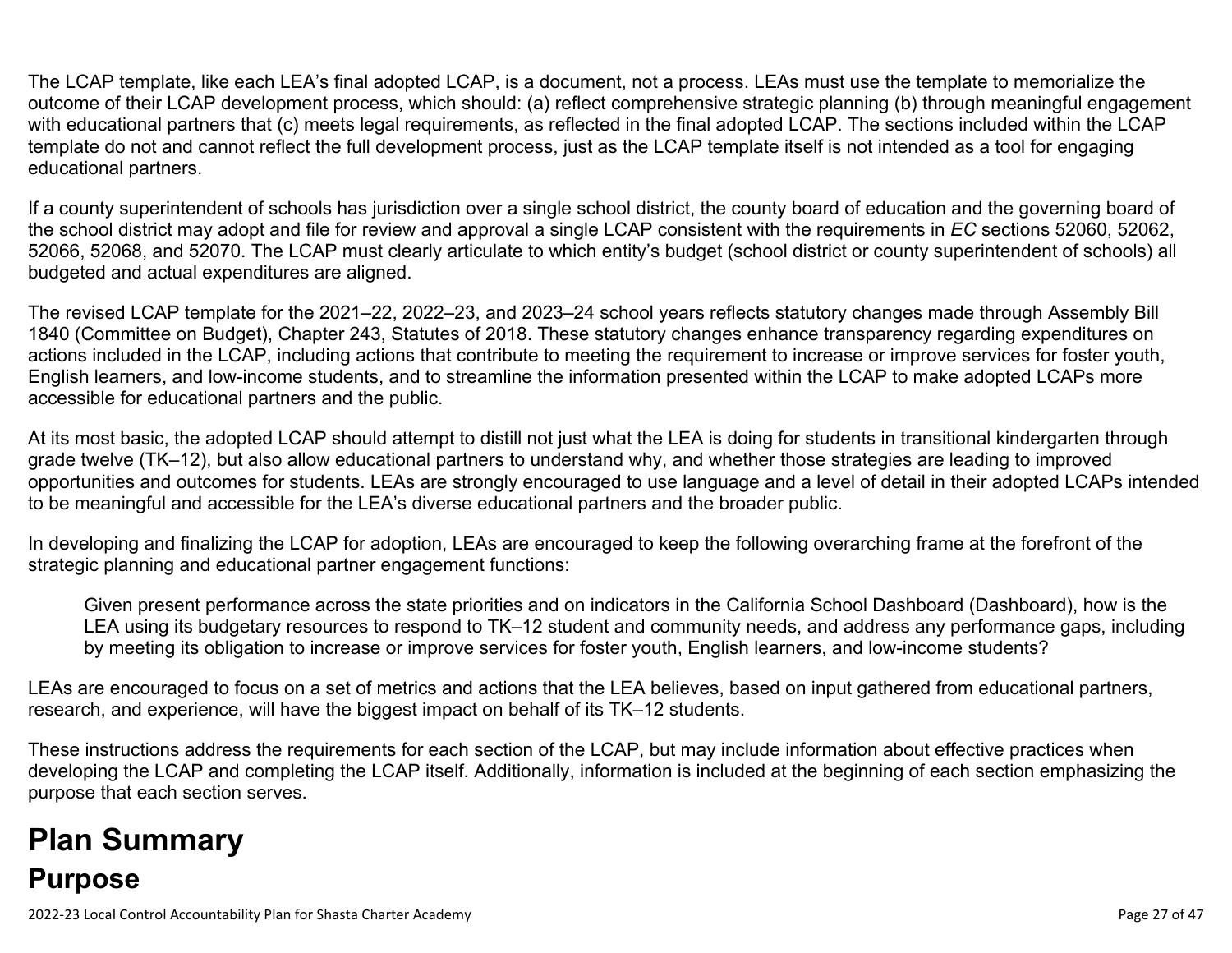A well-developed Plan Summary section provides a meaningful context for the LCAP. This section provides information about an LEA's community as well as relevant information about student needs and performance. In order to provide a meaningful context for the rest of the LCAP, the content of this section should be clearly and meaningfully related to the content included in the subsequent sections of the LCAP.

### **Requirements and Instructions**

*General Information* – Briefly describe the LEA, its schools, and its students in grades TK–12, as applicable to the LEA. For example, information about an LEA in terms of geography, enrollment, or employment, the number and size of specific schools, recent community challenges, and other such information as an LEA wishes to include can enable a reader to more fully understand an LEA's LCAP.

*Reflections: Successes* – Based on a review of performance on the state indicators and local performance indicators included in the Dashboard, progress toward LCAP goals, local self-assessment tools, input from educational partners, and any other information, what progress is the LEA most proud of and how does the LEA plan to maintain or build upon that success? This may include identifying specific examples of how past increases or improvements in services for foster youth, English learners, and low-income students have led to improved performance for these students.

*Reflections: Identified Need* – Referring to the Dashboard, identify: (a) any state indicator for which overall performance was in the "Red" or "Orange" performance category or any local indicator where the LEA received a "Not Met" or "Not Met for Two or More Years" rating AND (b) any state indicator for which performance for any student group was two or more performance levels below the "all student*"* performance. What steps is the LEA planning to take to address these areas of low performance and performance gaps? An LEA that is required to include a goal to address one or more consistently low-performing student groups or low-performing schools must identify that it is required to include this goal and must also identify the applicable student group(s) and/or school(s). Other needs may be identified using locally collected data including data collected to inform the self-reflection tools and reporting local indicators on the Dashboard.

*LCAP Highlights* – Identify and briefly summarize the key features of this year's LCAP.

*Comprehensive Support and Improvement* – An LEA with a school or schools identified for comprehensive support and improvement (CSI) under the Every Student Succeeds Act must respond to the following prompts:

- **Schools Identified**: Identify the schools within the LEA that have been identified for CSI.
- **Support for Identified Schools**: Describe how the LEA has or will support the identified schools in developing CSI plans that included a school-level needs assessment, evidence-based interventions, and the identification of any resource inequities to be addressed through the implementation of the CSI plan.
- **Monitoring and Evaluating Effectiveness**: Describe how the LEA will monitor and evaluate the implementation and effectiveness of the CSI plan to support student and school improvement.

# **Engaging Educational Partners**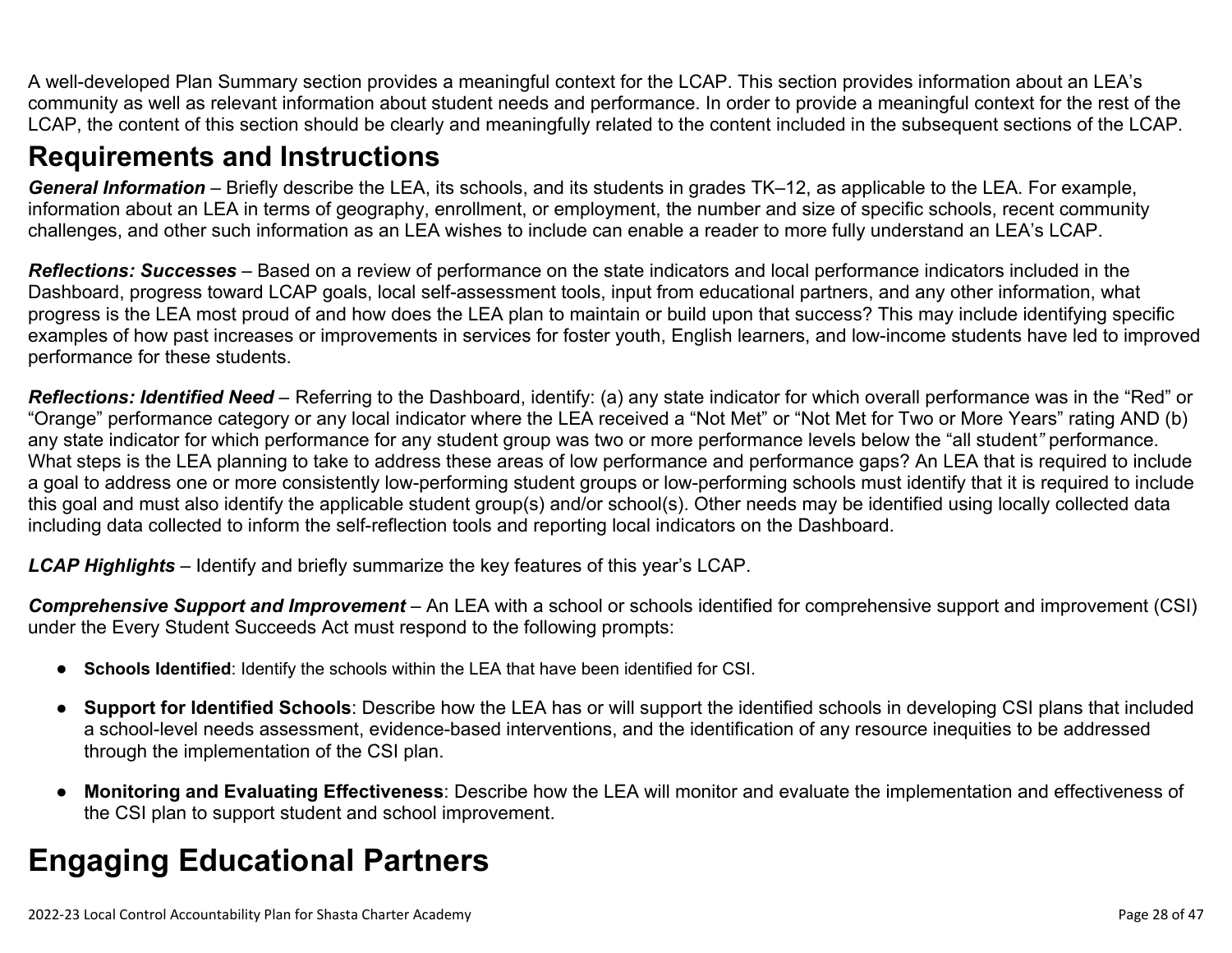## **Purpose**

Significant and purposeful engagement of parents, students, educators, and other educational partners, including those representing the student groups identified by LCFF, is critical to the development of the LCAP and the budget process. Consistent with statute, such engagement should support comprehensive strategic planning, accountability, and improvement across the state priorities and locally identified priorities (*EC* Section 52064[e][1]). Engagement of educational partners is an ongoing, annual process.

This section is designed to reflect how the engagement of educational partners influenced the decisions reflected in the adopted LCAP. The goal is to allow educational partners that participated in the LCAP development process and the broader public understand how the LEA engaged educational partners and the impact of that engagement. LEAs are encouraged to keep this goal in the forefront when completing this section.

Statute and regulations specify the educational partners that school districts and COEs must consult when developing the LCAP: teachers, principals, administrators, other school personnel, local bargaining units of the LEA, parents, and students. Before adopting the LCAP, school districts and COEs must share it with the Parent Advisory Committee and, if applicable, to its English Learner Parent Advisory Committee. The superintendent is required by statute to respond in writing to the comments received from these committees. School districts and COEs must also consult with the special education local plan area administrator(s) when developing the LCAP.

Statute requires charter schools to consult with teachers, principals, administrators, other school personnel, parents, and students in developing the LCAP. The LCAP should also be shared with, and LEAs should request input from, schoolsite-level advisory groups, as applicable (e.g., schoolsite councils, English Learner Advisory Councils, student advisory groups, etc.), to facilitate alignment between schoolsite and district-level goals and actions.

Information and resources that support effective engagement, define student consultation, and provide the requirements for advisory group composition, can be found under Resources on the following web page of the CDE's website: <https://www.cde.ca.gov/re/lc/>.

### **Requirements and Instructions**

Below is an excerpt from the 2018–19 *Guide for Annual Audits of K–12 Local Education Agencies and State Compliance Reporting*, which is provided to highlight the legal requirements for engagement of educational partners in the LCAP development process:

### **Local Control and Accountability Plan:**

For county offices of education and school districts only, verify the LEA:

- a) Presented the local control and accountability plan to the parent advisory committee in accordance with Education Code section 52062(a)(1) or 52068(a)(1), as appropriate.
- b) If applicable, presented the local control and accountability plan to the English learner parent advisory committee, in accordance with Education Code section 52062(a)(2) or 52068(a)(2), as appropriate.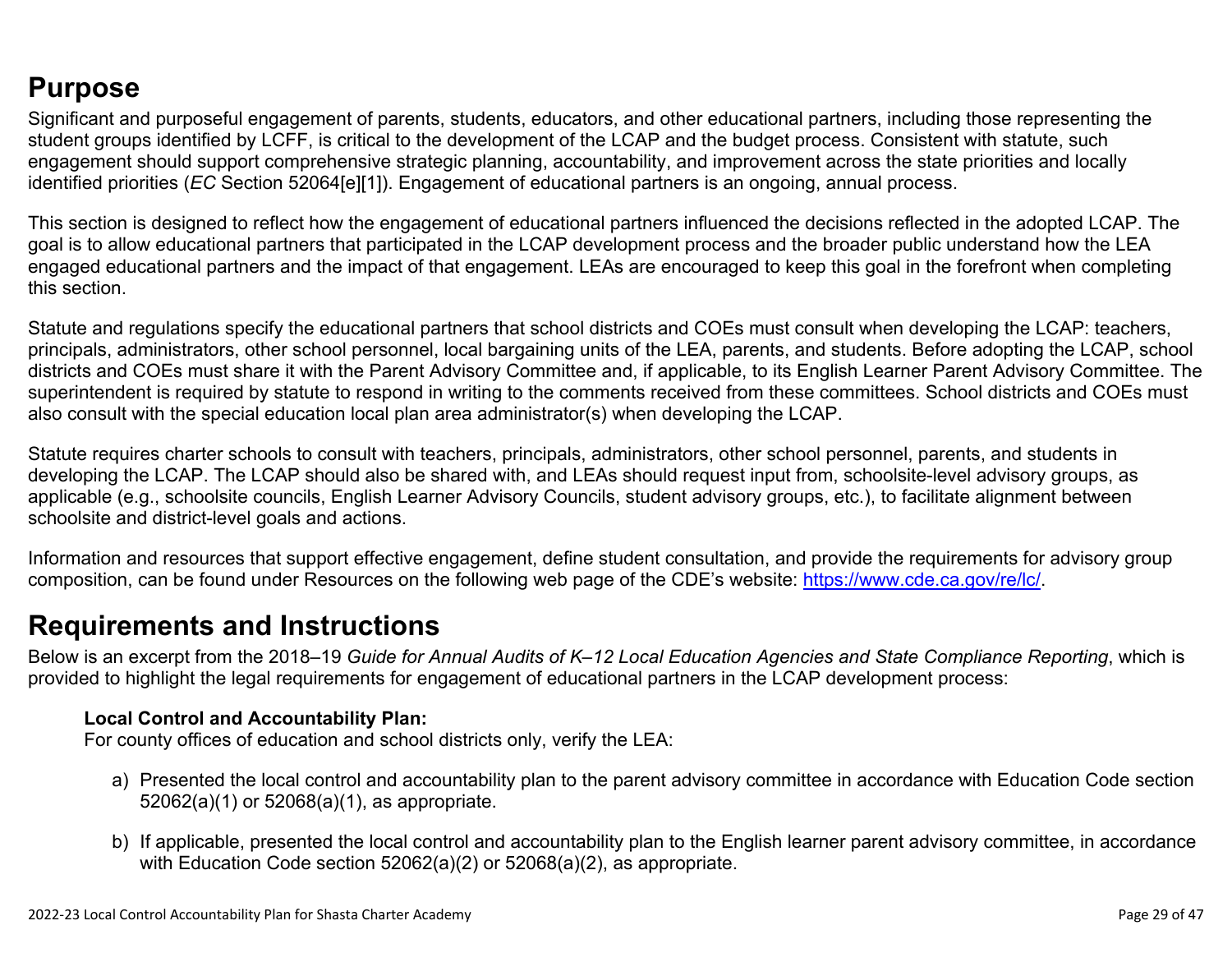- c) Notified members of the public of the opportunity to submit comments regarding specific actions and expenditures proposed to be included in the local control and accountability plan in accordance with Education Code section 52062(a)(3) or 52068(a)(3), as appropriate.
- d) Held at least one public hearing in accordance with Education Code section 52062(b)(1) or 52068(b)(1), as appropriate.
- e) Adopted the local control and accountability plan in a public meeting in accordance with Education Code section 52062(b)(2) or 52068(b)(2), as appropriate.

**Prompt 1**: "A summary of the process used to engage educational partners and how this engagement was considered before finalizing the LCAP."

Describe the engagement process used by the LEA to involve educational partners in the development of the LCAP, including, at a minimum, describing how the LEA met its obligation to consult with all statutorily required educational partners as applicable to the type of LEA. A sufficient response to this prompt must include general information about the timeline of the process and meetings or other engagement strategies with educational partners. A response may also include information about an LEA's philosophical approach to engaging its educational partners.

**Prompt 2:** "A summary of the feedback provided by specific educational partners."

Describe and summarize the feedback provided by specific educational partners. A sufficient response to this prompt will indicate ideas, trends, or inputs that emerged from an analysis of the feedback received from educational partners.

**Prompt 3**: "A description of the aspects of the LCAP that were influenced by specific input from educational partners."

A sufficient response to this prompt will provide educational partners and the public with clear, specific information about how the engagement process influenced the development of the LCAP. The response must describe aspects of the LCAP that were influenced by or developed in response to the educational partner feedback described in response to Prompt 2. This may include a description of how the LEA prioritized requests of educational partners within the context of the budgetary resources available or otherwise prioritized areas of focus within the LCAP. For the purposes of this prompt, "aspects" of an LCAP that may have been influenced by educational partner input can include, but are not necessarily limited to:

- Inclusion of a goal or decision to pursue a Focus Goal (as described below)
- Inclusion of metrics other than the statutorily required metrics
- Determination of the desired outcome on one or more metrics
- Inclusion of performance by one or more student groups in the Measuring and Reporting Results subsection
- Inclusion of action(s) or a group of actions
- Elimination of action(s) or group of actions
- Changes to the level of proposed expenditures for one or more actions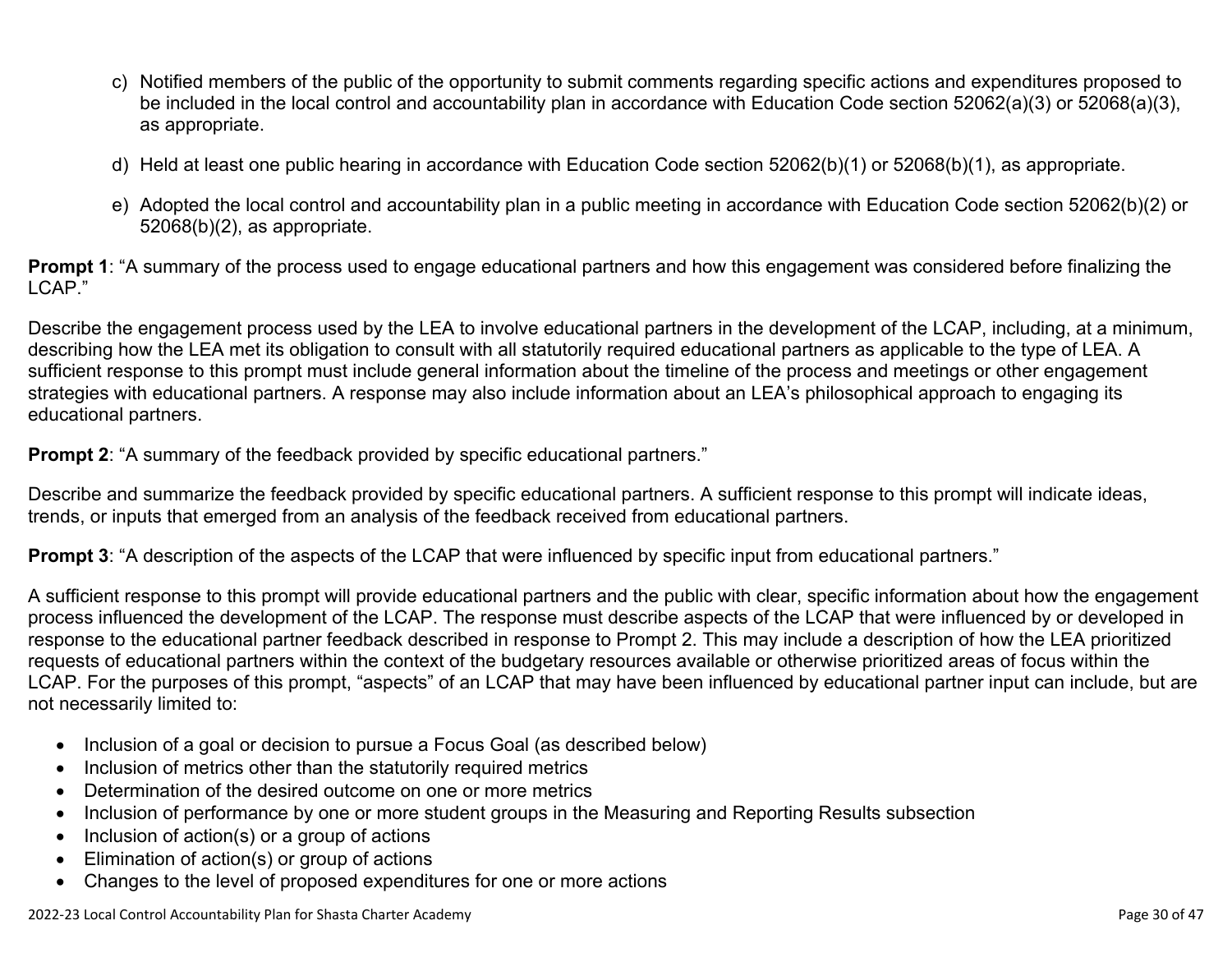- Inclusion of action(s) as contributing to increased or improved services for unduplicated services
- Determination of effectiveness of the specific actions to achieve the goal
- Determination of material differences in expenditures
- Determination of changes made to a goal for the ensuing LCAP year based on the annual update process
- Determination of challenges or successes in the implementation of actions

# **Goals and Actions**

## **Purpose**

Well-developed goals will clearly communicate to educational partners what the LEA plans to accomplish, what the LEA plans to do in order to accomplish the goal, and how the LEA will know when it has accomplished the goal. A goal statement, associated metrics and expected outcomes, and the actions included in the goal should be in alignment. The explanation for why the LEA included a goal is an opportunity for LEAs to clearly communicate to educational partners and the public why, among the various strengths and areas for improvement highlighted by performance data and strategies and actions that could be pursued, the LEA decided to pursue this goal, and the related metrics, expected outcomes, actions, and expenditures.

A well-developed goal can be focused on the performance relative to a metric or metrics for all students, a specific student group(s), narrowing performance gaps, or implementing programs or strategies expected to impact outcomes. LEAs should assess the performance of their student groups when developing goals and the related actions to achieve such goals.

## **Requirements and Instructions**

LEAs should prioritize the goals, specific actions, and related expenditures included within the LCAP within one or more state priorities. LEAs should consider performance on the state and local indicators, including their locally collected and reported data for the local indicators that are included in the Dashboard in determining whether and how to prioritize its goals within the LCAP.

In order to support prioritization of goals, the LCAP template provides LEAs with the option of developing three different kinds of goals:

- Focus Goal: A Focus Goal is relatively more concentrated in scope and may focus on a fewer number of metrics to measure improvement. A Focus Goal statement will be time bound and make clear how the goal is to be measured.
- Broad Goal: A Broad Goal is relatively less concentrated in its scope and may focus on improving performance across a wide range of metrics.
- Maintenance of Progress Goal: A Maintenance of Progress Goal includes actions that may be ongoing without significant changes and allows an LEA to track performance on any metrics not addressed in the other goals of the LCAP.

At a minimum, the LCAP must address all LCFF priorities and associated metrics.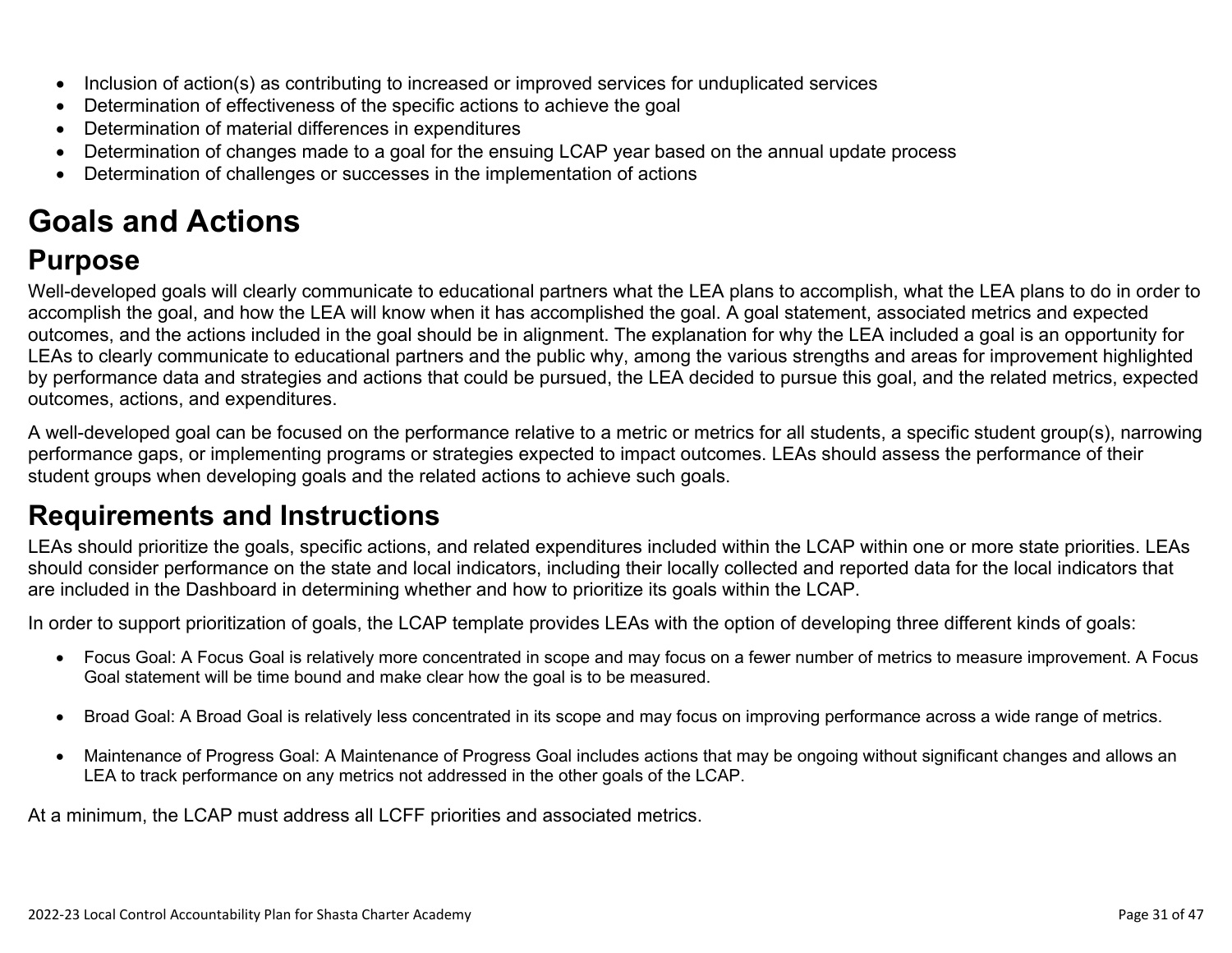### **Focus Goal(s)**

**Goal Description:** The description provided for a Focus Goal must be specific, measurable, and time bound. An LEA develops a Focus Goal to address areas of need that may require or benefit from a more specific and data intensive approach. The Focus Goal can explicitly reference the metric(s) by which achievement of the goal will be measured and the time frame according to which the LEA expects to achieve the goal.

**Explanation of why the LEA has developed this goal:** Explain why the LEA has chosen to prioritize this goal. An explanation must be based on Dashboard data or other locally collected data. LEAs must describe how the LEA identified this goal for focused attention, including relevant consultation with educational partners. LEAs are encouraged to promote transparency and understanding around the decision to pursue a focus goal.

#### **Broad Goal**

Goal Description: Describe what the LEA plans to achieve through the actions included in the goal. The description of a broad goal will be clearly aligned with the expected measurable outcomes included for the goal. The goal description organizes the actions and expected outcomes in a cohesive and consistent manner. A goal description is specific enough to be measurable in either quantitative or qualitative terms. A broad goal is not as specific as a focus goal. While it is specific enough to be measurable, there are many different metrics for measuring progress toward the goal.

**Explanation of why the LEA has developed this goal:** Explain why the LEA developed this goal and how the actions and metrics grouped together will help achieve the goal.

#### **Maintenance of Progress Goal**

**Goal Description:** Describe how the LEA intends to maintain the progress made in the LCFF State Priorities not addressed by the other goals in the LCAP. Use this type of goal to address the state priorities and applicable metrics not addressed within the other goals in the LCAP. The state priorities and metrics to be addressed in this section are those for which the LEA, in consultation with educational partners, has determined to maintain actions and monitor progress while focusing implementation efforts on the actions covered by other goals in the LCAP.

**Explanation of why the LEA has developed this goal**: Explain how the actions will sustain the progress exemplified by the related metrics.

#### **Required Goals**

In general, LEAs have flexibility in determining what goals to include in the LCAP and what those goals will address; however, beginning with the development of the 2022–23 LCAP, LEAs that meet certain criteria are required to include a specific goal in their LCAP.

**Consistently low-performing student group(s) criteria:** An LEA is eligible for Differentiated Assistance for three or more consecutive years based on the performance of the same student group or groups in the Dashboard. A list of the LEAs required to include a goal in the LCAP based on student group performance, and the student group(s) that lead to identification, may be found on the CDE's Local Control Funding Formula web page at [https://www.cde.ca.gov/fg/aa/lc/.](https://www.cde.ca.gov/fg/aa/lc/)

2022-23 Local Control Accountability Plan for Shasta Charter Academy Page 32 of 47 • **Consistently low-performing student group(s) goal requirement:** An LEA meeting the consistently low-performing student group(s) criteria must include a goal in its LCAP focused on improving the performance of the student group or groups that led to the LEA's eligibility for Differentiated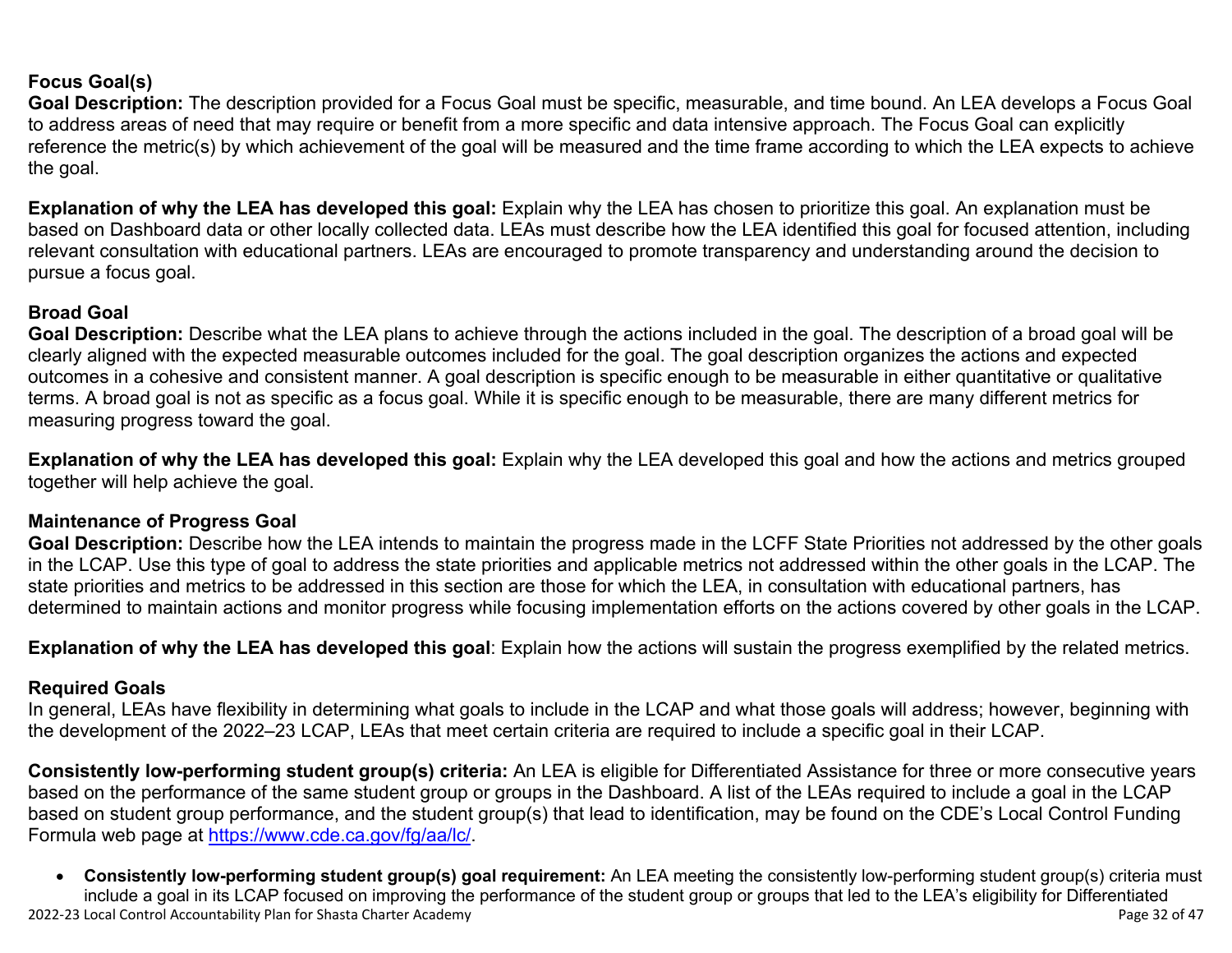Assistance. This goal must include metrics, outcomes, actions, and expenditures specific to addressing the needs of, and improving outcomes for, this student group or groups. An LEA required to address multiple student groups is not required to have a goal to address each student group; however, each student group must be specifically addressed in the goal. This requirement may not be met by combining this required goal with another goal.

- **Goal Description:** Describe the outcomes the LEA plans to achieve to address the needs of, and improve outcomes for, the student group or groups that led to the LEA's eligibility for Differentiated Assistance.
- **Explanation of why the LEA has developed this goal**: Explain why the LEA is required to develop this goal, including identifying the student group(s) that lead to the LEA being required to develop this goal, how the actions and associated metrics included in this goal differ from previous efforts to improve outcomes for the student group(s), and why the LEA believes the actions, metrics, and expenditures included in this goal will help achieve the outcomes identified in the goal description.

**Low-performing school(s) criteria:** The following criteria only applies to a school district or COE with two or more schools; it does not apply to a single-school district. A school district or COE has one or more schools that, for two consecutive years, received the two lowest performance levels on all but one of the state indicators for which the school(s) receive performance levels in the Dashboard and the performance of the "All Students" student group for the LEA is at least one performance level higher in all of those indicators. A list of the LEAs required to include a goal in the LCAP based on school performance, and the school(s) that lead to identification, may be found on the CDE's Local Control Funding Formula web page at [https://www.cde.ca.gov/fg/aa/lc/.](https://www.cde.ca.gov/fg/aa/lc/)

- **Low-performing school(s) goal requirement:** A school district or COE meeting the low-performing school(s) criteria must include a goal in its LCAP focusing on addressing the disparities in performance between the school(s) and the LEA as a whole. This goal must include metrics, outcomes, actions, and expenditures specific to addressing the needs of, and improving outcomes for, the students enrolled at the low-performing school or schools. An LEA required to address multiple schools is not required to have a goal to address each school; however, each school must be specifically addressed in the goal. This requirement may not be met by combining this goal with another goal.
- **Goal Description:** Describe what outcomes the LEA plans to achieve to address the disparities in performance between the students enrolled at the low-performing school(s) and the students enrolled at the LEA as a whole.
- **Explanation of why the LEA has developed this goal**: Explain why the LEA is required to develop this goal, including identifying the schools(s) that lead to the LEA being required to develop this goal; how the actions and associated metrics included in this goal differ from previous efforts to improve outcomes for the school(s); and why the LEA believes the actions, metrics, and expenditures included in this goal will help achieve the outcomes for students enrolled at the low-performing school or schools identified in the goal description.

### **Measuring and Reporting Results:**

For each LCAP year, identify the metric(s) that the LEA will use to track progress toward the expected outcomes. LEAs are encouraged to identify metrics for specific student groups, as appropriate, including expected outcomes that would reflect narrowing of any existing performance gaps.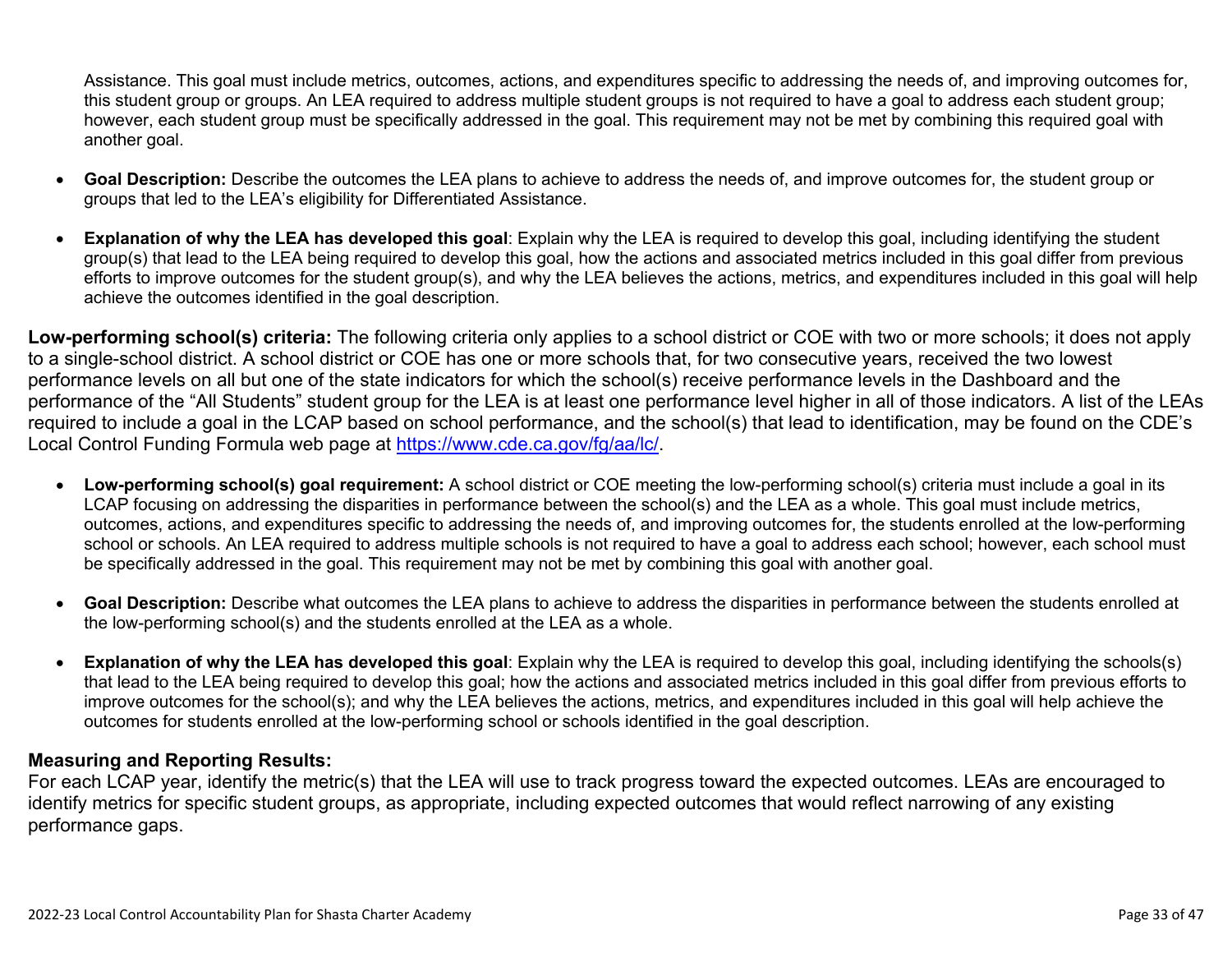Include in the baseline column the most recent data associated with this metric available at the time of adoption of the LCAP for the first year of the three-year plan. LEAs may use data as reported on the 2019 Dashboard for the baseline of a metric only if that data represents the most recent available (e.g., high school graduation rate).

Using the most recent data available may involve reviewing data the LEA is preparing for submission to the California Longitudinal Pupil Achievement Data System (CALPADS) or data that the LEA has recently submitted to CALPADS. Because final 2020–21 outcomes on some metrics may not be computable at the time the 2021–24 LCAP is adopted (e.g., graduation rate, suspension rate), the most recent data available may include a point in time calculation taken each year on the same date for comparability purposes.

The baseline data shall remain unchanged throughout the three-year LCAP.

Complete the table as follows:

- **Metric**: Indicate how progress is being measured using a metric.
- **Baseline**: Enter the baseline when completing the LCAP for 2021–22. As described above, the baseline is the most recent data associated with a metric. Indicate the school year to which the data applies, consistent with the instructions above.
- **Year 1 Outcome**: When completing the LCAP for 2022–23, enter the most recent data available. Indicate the school year to which the data applies, consistent with the instructions above.
- **Year 2 Outcome**: When completing the LCAP for 2023–24, enter the most recent data available. Indicate the school year to which the data applies, consistent with the instructions above.
- **Year 3 Outcome**: When completing the LCAP for 2024–25, enter the most recent data available. Indicate the school year to which the data applies, consistent with the instructions above. The 2024–25 LCAP will be the first year in the next three-year cycle. Completing this column will be part of the Annual Update for that year.
- **Desired Outcome for 2023**–**24**: When completing the first year of the LCAP, enter the desired outcome for the relevant metric the LEA expects to achieve by the end of the 2023–24 LCAP year.

Timeline for completing the "**Measuring and Reporting Results**" part of the Goal.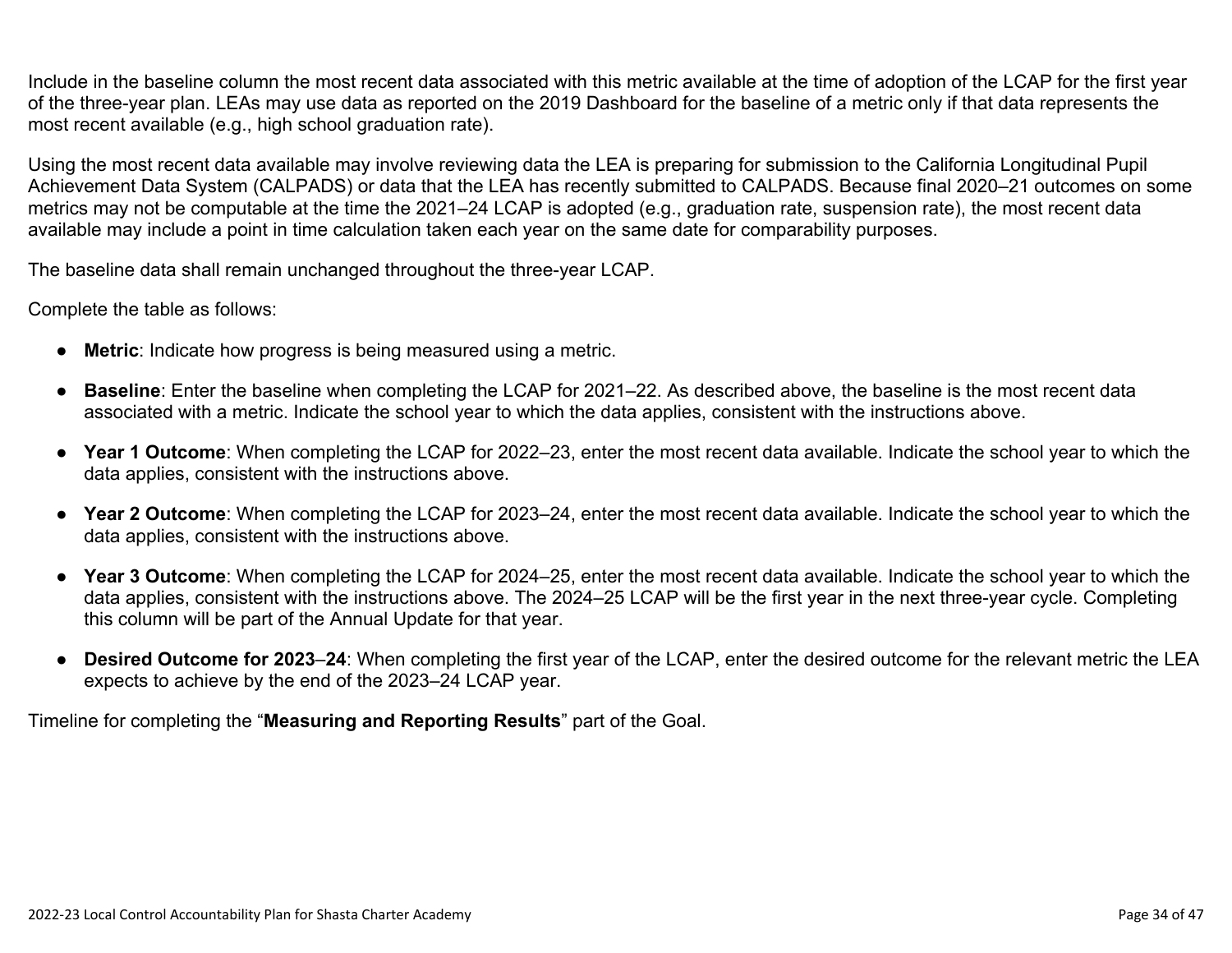| <b>Metric</b>                                                                    | <b>Baseline</b>                                                                  | Year 1 Outcome                                                                                              | Year 2 Outcome                                                                                              | Year 3 Outcome                                                                                              | <b>Desired Outcome</b><br>for Year 3<br>$(2023 - 24)$                                                              |
|----------------------------------------------------------------------------------|----------------------------------------------------------------------------------|-------------------------------------------------------------------------------------------------------------|-------------------------------------------------------------------------------------------------------------|-------------------------------------------------------------------------------------------------------------|--------------------------------------------------------------------------------------------------------------------|
| Enter information<br>in this box when<br>completing the<br>LCAP for 2021-<br>22. | Enter information<br>in this box when<br>completing the<br>LCAP for 2021-<br>22. | Enter information<br>in this box when<br>completing the<br>LCAP for 2022-<br>23. Leave blank<br>until then. | Enter information<br>in this box when<br>completing the<br>LCAP for 2023-<br>24. Leave blank<br>until then. | Enter information<br>in this box when<br>completing the<br>LCAP for 2024-<br>25. Leave blank<br>until then. | Enter information<br>in this box when<br>completing the<br>LCAP for 2021-<br>22 or when<br>adding a new<br>metric. |

The metrics may be quantitative or qualitative; but at minimum, an LEA's LCAP must include goals that are measured using all of the applicable metrics for the related state priorities, in each LCAP year as applicable to the type of LEA. To the extent a state priority does not specify one or more metrics (e.g., implementation of state academic content and performance standards), the LEA must identify a metric to use within the LCAP. For these state priorities, LEAs are encouraged to use metrics based on or reported through the relevant self-reflection tool for local indicators within the Dashboard.

*Actions*: Enter the action number. Provide a short title for the action. This title will also appear in the action tables. Provide a description of the action. Enter the total amount of expenditures associated with this action. Budgeted expenditures from specific fund sources will be provided in the summary tables. Indicate whether the action contributes to meeting the increase or improved services requirement as described in the Increased or Improved Services section using a "Y" for Yes or an "N" for No. (**Note:** for each such action offered on an LEA-wide or schoolwide basis, the LEA will need to provide additional information in the Increased or Improved Summary Section to address the requirements in *California Code of Regulations*, Title 5 [5 *CCR*] Section 15496(b) in the Increased or Improved Services Section of the LCAP).

*Actions for English Learners:* School districts, COEs, and charter schools that have a numerically significant English learner student subgroup must include specific actions in the LCAP related to, at a minimum, the language acquisition programs, as defined in *EC* Section 306, provided to students and professional development activities specific to English learners.

*Actions for Foster Youth*: School districts, COEs, and charter schools that have a numerically significant Foster Youth student subgroup are encouraged to include specific actions in the LCAP designed to meet needs specific to Foster Youth students.

#### **Goal Analysis:**

Enter the LCAP Year.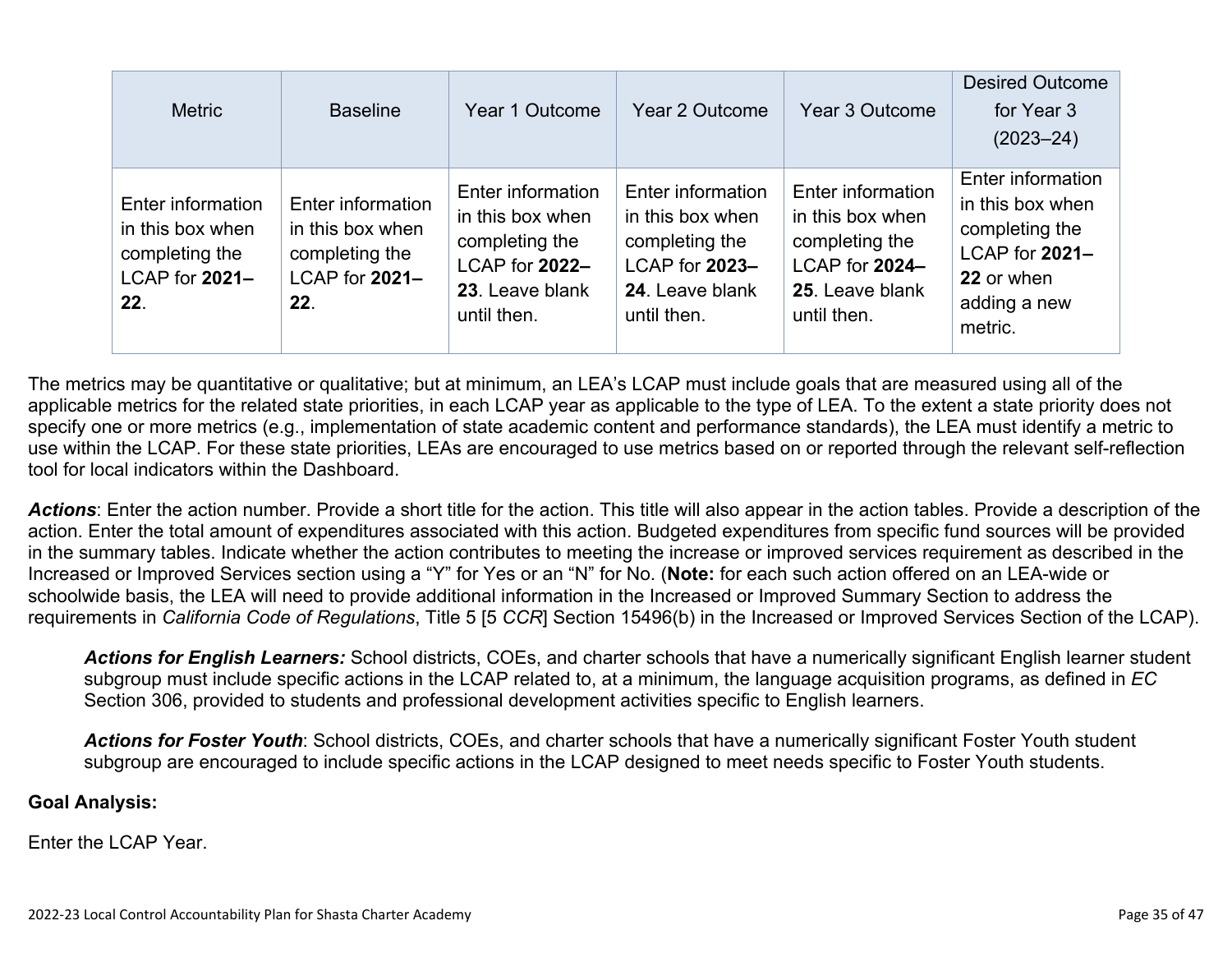Using actual annual measurable outcome data, including data from the Dashboard, analyze whether the planned actions were effective in achieving the goal. Respond to the prompts as instructed.

- Describe the overall implementation of the actions to achieve the articulated goal. Include a discussion of relevant challenges and successes experienced with the implementation process. This must include any instance where the LEA did not implement a planned action or implemented a planned action in a manner that differs substantively from how it was described in the adopted LCAP.
- Explain material differences between Budgeted Expenditures and Estimated Actual Expenditures and between the Planned Percentages of Improved Services and Estimated Actual Percentages of Improved Services, as applicable. Minor variances in expenditures or percentages do not need to be addressed, and a dollar-for-dollar accounting is not required.
- Describe the effectiveness of the specific actions to achieve the articulated goal as measured by the LEA. In some cases, not all actions in a goal will be intended to improve performance on all of the metrics associated with the goal. When responding to this prompt, LEAs may assess the effectiveness of a single action or group of actions within the goal in the context of performance on a single metric or group of specific metrics within the goal that are applicable to the action(s). Grouping actions with metrics will allow for more robust analysis of whether the strategy the LEA is using to impact a specified set of metrics is working and increase transparency for educational partners. LEAs are encouraged to use such an approach when goals include multiple actions and metrics that are not closely associated.
- Describe any changes made to this goal, expected outcomes, metrics, or actions to achieve this goal as a result of this analysis and analysis of the data provided in the Dashboard or other local data, as applicable.

# **Increased or Improved Services for Foster Youth, English Learners, and Low-Income Students**

## **Purpose**

A well-written Increased or Improved Services section provides educational partners with a comprehensive description, within a single dedicated section, of how an LEA plans to increase or improve services for its unduplicated students in grades TK–12 as compared to all students in grades TK–12, as applicable, and how LEA-wide or schoolwide actions identified for this purpose meet regulatory requirements. Descriptions provided should include sufficient detail yet be sufficiently succinct to promote a broader understanding of educational partners to facilitate their ability to provide input. An LEA's description in this section must align with the actions included in the Goals and Actions section as contributing.

## **Requirements and Instructions**

*Projected LCFF Supplemental and/or Concentration Grants*: Specify the amount of LCFF supplemental and concentration grant funds the LEA estimates it will receive in the coming year based on the number and concentration of low income, foster youth, and English learner students.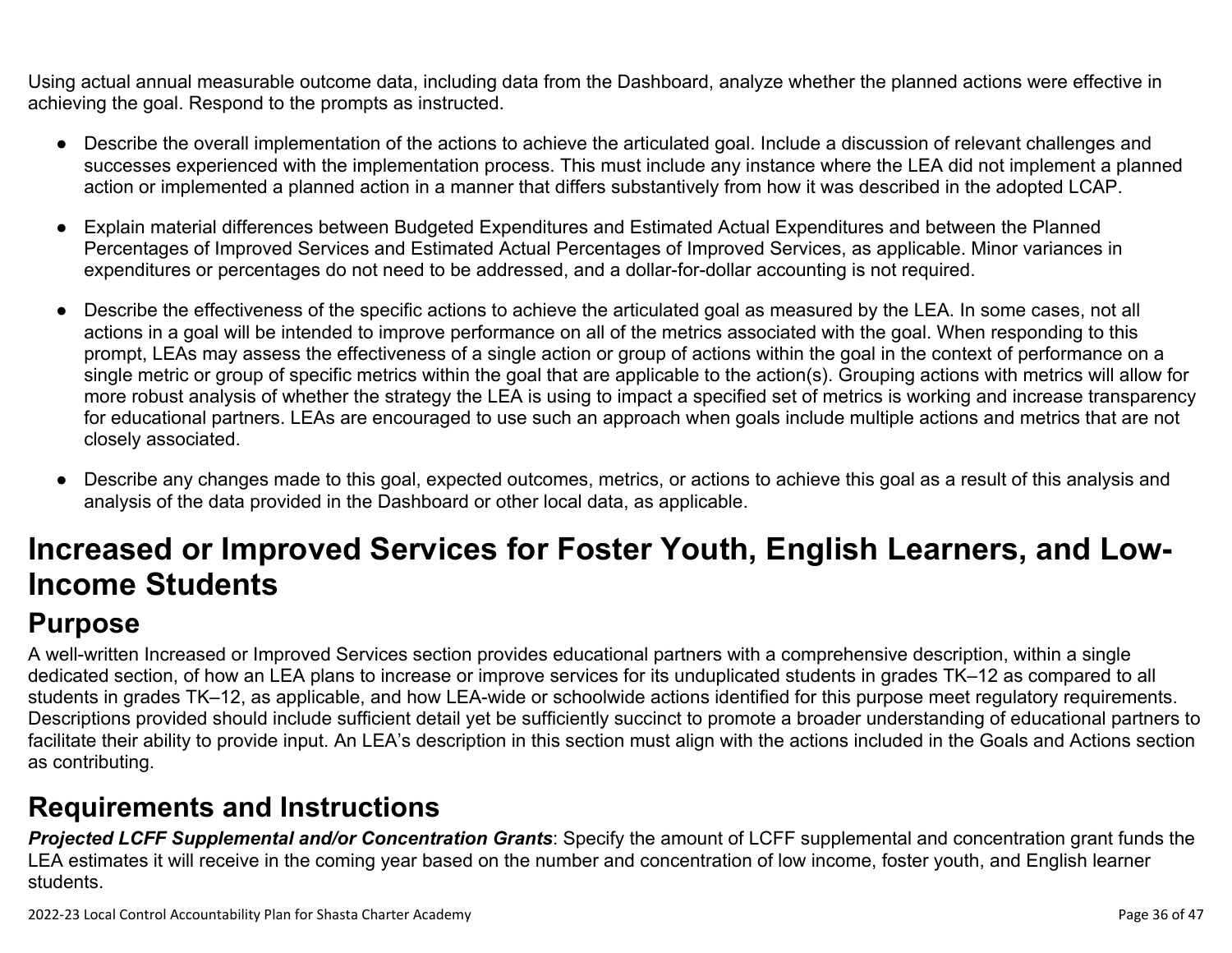**Projected Additional LCFF Concentration Grant (15 percent):** Specify the amount of additional LCFF concentration grant add-on funding, as described in *EC* Section 42238.02, that the LEA estimates it will receive in the coming year.

*Projected Percentage to Increase or Improve Services for the Coming School Year***:** Specify the estimated percentage by which services for unduplicated pupils must be increased or improved as compared to the services provided to all students in the LCAP year as calculated pursuant to 5 *CCR* Section 15496(a)(7).

*LCFF Carryover — Percentage:* Specify the LCFF Carryover — Percentage identified in the LCFF Carryover Table. If a carryover percentage is not identified in the LCFF Carryover Table, specify a percentage of zero (0.00%).

*LCFF Carryover — Dollar:* Specify the LCFF Carryover — Dollar amount identified in the LCFF Carryover Table. If a carryover amount is not identified in the LCFF Carryover Table, specify an amount of zero (\$0).

**Total Percentage to Increase or Improve Services for the Coming School Year:** Add the Projected Percentage to Increase or Improve Services for the Coming School Year and the Proportional LCFF Required Carryover Percentage and specify the percentage. This is the LEAs percentage by which services for unduplicated pupils must be increased or improved as compared to the services provided to all students in the LCAP year, as calculated pursuant to 5 *CCR* Section 15496(a)(7).

#### *Required Descriptions:*

**For each action being provided to an entire school, or across the entire school district or COE, an explanation of (1) how the needs of foster youth, English learners, and low-income students were considered first, and (2) how these actions are effective in meeting the goals for these students.**

For each action included in the Goals and Actions section as contributing to the increased or improved services requirement for unduplicated pupils and provided on an LEA-wide or schoolwide basis, the LEA must include an explanation consistent with 5 *CCR* Section 15496(b). For any such actions continued into the 2021–24 LCAP from the 2017–2020 LCAP, the LEA must determine whether or not the action was effective as expected, and this determination must reflect evidence of outcome data or actual implementation to date.

**Principally Directed and Effective:** An LEA demonstrates how an action is principally directed towards and effective in meeting the LEA's goals for unduplicated students when the LEA explains how:

- It considers the needs, conditions, or circumstances of its unduplicated pupils;
- The action, or aspect(s) of the action (including, for example, its design, content, methods, or location), is based on these considerations; and
- The action is intended to help achieve an expected measurable outcome of the associated goal.

As such, the response provided in this section may rely on a needs assessment of unduplicated students.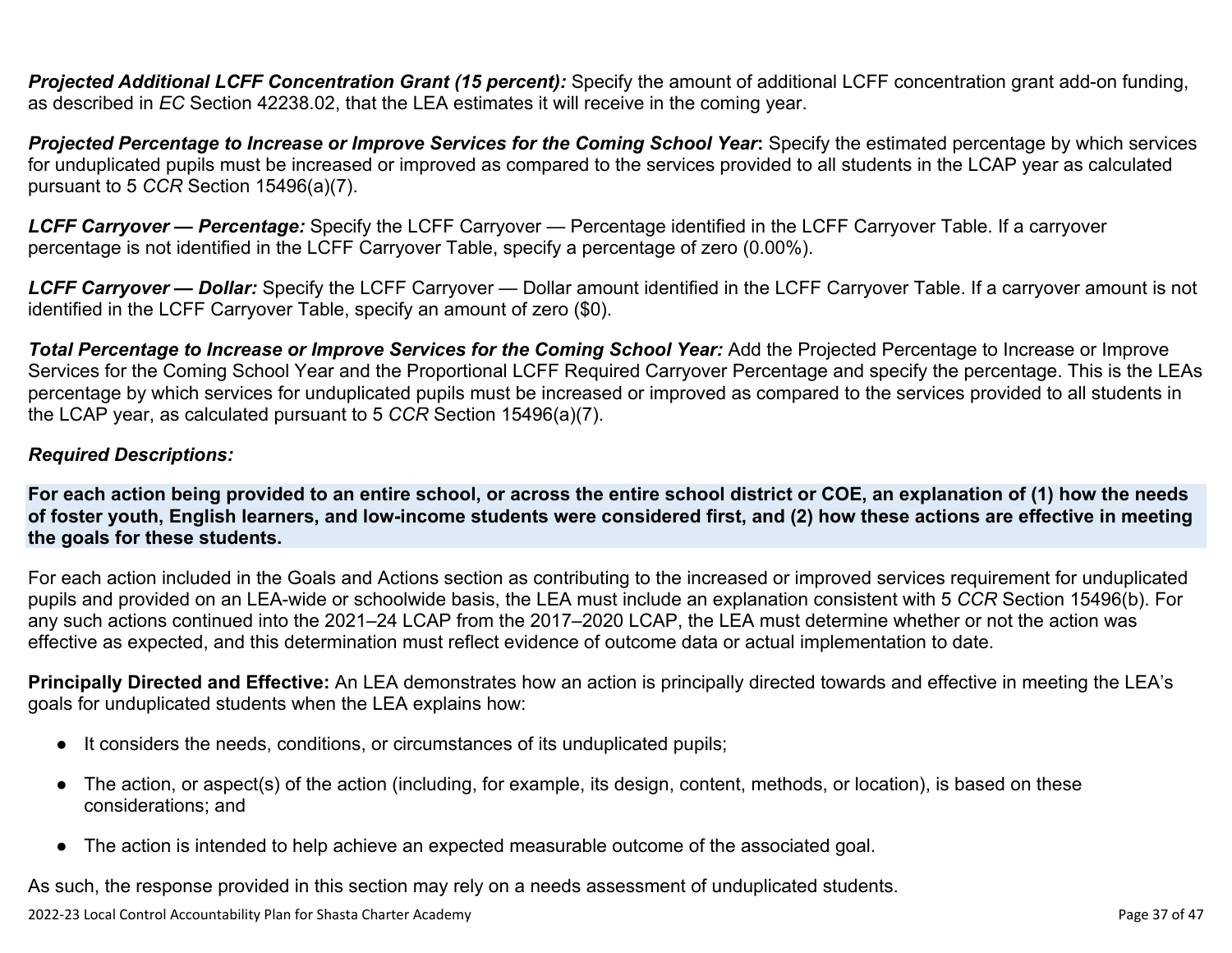Conclusory statements that a service will help achieve an expected outcome for the goal, without an explicit connection or further explanation as to how, are not sufficient. Further, simply stating that an LEA has a high enrollment percentage of a specific student group or groups does not meet the increase or improve services standard because enrolling students is not the same as serving students.

For example, if an LEA determines that low-income students have a significantly lower attendance rate than the attendance rate for all students, it might justify LEA-wide or schoolwide actions to address this area of need in the following way:

After assessing the needs, conditions, and circumstances of our low-income students, we learned that the attendance rate of our lowincome students is 7 percent lower than the attendance rate for all students. (Needs, Conditions, Circumstances [Principally Directed])

In order to address this condition of our low-income students, we will develop and implement a new attendance program that is designed to address some of the major causes of absenteeism, including lack of reliable transportation and food, as well as a school climate that does not emphasize the importance of attendance. Goal N, Actions X, Y, and Z provide additional transportation and nutritional resources as well as a districtwide educational campaign on the benefits of high attendance rates. (Contributing Action[s])

These actions are being provided on an LEA-wide basis and we expect/hope that all students with less than a 100 percent attendance rate will benefit. However, because of the significantly lower attendance rate of low-income students, and because the actions meet needs most associated with the chronic stresses and experiences of a socio-economically disadvantaged status, we expect that the attendance rate for our low-income students will increase significantly more than the average attendance rate of all other students. (Measurable Outcomes [Effective In])

**COEs and Charter Schools**: Describe how actions included as contributing to meeting the increased or improved services requirement on an LEA-wide basis are principally directed to and effective in meeting its goals for unduplicated pupils in the state and any local priorities as described above. In the case of COEs and charter schools, schoolwide and LEA-wide are considered to be synonymous.

### **For School Districts Only:**

### **Actions Provided on an LEA-Wide Basis:**

*Unduplicated Percentage > 55 percent:* For school districts with an unduplicated pupil percentage of 55 percent or more, describe how these actions are principally directed to and effective in meeting its goals for unduplicated pupils in the state and any local priorities as described above.

*Unduplicated Percentage < 55 percent:* For school districts with an unduplicated pupil percentage of less than 55 percent, describe how these actions are principally directed to and effective in meeting its goals for unduplicated pupils in the state and any local priorities. Also describe how the actions **are the most effective use of the funds** to meet these goals for its unduplicated pupils. Provide the basis for this determination, including any alternatives considered, supporting research, experience, or educational theory.

### **Actions Provided on a Schoolwide Basis:**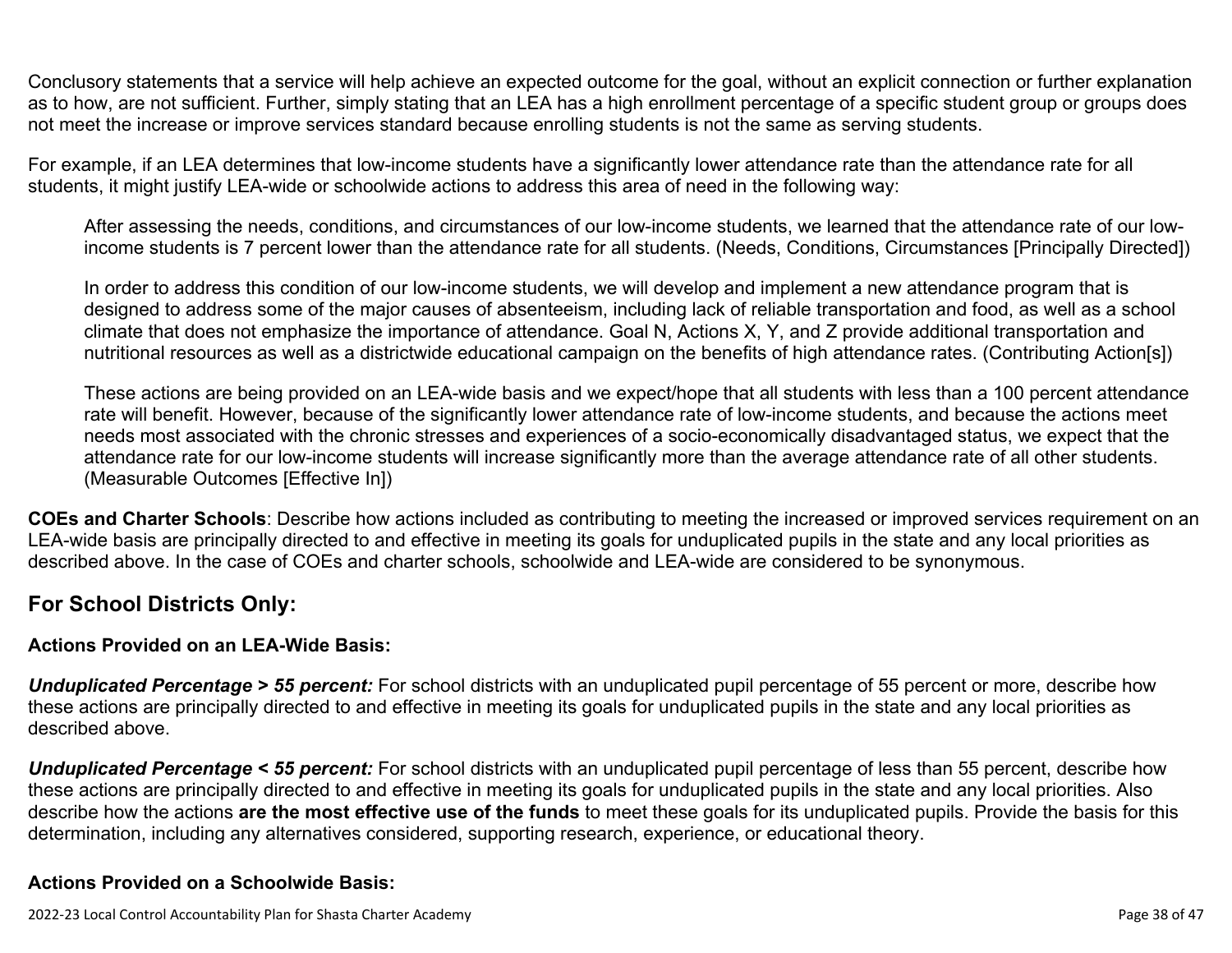School Districts must identify in the description those actions being funded and provided on a schoolwide basis, and include the required description supporting the use of the funds on a schoolwide basis.

**For schools with 40 percent or more enrollment of unduplicated pupils:** Describe how these actions are principally directed to and effective in meeting its goals for its unduplicated pupils in the state and any local priorities.

**For school districts expending funds on a schoolwide basis at a school with less than 40 percent enrollment of unduplicated pupils:** Describe how these actions are principally directed to and how the actions are the most effective use of the funds to meet its goals for foster youth, English learners, and low-income students in the state and any local priorities.

#### **A description of how services for foster youth, English learners, and low-income students are being increased or improved by the percentage required.**

Consistent with the requirements of 5 *CCR* Section 15496, describe how services provided for unduplicated pupils are increased or improved by at least the percentage calculated as compared to the services provided for all students in the LCAP year. To improve services means to grow services in quality and to increase services means to grow services in quantity. Services are increased or improved by those actions in the LCAP that are included in the Goals and Actions section as contributing to the increased or improved services requirement, whether they are provided on an LEA-wide or schoolwide basis or provided on a limited basis to unduplicated students. A limited action is an action that only serves foster youth, English learners, and/or low-income students. This description must address how these action(s) are expected to result in the required proportional increase or improvement in services for unduplicated pupils as compared to the services the LEA provides to all students for the relevant LCAP year.

For any action contributing to meeting the increased or improved services requirement that is associated with a Planned Percentage of Improved Services in the Contributing Summary Table rather than an expenditure of LCFF funds, describe the methodology that was used to determine the contribution of the action towards the proportional percentage. See the instructions for determining the Planned Percentage of Improved Services for information on calculating the Percentage of Improved Services.

#### **A description of the plan for how the additional concentration grant add-on funding identified above will be used to increase the number of staff providing direct services to students at schools that have a high concentration (above 55 percent) of foster youth, English learners, and low-income students, as applicable.**

An LEA that receives the additional concentration grant add-on described in *EC* Section 42238.02 is required to demonstrate how it is using these funds to increase the number of staff who provide direct services to students at schools with an enrollment of unduplicated students that is greater than 55 percent as compared to the number of staff who provide direct services to students at schools with an enrollment of unduplicated students that is equal to or less than 55 percent. The staff who provide direct services to students must be certificated staff and/or classified staff employed by the LEA; classified staff includes custodial staff.

Provide the following descriptions, as applicable to the LEA: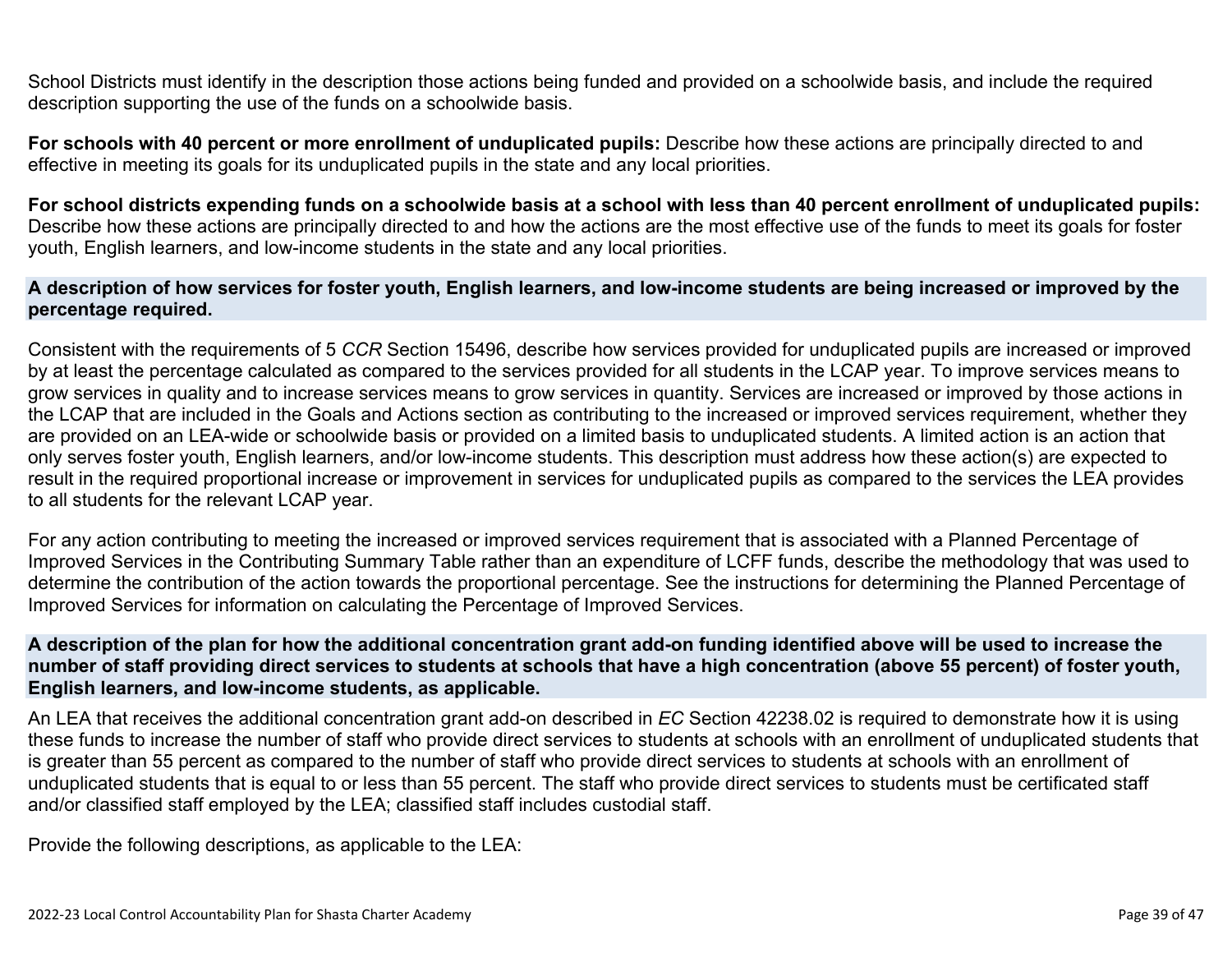An LEA that does not receive a concentration grant or the concentration grant add-on must indicate that a response to this prompt is not applicable.

Identify the goal and action numbers of the actions in the LCAP that the LEA is implementing to meet the requirement to increase the number of staff who provide direct services to students at schools with an enrollment of unduplicated students that is greater than 55 percent.

An LEA that does not have comparison schools from which to describe how it is using the concentration grant add-on funds, such as an LEA that only has schools with an enrollment of unduplicated students that is greater than 55 percent, must describe how it is using the funds to increase the number of credentialed staff, classified staff, or both, including custodial staff, who provide direct services to students at selected schools and the criteria used to determine which schools require additional staffing support.

In the event that an additional concentration grant add-on is not sufficient to increase staff providing direct services to students at a school with an enrollment of unduplicated students that is greater than 55 percent, the LEA must describe how it is using the funds to retain staff providing direct services to students at a school with an enrollment of unduplicated students that is greater than 55 percent.

Complete the table as follows:

- Provide the staff-to-student ratio of classified staff providing direct services to students with a concentration of unduplicated students that is 55 percent or less and the staff-to-student ratio of classified staff providing direct services to students at schools with a concentration of unduplicated students that is greater than 55 percent, as applicable to the LEA. The LEA may group its schools by grade span (Elementary, Middle/Junior High, and High Schools), as applicable to the LEA. The staff-to-student ratio must be based on the number of full time equivalent (FTE) staff and the number of enrolled students as counted on the first Wednesday in October of each year.
- Provide the staff-to-student ratio of certificated staff providing direct services to students at schools with a concentration of unduplicated students that is 55 percent or less and the staff-to-student ratio of certificated staff providing direct services to students at schools with a concentration of unduplicated students that is greater than 55 percent, as applicable to the LEA. The LEA may group its schools by grade span (Elementary, Middle/Junior High, and High Schools), as applicable to the LEA. The staff-to-student ratio must be based on the number of FTE staff and the number of enrolled students as counted on the first Wednesday in October of each year.

# **Action Tables**

Complete the Data Entry Table for each action in the LCAP. The information entered into this table will automatically populate the other Action Tables. Information is only entered into the Data Entry Table, the Annual Update Table, the Contributing Actions Annual Update Table, and the LCFF Carryover Table. With the exception of the Data Entry Table, the word "input" has been added to column headers to aid in identifying the column(s) where information will be entered. Information is not entered on the remaining Action tables.

The following tables are required to be included as part of the LCAP adopted by the local governing board or governing body:

• Table 1: Total Planned Expenditures Table (for the coming LCAP Year)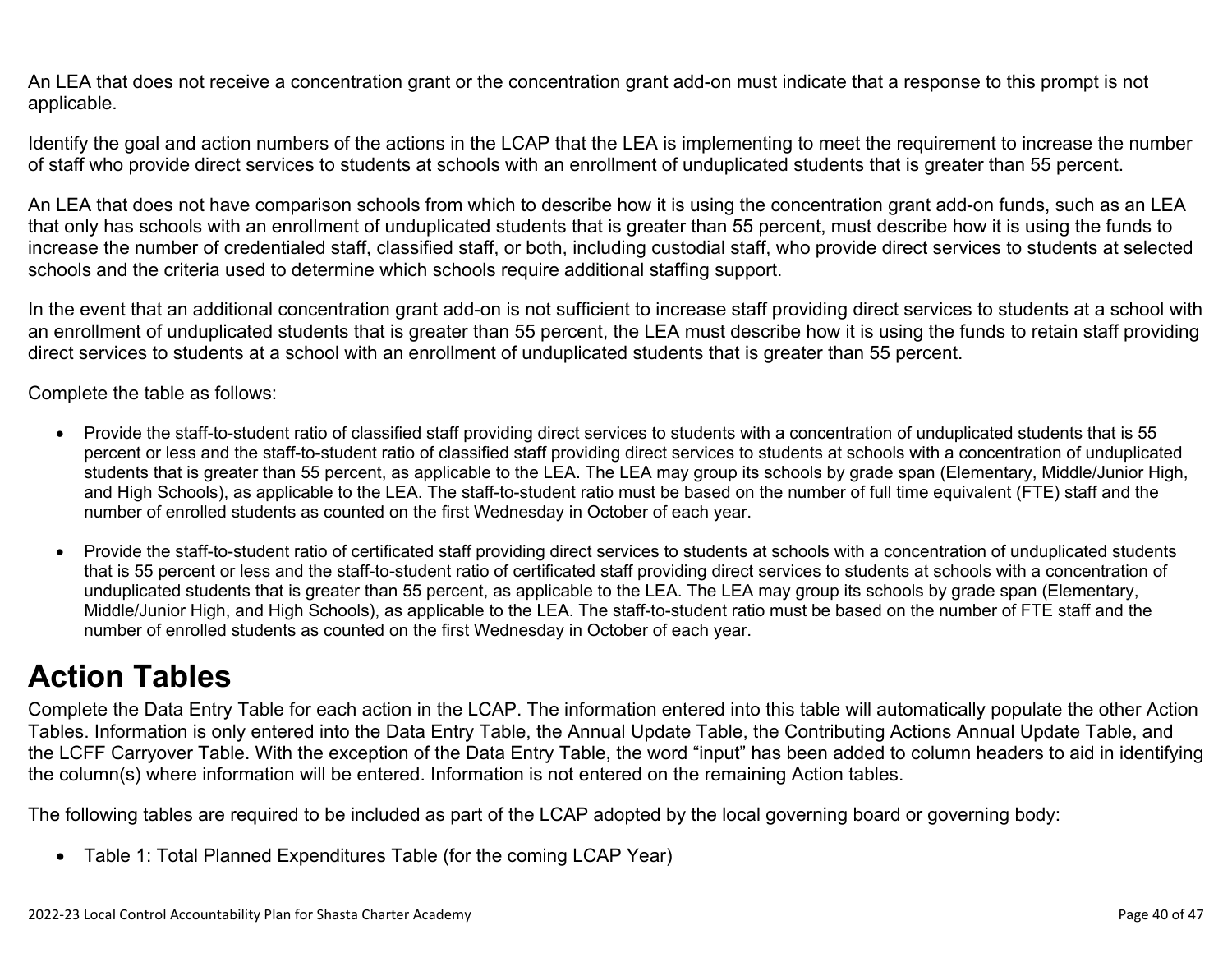- Table 2: Contributing Actions Table (for the coming LCAP Year)
- Table 3: Annual Update Table (for the current LCAP Year)
- Table 4: Contributing Actions Annual Update Table (for the current LCAP Year)
- Table 5: LCFF Carryover Table (for the current LCAP Year)

Note: The coming LCAP Year is the year that is being planned for, while the current LCAP year is the current year of implementation. For example, when developing the 2022–23 LCAP, 2022–23 will be the coming LCAP Year and 2021–22 will be the current LCAP Year.

## **Data Entry Table**

The Data Entry Table may be included in the LCAP as adopted by the local governing board or governing body, but is not required to be included. In the Data Entry Table, input the following information for each action in the LCAP for that applicable LCAP year:

- **LCAP Year**: Identify the applicable LCAP Year.
- **1. Projected LCFF Base Grant**: Provide the total amount of LCFF funding the LEA estimates it will receive for the coming school year, excluding the supplemental and concentration grants and the add-ons for the Targeted Instructional Improvement Grant Program and the Home to School Transportation Program, pursuant to 5 *CCR* Section 15496(a)(8).

See *EC* sections 2574 (for COEs) and 42238.02 (for school districts and charter schools), as applicable, for LCFF apportionment calculations.

- **2. Projected LCFF Supplemental and/or Concentration Grants:** Provide the total amount of LCFF supplemental and concentration grants the LEA estimates it will receive on the basis of the number and concentration of unduplicated students for the coming school year.
- **3. Projected Percentage to Increase or Improve Services for the Coming School Year:** This percentage will not be entered; it is calculated based on the Projected LCFF Base Grant and the Projected LCFF Supplemental and/or Concentration Grants, pursuant to 5 *CCR* Section 15496(a)(8). This is the percentage by which services for unduplicated pupils must be increased or improved as compared to the services provided to all students in the coming LCAP year.
- **LCFF Carryover Percentage:** Specify the LCFF Carryover Percentage identified in the LCFF Carryover Table from the prior LCAP year. If a carryover percentage is not identified in the LCFF Carryover Table, specify a percentage of zero (0.00%).
- **Total Percentage to Increase or Improve Services for the Coming School Year:** This percentage will not be entered; it is calculated based on the Projected Percentage to Increase or Improve Services for the Coming School Year and the LCFF Carryover —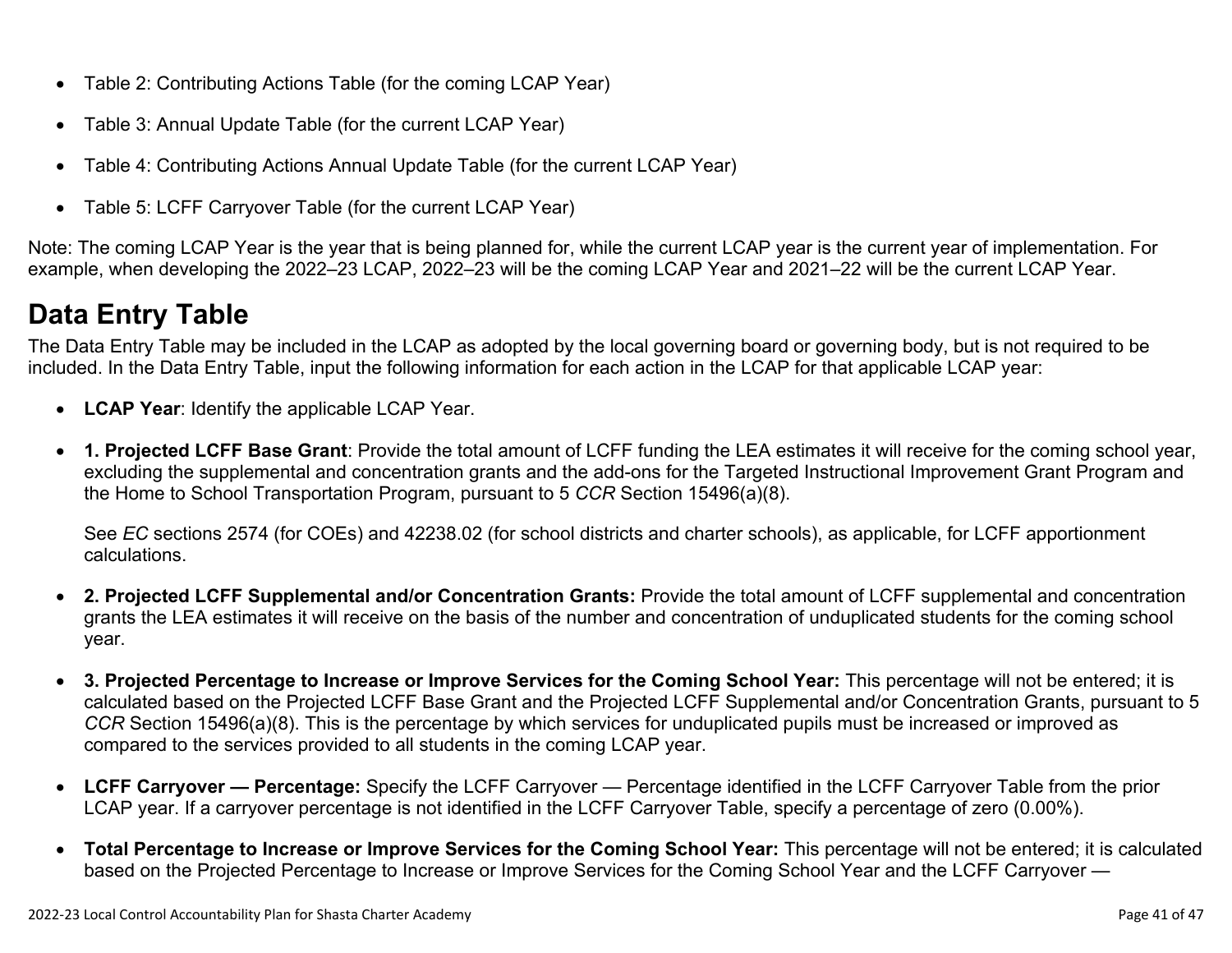Percentage. This is the percentage by which the LEA must increase or improve services for unduplicated pupils as compared to the services provided to all students in the coming LCAP year.

- **Goal #**: Enter the LCAP Goal number for the action.
- **Action #**: Enter the action's number as indicated in the LCAP Goal.
- **Action Title**: Provide a title of the action.
- **Student Group(s)**: Indicate the student group or groups who will be the primary beneficiary of the action by entering "All," or by entering a specific student group or groups.
- **Contributing to Increased or Improved Services?:** Type "Yes" if the action **is** included as contributing to meeting the increased or improved services; OR, type "No" if the action is **not** included as contributing to meeting the increased or improved services.
- If "Yes" is entered into the Contributing column, then complete the following columns:
	- o **Scope**: The scope of an action may be LEA-wide (i.e., districtwide, countywide, or charterwide), schoolwide, or limited. An action that is LEA-wide in scope upgrades the entire educational program of the LEA. An action that is schoolwide in scope upgrades the entire educational program of a single school. An action that is limited in its scope is an action that serves only one or more unduplicated student groups.
	- o **Unduplicated Student Group(s)**: Regardless of scope, contributing actions serve one or more unduplicated student groups. Indicate one or more unduplicated student groups for whom services are being increased or improved as compared to what all students receive.
	- o **Location**: Identify the location where the action will be provided. If the action is provided to all schools within the LEA, the LEA must indicate "All Schools." If the action is provided to specific schools within the LEA or specific grade spans only, the LEA must enter "Specific Schools" or "Specific Grade Spans." Identify the individual school or a subset of schools or grade spans (e.g., all high schools or grades transitional kindergarten through grade five), as appropriate.
- **Time Span**: Enter "ongoing" if the action will be implemented for an indeterminate period of time. Otherwise, indicate the span of time for which the action will be implemented. For example, an LEA might enter "1 Year," or "2 Years," or "6 Months."
- **Total Personnel**: Enter the total amount of personnel expenditures utilized to implement this action.
- **Total Non-Personnel**: This amount will be automatically calculated based on information provided in the Total Personnel column and the Total Funds column.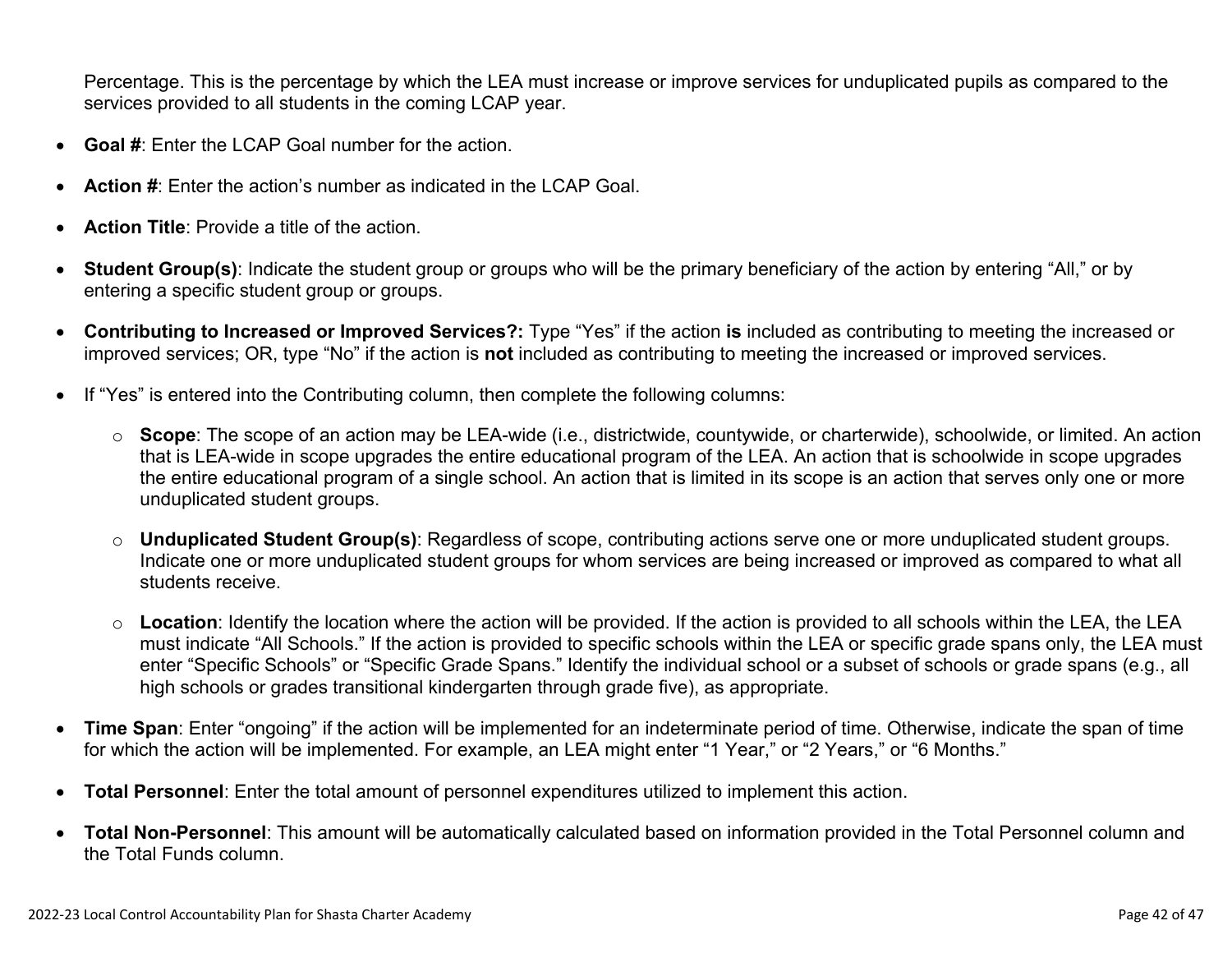- **LCFF Funds**: Enter the total amount of LCFF funds utilized to implement this action, if any. LCFF funds include all funds that make up an LEA's total LCFF target (i.e., base grant, grade span adjustment, supplemental grant, concentration grant, Targeted Instructional Improvement Block Grant, and Home-To-School Transportation).
	- o **Note:** For an action to contribute towards meeting the increased or improved services requirement it must include some measure of LCFF funding. The action may also include funding from other sources, however the extent to which an action contributes to meeting the increased or improved services requirement is based on the LCFF funding being used to implement the action.
- **Other State Funds**: Enter the total amount of Other State Funds utilized to implement this action, if any.
- **Local Funds**: Enter the total amount of Local Funds utilized to implement this action, if any.
- **Federal Funds**: Enter the total amount of Federal Funds utilized to implement this action, if any.
- **Total Funds**: This amount is automatically calculated based on amounts entered in the previous four columns.
- **Planned Percentage of Improved Services**: For any action identified as contributing, being provided on a Limited basis to unduplicated students, and that does not have funding associated with the action, enter the planned quality improvement anticipated for the action as a percentage rounded to the nearest hundredth (0.00%). A limited action is an action that only serves foster youth, English learners, and/or low-income students.
	- o As noted in the instructions for the Increased or Improved Services section, when identifying a Planned Percentage of Improved Services, the LEA must describe the methodology that it used to determine the contribution of the action towards the proportional percentage. The percentage of improved services for an action corresponds to the amount of LCFF funding that the LEA estimates it would expend to implement the action if it were funded.

For example, an LEA determines that there is a need to analyze data to ensure that instructional aides and expanded learning providers know what targeted supports to provide to students who are foster youth. The LEA could implement this action by hiring additional staff to collect and analyze data and to coordinate supports for students, which the LEA estimates would cost \$165,000. Instead, the LEA chooses to utilize a portion of existing staff time to analyze data relating to students who are foster youth. This analysis will then be shared with site principals who will use the data to coordinate services provided by instructional assistants and expanded learning providers to target support to students. In this example, the LEA would divide the estimated cost of \$165,000 by the amount of LCFF Funding identified in the Data Entry Table and then convert the quotient to a percentage. This percentage is the Planned Percentage of Improved Service for the action.

## **Contributing Actions Table**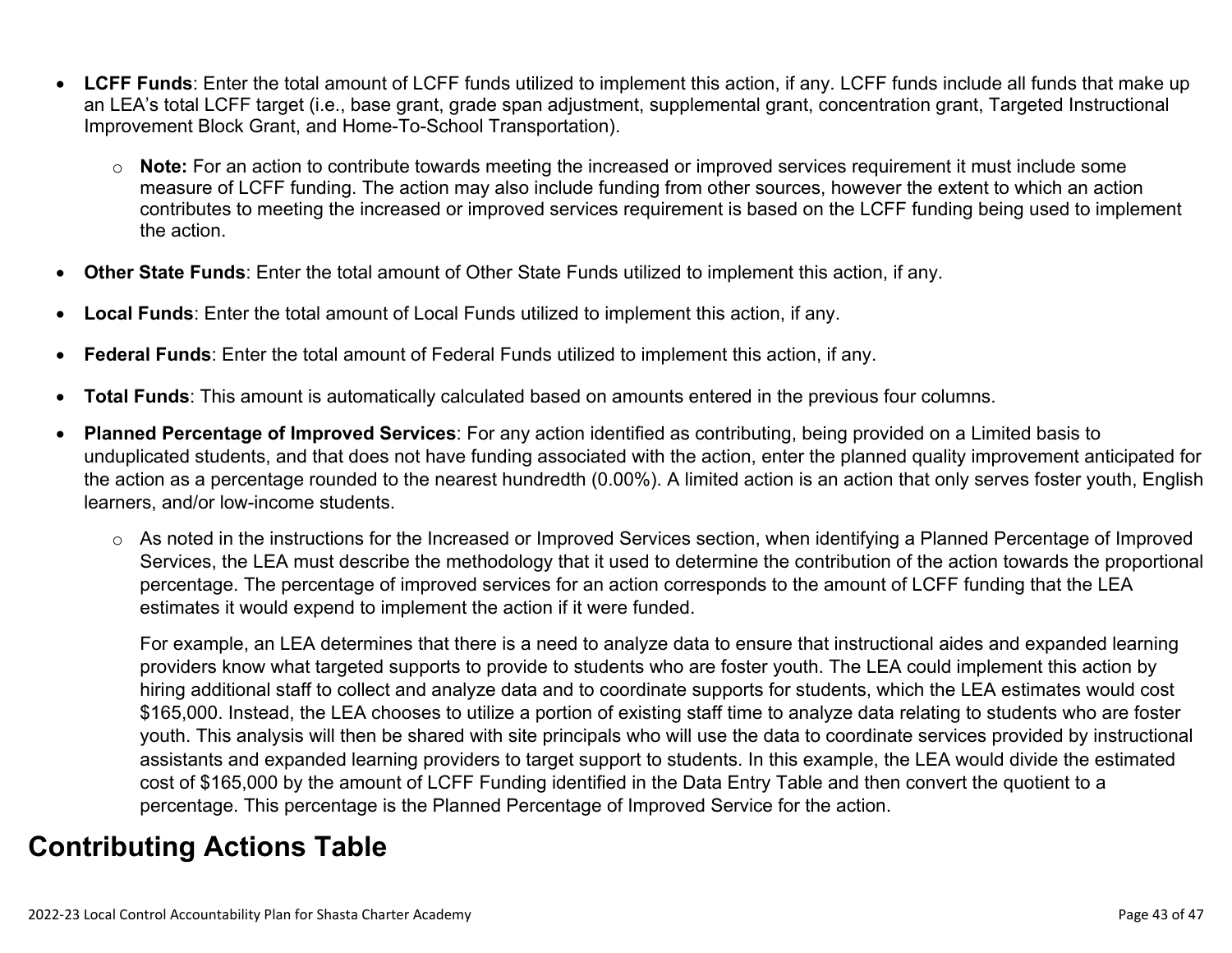As noted above, information will not be entered in the Contributing Actions Table; however, the 'Contributing to Increased or Improved Services?' column will need to be checked to ensure that only actions with a "Yes" are displaying. If actions with a "No" are displayed or if actions that are contributing are not displaying in the column, use the drop-down menu in the column header to filter only the "Yes" responses.

# **Annual Update Table**

In the Annual Update Table, provide the following information for each action in the LCAP for the relevant LCAP year:

• **Estimated Actual Expenditures**: Enter the total estimated actual expenditures to implement this action, if any.

# **Contributing Actions Annual Update Table**

In the Contributing Actions Annual Update Table, check the 'Contributing to Increased or Improved Services?' column to ensure that only actions with a "Yes" are displaying. If actions with a "No" are displayed or if actions that are contributing are not displaying in the column, use the drop-down menu in the column header to filter only the "Yes" responses. Provide the following information for each contributing action in the LCAP for the relevant LCAP year:

- **6. Estimated Actual LCFF Supplemental and/or Concentration Grants:** Provide the total amount of LCFF supplemental and concentration grants the LEA estimates it will actually receive based on of the number and concentration of unduplicated students in the current school year.
- **Estimated Actual Expenditures for Contributing Actions**: Enter the total estimated actual expenditure of LCFF funds used to implement this action, if any.
- **Estimated Actual Percentage of Improved Services:** For any action identified as contributing, being provided on a Limited basis only to unduplicated students, and that does not have funding associated with the action, enter the total estimated actual quality improvement anticipated for the action as a percentage rounded to the nearest hundredth (0.00%).
	- o Building on the example provided above for calculating the Planned Percentage of Improved Services, the LEA in the example implements the action. As part of the annual update process, the LEA reviews implementation and student outcome data and determines that the action was implemented with fidelity and that outcomes for foster youth students improved. The LEA reviews the original estimated cost for the action and determines that had it hired additional staff to collect and analyze data and to coordinate supports for students that estimated actual cost would have been \$169,500 due to a cost of living adjustment. The LEA would divide the estimated actual cost of \$169,500 by the amount of LCFF Funding identified in the Data Entry Table and then convert the quotient to a percentage. This percentage is the Estimated Actual Percentage of Improved Services for the action.

## **LCFF Carryover Table**

• **9. Estimated Actual LCFF Base Grant**: Provide the total amount of LCFF funding the LEA estimates it will receive for the current school year, excluding the supplemental and concentration grants and the add-ons for the Targeted Instructional Improvement Grant Program and the Home to School Transportation Program, pursuant to 5 *CCR* Section 15496(a)(8).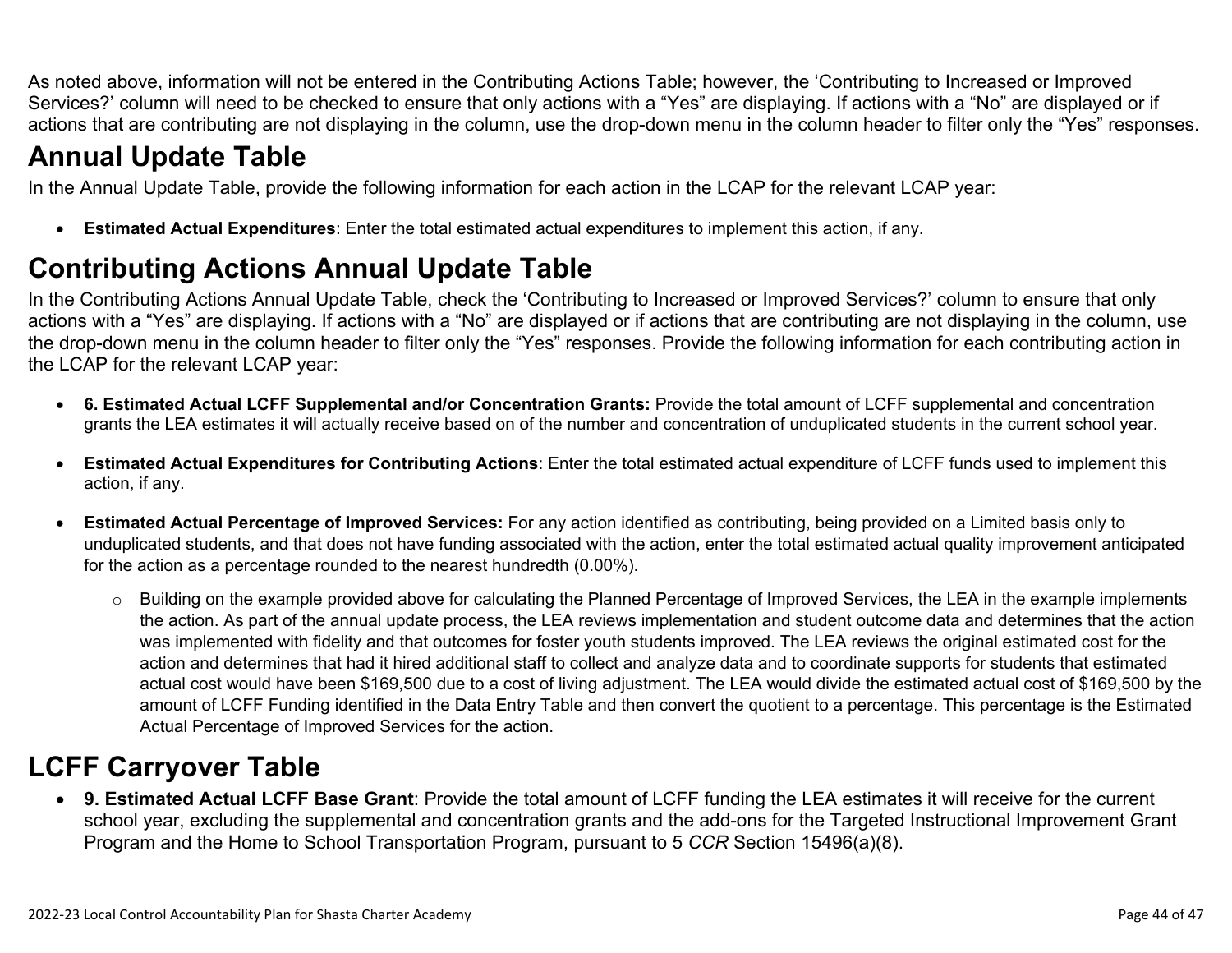• **10. Total Percentage to Increase or Improve Services for the Current School Year:** This percentage will not be entered. The percentage is calculated based on the amounts of the Estimated Actual LCFF Base Grant (9) and the Estimated Actual LCFF Supplemental and/or Concentration Grants (6), pursuant to 5 *CCR* Section 15496(a)(8), plus the LCFF Carryover – Percentage from the prior year. This is the percentage by which services for unduplicated pupils must be increased or improved as compared to the services provided to all students in the current LCAP year.

### **Calculations in the Action Tables**

To reduce the duplication of effort of LEAs, the Action Tables include functionality such as pre-population of fields and cells based on the information provided in the Data Entry Table, the Annual Update Summary Table, and the Contributing Actions Table. For transparency, the functionality and calculations used are provided below.

#### **Contributing Actions Table**

- 4. Total Planned Contributing Expenditures (LCFF Funds)
	- $\circ$  This amount is the total of the Planned Expenditures for Contributing Actions (LCFF Funds) column
- 5. Total Planned Percentage of Improved Services
	- $\circ$  This percentage is the total of the Planned Percentage of Improved Services column
- Planned Percentage to Increase or Improve Services for the coming school year (4 divided by 1, plus 5)
	- o This percentage is calculated by dividing the Total Planned Contributing Expenditures (4) by the Projected LCFF Base Grant (1), converting the quotient to a percentage, and adding it to the Total Planned Percentage of Improved Services (5).

### **Contributing Actions Annual Update Table**

Pursuant to *EC* Section 42238.07(c)(2), if the Total Planned Contributing Expenditures (4) is less than the Estimated Actual LCFF Supplemental and Concentration Grants (6), the LEA is required to calculate the difference between the Total Planned Percentage of Improved Services (5) and the Total Estimated Actual Percentage of Improved Services (7). If the Total Planned Contributing Expenditures (4) is equal to or greater than the Estimated Actual LCFF Supplemental and Concentration Grants (6), the Difference Between Planned and Estimated Actual Percentage of Improved Services will display "Not Required."

- 6. Estimated Actual LCFF Supplemental and Concentration Grants
	- o This is the total amount of LCFF supplemental and concentration grants the LEA estimates it will actually receive based on of the number and concentration of unduplicated students in the current school year.
- 4. Total Planned Contributing Expenditures (LCFF Funds)
	- $\circ$  This amount is the total of the Last Year's Planned Expenditures for Contributing Actions (LCFF Funds)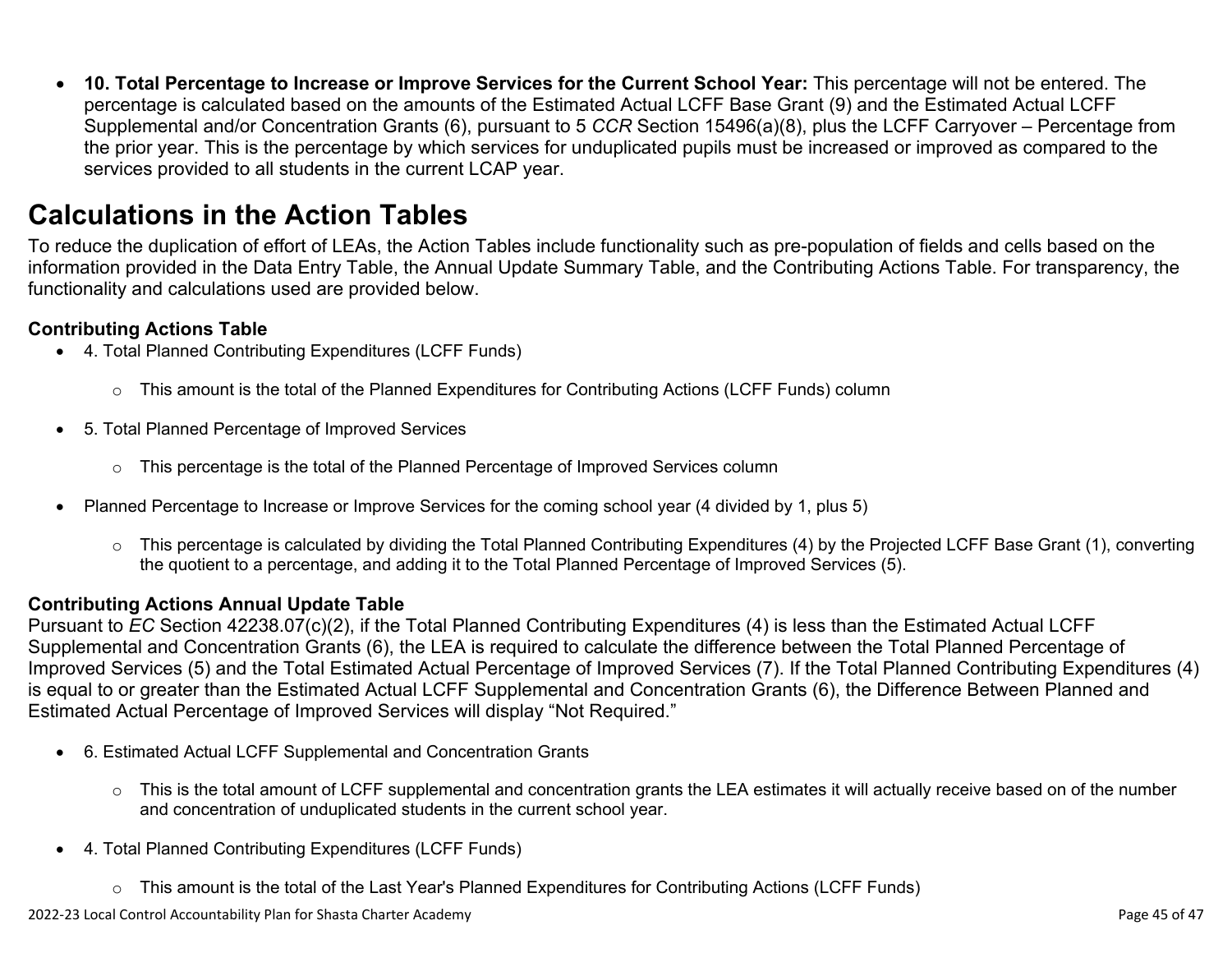- 7. Total Estimated Actual Expenditures for Contributing Actions
	- o This amount is the total of the Estimated Actual Expenditures for Contributing Actions (LCFF Funds)
- Difference Between Planned and Estimated Actual Expenditures for Contributing Actions (Subtract 7 from 4)
	- $\circ$  This amount is the Total Estimated Actual Expenditures for Contributing Actions (7) subtracted from the Total Planned Contributing Expenditures (4)
- 5. Total Planned Percentage of Improved Services (%)
	- $\circ$  This amount is the total of the Planned Percentage of Improved Services column
- 8. Total Estimated Actual Percentage of Improved Services (%)
	- o This amount is the total of the Estimated Actual Percentage of Improved Services column
- Difference Between Planned and Estimated Actual Percentage of Improved Services (Subtract 5 from 8)
	- o This amount is the Total Planned Percentage of Improved Services (5) subtracted from the Total Estimated Actual Percentage of Improved Services (8)

### **LCFF Carryover Table**

- 10. Total Percentage to Increase or Improve Services for the Current School Year (6 divided by 9 + Carryover %)
	- $\circ$  This percentage is the Estimated Actual LCFF Supplemental and/or Concentration Grants (6) divided by the Estimated Actual LCFF Base Grant (9) plus the LCFF Carryover – Percentage from the prior year.
- 11. Estimated Actual Percentage of Increased or Improved Services (7 divided by 9, plus 8)
	- o This percentage is the Total Estimated Actual Expenditures for Contributing Actions (7) divided by the LCFF Funding (9), then converting the quotient to a percentage and adding the Total Estimated Actual Percentage of Improved Services (8).
- 12. LCFF Carryover Dollar Amount LCFF Carryover (Subtract 11 from 10 and multiply by 9)
	- $\circ$  If the Estimated Actual Percentage of Increased or Improved Services (11) is less than the Estimated Actual Percentage to Increase or Improve Services (10), the LEA is required to carry over LCFF funds.

The amount of LCFF funds is calculated by subtracting the Estimated Actual Percentage to Increase or Improve Services (11) from the Estimated Actual Percentage of Increased or Improved Services (10) and then multiplying by the Estimated Actual LCFF Base Grant (9). This amount is the amount of LCFF funds that is required to be carried over to the coming year.